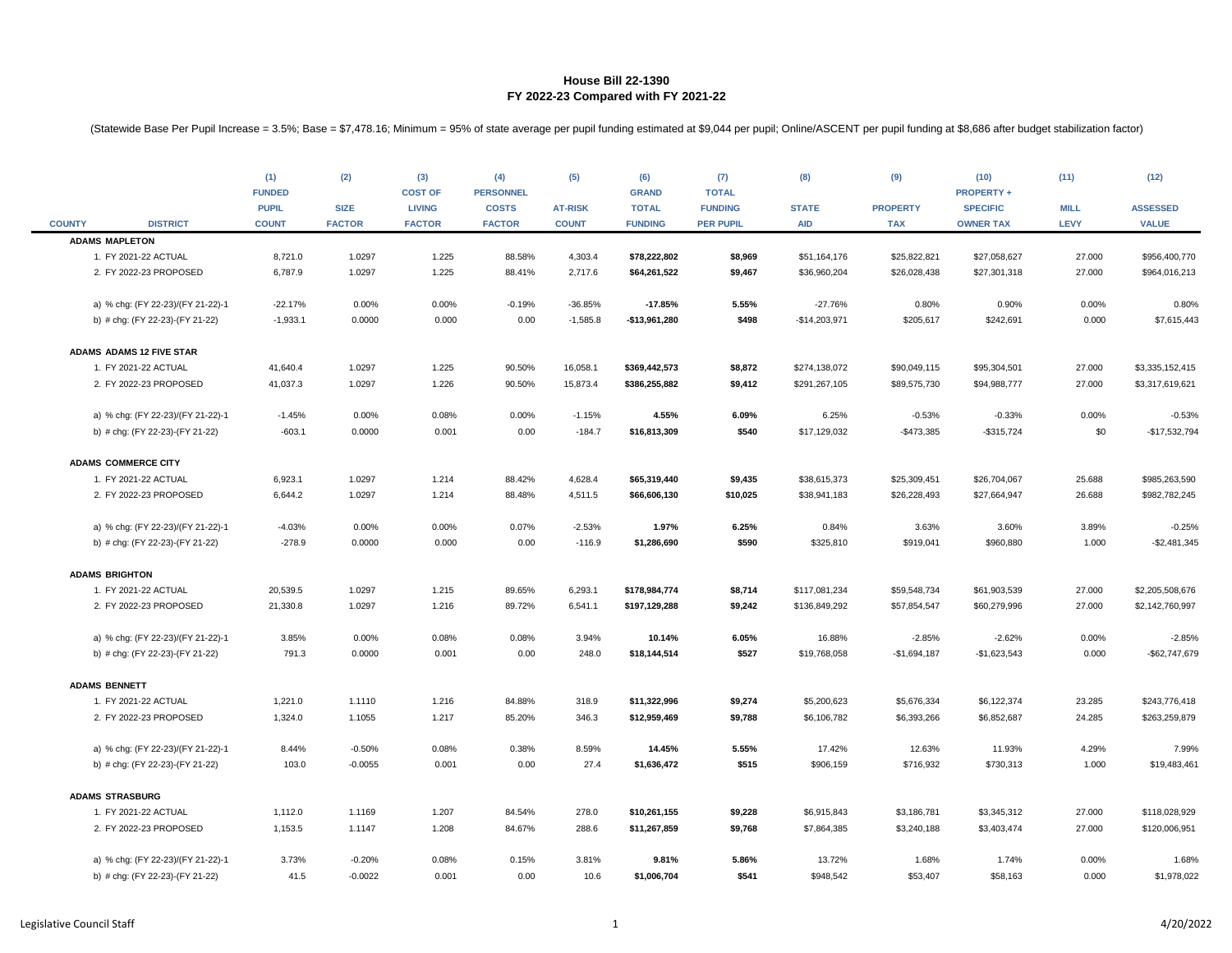|               |                                   | (1)<br><b>FUNDED</b><br><b>PUPIL</b> | (2)<br><b>SIZE</b> | (3)<br><b>COST OF</b><br><b>LIVING</b> | (4)<br><b>PERSONNEL</b><br><b>COSTS</b> | (5)<br><b>AT-RISK</b> | (6)<br><b>GRAND</b><br><b>TOTAL</b> | (7)<br><b>TOTAL</b><br><b>FUNDING</b> | (8)<br><b>STATE</b> | (9)<br><b>PROPERTY</b> | (10)<br><b>PROPERTY +</b><br><b>SPECIFIC</b> | (11)<br><b>MILL</b> | (12)<br><b>ASSESSED</b> |
|---------------|-----------------------------------|--------------------------------------|--------------------|----------------------------------------|-----------------------------------------|-----------------------|-------------------------------------|---------------------------------------|---------------------|------------------------|----------------------------------------------|---------------------|-------------------------|
| <b>COUNTY</b> | <b>DISTRICT</b>                   | <b>COUNT</b>                         | <b>FACTOR</b>      | <b>FACTOR</b>                          | <b>FACTOR</b>                           | <b>COUNT</b>          | <b>FUNDING</b>                      | <b>PER PUPIL</b>                      | <b>AID</b>          | <b>TAX</b>             | <b>OWNER TAX</b>                             | <b>LEVY</b>         | <b>VALUE</b>            |
|               | <b>ADAMS WESTMINSTER</b>          |                                      |                    |                                        |                                         |                       |                                     |                                       |                     |                        |                                              |                     |                         |
|               | 1. FY 2021-22 ACTUAL              | 9,617.4                              | 1.0297             | 1.216                                  | 88.67%                                  | 6,523.9               | \$90,570,675                        | \$9,417                               | \$63,985,960        | \$24,957,341           | \$26,584,715                                 | 27.000              | \$924,345,980           |
|               | 2. FY 2022-23 PROPOSED            | 9,398.7                              | 1.0297             | 1.216                                  | 88.65%                                  | 6,453.1               | \$93,960,673                        | \$9,997                               | \$67,606,800        | \$24,677,678           | \$26,353,873                                 | 27.000              | \$913,988,086           |
|               | a) % chg: (FY 22-23)/(FY 21-22)-1 | $-2.27%$                             | 0.00%              | 0.00%                                  | $-0.02%$                                | $-1.09%$              | 3.74%                               | 6.16%                                 | 5.66%               | $-1.12%$               | $-0.87%$                                     | 0.00%               | $-1.12%$                |
|               | b) # chg: (FY 22-23)-(FY 21-22)   | $-218.7$                             | 0.0000             | 0.000                                  | 0.00                                    | $-70.8$               | \$3,389,998                         | \$580                                 | \$3,620,840         | $-$279,663$            | $-$230,842$                                  | 0.000               | $-$10,357,894$          |
|               | ALAMOSA ALAMOSA                   |                                      |                    |                                        |                                         |                       |                                     |                                       |                     |                        |                                              |                     |                         |
|               | 1. FY 2021-22 ACTUAL              | 2,356.4                              | 1.0524             | 1.132                                  | 86.34%                                  | 1,301.1               | \$20,363,541                        | \$8,642                               | \$15,728,170        | \$4,158,759            | \$4,635,370                                  | 27.000              | \$154,028,129           |
|               | 2. FY 2022-23 PROPOSED            | 2,332.1                              | 1.0528             | 1.132                                  | 86.33%                                  | 1,317.3               | \$21,405,818                        | \$9,179                               | \$16,802,649        | \$4,112,259            | \$4,603,168                                  | 27.000              | \$152,305,906           |
|               | a) % chg: (FY 22-23)/(FY 21-22)-1 | $-1.03%$                             | 0.04%              | 0.00%                                  | $-0.01%$                                | 1.25%                 | 5.12%                               | 6.21%                                 | 6.83%               | $-1.12%$               | $-0.69%$                                     | 0.00%               | $-1.12%$                |
|               | b) # chg: (FY 22-23)-(FY 21-22)   | $-24.3$                              | 0.0004             | 0.000                                  | 0.00                                    | 16.2                  | \$1,042,277                         | \$537                                 | \$1,074,479         | $-$46,500$             | $-$32,202$                                   | 0.000               | $-$1,722,223$           |
|               | ALAMOSA SANGRE DECRISTO           |                                      |                    |                                        |                                         |                       |                                     |                                       |                     |                        |                                              |                     |                         |
|               | 1. FY 2021-22 ACTUAL              | 268.2                                | 1.5750             | 1.111                                  | 81.32%                                  | 125.0                 | \$3,309,911                         | \$12,341                              | \$1,982,973         | \$1,196,067            | \$1,326,938                                  | 27.000              | \$44,298,766            |
|               | 2. FY 2022-23 PROPOSED            | 257.0                                | 1.6172             | 1.111                                  | 81.24%                                  | 128.8                 | \$3,465,177                         | \$13,483                              | \$2,160,133         | \$1,170,246            | \$1,305,044                                  | 27.000              | \$43,342,456            |
|               | a) % chg: (FY 22-23)/(FY 21-22)-1 | $-4.18%$                             | 2.68%              | 0.00%                                  | $-0.10%$                                | 3.04%                 | 4.69%                               | 9.25%                                 | 8.93%               | $-2.16%$               | $-1.65%$                                     | 0.00%               | $-2.16%$                |
|               | b) # chg: (FY 22-23)-(FY 21-22)   | $-11.2$                              | 0.0422             | 0.000                                  | 0.00                                    | 3.8                   | \$155,266                           | \$1,142                               | \$177,160           | $-$25,820$             | $-$21,894$                                   | 0.000               | -\$956,310              |
|               | <b>ARAPAHOE ENGLEWOOD</b>         |                                      |                    |                                        |                                         |                       |                                     |                                       |                     |                        |                                              |                     |                         |
|               | 1. FY 2021-22 ACTUAL              | 2,452.4                              | 1.0511             | 1.243                                  | 86.39%                                  | 1,285.2               | \$22,836,872                        | \$9,312                               | \$5,223,081         | \$16,591,213           | \$17,613,792                                 | 22.895              | \$724,665,355           |
|               | 2. FY 2022-23 PROPOSED            | 2,385.6                              | 1.0520             | 1.243                                  | 86.35%                                  | 1,275.9               | \$23,599,341                        | \$9,892                               | \$5,483,349         | \$17,062,737           | \$18,115,993                                 | 23.895              | \$714,071,434           |
|               | a) % chg: (FY 22-23)/(FY 21-22)-1 | $-2.72%$                             | 0.09%              | 0.00%                                  | $-0.05%$                                | $-0.72%$              | 3.34%                               | 6.23%                                 | 4.98%               | 2.84%                  | 2.85%                                        | 4.37%               | $-1.46%$                |
|               | b) # chg: (FY 22-23)-(FY 21-22)   | $-66.8$                              | 0.0009             | 0.000                                  | 0.00                                    | $-9.3$                | \$762,469                           | \$580                                 | \$260,268           | \$471,524              | \$502,201                                    | 1.000               | $-$10,593,921$          |
|               | <b>ARAPAHOE SHERIDAN</b>          |                                      |                    |                                        |                                         |                       |                                     |                                       |                     |                        |                                              |                     |                         |
|               | 1. FY 2021-22 ACTUAL              | 1,226.9                              | 1.1107             | 1.243                                  | 84.89%                                  | 962.6                 | \$13,119,964                        | \$10,694                              | \$6,754,070         | \$5,948,955            | \$6,365,894                                  | 21.947              | \$271,060,058           |
|               | 2. FY 2022-23 PROPOSED            | 1,179.5                              | 1.1133             | 1.243                                  | 84.75%                                  | 942.3                 | \$13,436,775                        | \$11,392                              | \$6,919,741         | \$6,087,587            | \$6,517,034                                  | 22.947              | \$265,289,009           |
|               | a) % chg: (FY 22-23)/(FY 21-22)-1 | $-3.86%$                             | 0.23%              | 0.00%                                  | $-0.16%$                                | $-2.11%$              | 2.41%                               | 6.53%                                 | 2.45%               | 2.33%                  | 2.37%                                        | 4.56%               | $-2.13%$                |
|               | b) # chg: (FY 22-23)-(FY 21-22)   | $-47.4$                              | 0.0026             | 0.000                                  | 0.00                                    | $-20.3$               | \$316,811                           | \$698                                 | \$165,671           | \$138,632              | \$151,140                                    | 1.000               | $-$5,771,049$           |
|               | <b>ARAPAHOE CHERRY CREEK</b>      |                                      |                    |                                        |                                         |                       |                                     |                                       |                     |                        |                                              |                     |                         |
|               | 1. FY 2021-22 ACTUAL              | 53,666.5                             | 1.0297             | 1.264                                  | 90.50%                                  | 14,549.2              | \$483,099,155                       | \$9,002                               | \$331,493,502       | \$142,096,917          | \$151,605,653                                | 18.756              | \$7,576,077,891         |
|               | 2. FY 2022-23 PROPOSED            | 53,022.9                             | 1.0297             | 1.265                                  | 90.50%                                  | 14,347.7              | \$506,233,253                       | \$9,547                               | \$356,686,822       | \$139,752,433          | \$149,546,431                                | 18.756              | \$7,451,078,736         |
|               | a) % chg: (FY 22-23)/(FY 21-22)-1 | $-1.20%$                             | 0.00%              | 0.08%                                  | 0.00%                                   | $-1.38%$              | 4.79%                               | 6.06%                                 | 7.60%               | $-1.65%$               | $-1.36%$                                     | 0.00%               | $-1.65%$                |
|               | b) # chg: (FY 22-23)-(FY 21-22)   | $-643.6$                             | 0.0000             | 0.001                                  | 0.00                                    | $-201.5$              | \$23,134,098                        | \$546                                 | \$25,193,320        | $-$2,344,484$          | $-$2,059,222$                                | 0.000               | $-$124,999,155$         |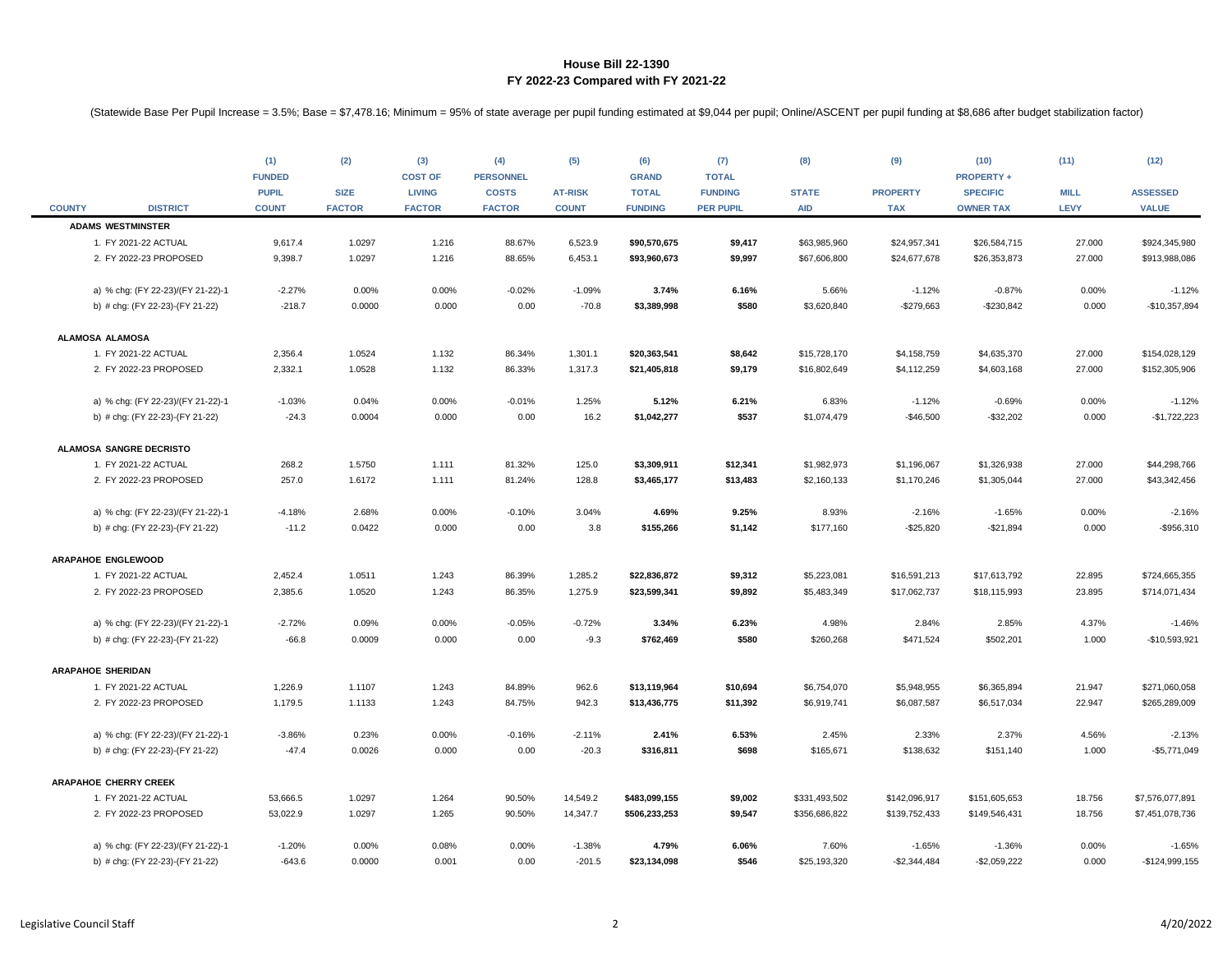|               |                                   | (1)<br><b>FUNDED</b><br><b>PUPIL</b> | (2)<br><b>SIZE</b> | (3)<br><b>COST OF</b><br><b>LIVING</b> | (4)<br><b>PERSONNEL</b><br><b>COSTS</b> | (5)<br><b>AT-RISK</b> | (6)<br><b>GRAND</b><br><b>TOTAL</b> | (7)<br><b>TOTAL</b><br><b>FUNDING</b> | (8)<br><b>STATE</b> | (9)<br><b>PROPERTY</b> | (10)<br><b>PROPERTY +</b><br><b>SPECIFIC</b> | (11)<br><b>MILL</b> | (12)<br><b>ASSESSED</b> |
|---------------|-----------------------------------|--------------------------------------|--------------------|----------------------------------------|-----------------------------------------|-----------------------|-------------------------------------|---------------------------------------|---------------------|------------------------|----------------------------------------------|---------------------|-------------------------|
| <b>COUNTY</b> | <b>DISTRICT</b>                   | <b>COUNT</b>                         | <b>FACTOR</b>      | <b>FACTOR</b>                          | <b>FACTOR</b>                           | <b>COUNT</b>          | <b>FUNDING</b>                      | <b>PER PUPIL</b>                      | <b>AID</b>          | <b>TAX</b>             | <b>OWNER TAX</b>                             | LEVY                | <b>VALUE</b>            |
|               | <b>ARAPAHOE LITTLETON</b>         |                                      |                    |                                        |                                         |                       |                                     |                                       |                     |                        |                                              |                     |                         |
|               | 1. FY 2021-22 ACTUAL              | 14,278.7                             | 1.0297             | 1.235                                  | 89.09%                                  | 1,807.8               | \$122,897,744                       | \$8,607                               | \$63,964,813        | \$54,789,132           | \$58,932,931                                 | 26.353              | \$2,079,047,235         |
|               | 2. FY 2022-23 PROPOSED            | 13,944.4                             | 1.0297             | 1.235                                  | 89.05%                                  | 1,776.5               | \$127,207,754                       | \$9,122                               | \$67,999,381        | \$54,940,260           | \$59,208,373                                 | 27.000              | \$2,034,824,461         |
|               | a) % chg: (FY 22-23)/(FY 21-22)-1 | $-2.34%$                             | 0.00%              | 0.00%                                  | $-0.04%$                                | $-1.73%$              | 3.51%                               | 5.99%                                 | 6.31%               | 0.28%                  | 0.47%                                        | 2.46%               | $-2.13%$                |
|               | b) # chg: (FY 22-23)-(FY 21-22)   | $-334.3$                             | 0.0000             | 0.000                                  | 0.00                                    | $-31.3$               | \$4,310,011                         | \$515                                 | \$4,034,568         | \$151,129              | \$275,443                                    | 0.647               | $-$44,222,774$          |
|               | <b>ARAPAHOE DEER TRAIL</b>        |                                      |                    |                                        |                                         |                       |                                     |                                       |                     |                        |                                              |                     |                         |
|               | 1. FY 2021-22 ACTUAL              | 273.5                                | 1.5551             | 1.214                                  | 81.35%                                  | 109.7                 | \$3,574,254                         | \$13,069                              | \$2,038,291         | \$1,446,620            | \$1,535,963                                  | 27.000              | \$53,578,535            |
|               | 2. FY 2022-23 PROPOSED            | 296.5                                | 1.5113             | 1.216                                  | 81.50%                                  | 119.1                 | \$3,996,412                         | \$13,479                              | \$2,391,702         | \$1,512,688            | \$1,604,711                                  | 27.000              | \$56,025,476            |
|               | a) % chg: (FY 22-23)/(FY 21-22)-1 | 8.41%                                | $-2.82%$           | 0.16%                                  | 0.18%                                   | 8.57%                 | 11.81%                              | 3.14%                                 | 17.34%              | 4.57%                  | 4.48%                                        | 0.00%               | 4.57%                   |
|               | b) # chg: (FY 22-23)-(FY 21-22)   | 23.0                                 | $-0.0438$          | 0.002                                  | 0.00                                    | 9.4                   | \$422,158                           | \$410                                 | \$353,410           | \$66,067               | \$68,748                                     | 0.000               | \$2,446,941             |
|               | <b>ARAPAHOE AURORA</b>            |                                      |                    |                                        |                                         |                       |                                     |                                       |                     |                        |                                              |                     |                         |
|               | 1. FY 2021-22 ACTUAL              | 38,967.6                             | 1.0297             | 1.244                                  | 90.50%                                  | 27,234.1              | \$378,062,241                       | \$9,702                               | \$271,934,525       | \$100,413,084          | \$106,127,716                                | 27.000              | \$3,719,003,104         |
|               | 2. FY 2022-23 PROPOSED            | 38,452.3                             | 1.0297             | 1.244                                  | 90.50%                                  | 27,092.0              | \$395,862,599                       | \$10,295                              | \$288,500,421       | \$101,476,106          | \$107,362,177                                | 27.000              | \$3,758,374,301         |
|               | a) % chg: (FY 22-23)/(FY 21-22)-1 | $-1.32%$                             | 0.00%              | 0.00%                                  | 0.00%                                   | $-0.52%$              | 4.71%                               | 6.11%                                 | 6.09%               | 1.06%                  | 1.16%                                        | 0.00%               | 1.06%                   |
|               | b) # chg: (FY 22-23)-(FY 21-22)   | $-515.3$                             | 0.0000             | 0.000                                  | 0.00                                    | $-142.1$              | \$17,800,357                        | \$593                                 | \$16,565,896        | \$1,063,022            | \$1,234,461                                  | 0.000               | \$39,371,197            |
|               | <b>ARAPAHOE BYERS</b>             |                                      |                    |                                        |                                         |                       |                                     |                                       |                     |                        |                                              |                     |                         |
|               | 1. FY 2021-22 ACTUAL              | 4,881.0                              | 1.0303             | 1.215                                  | 87.60%                                  | 1,759.7               | \$41,859,983                        | \$8,576                               | \$40,012,922        | \$1,707,807            | \$1,847,061                                  | 24.909              | \$68,561,843            |
|               | 2. FY 2022-23 PROPOSED            | 4,892.6                              | 1.0302             | 1.216                                  | 87.61%                                  | 1,765.8               | \$44,475,819                        | \$9,090                               | \$42,545,831        | \$1,786,557            | \$1,929,988                                  | 25.909              | \$68,955,061            |
|               | a) % chg: (FY 22-23)/(FY 21-22)-1 | 0.24%                                | $-0.01%$           | 0.08%                                  | 0.01%                                   | 0.35%                 | 6.25%                               | 6.00%                                 | 6.33%               | 4.61%                  | 4.49%                                        | 4.01%               | 0.57%                   |
|               | b) # chg: (FY 22-23)-(FY 21-22)   | 11.6                                 | $-0.0001$          | 0.001                                  | 0.00                                    | 6.1                   | \$2,615,836                         | \$514                                 | \$2,532,909         | \$78,750               | \$82,927                                     | 1.000               | \$393,218               |
|               | ARCHULETA ARCHULETA               |                                      |                    |                                        |                                         |                       |                                     |                                       |                     |                        |                                              |                     |                         |
|               | 1. FY 2021-22 ACTUAL              | 1,697.9                              | 1.0854             | 1.184                                  | 86.01%                                  | 842.3                 | \$15,452,659                        | \$9,101                               | \$6,636,024         | \$8,022,307            | \$8,816,635                                  | 22.014              | \$364,418,410           |
|               | 2. FY 2022-23 PROPOSED            | 1,709.4                              | 1.0847             | 1.184                                  | 86.01%                                  | 848.1                 | \$16,478,295                        | \$9,640                               | \$7,392,167         | \$8,267,970            | \$9,086,128                                  | 23.014              | \$359,258,273           |
|               | a) % chg: (FY 22-23)/(FY 21-22)-1 | 0.68%                                | $-0.06%$           | 0.00%                                  | 0.00%                                   | 0.69%                 | 6.64%                               | 5.92%                                 | 11.39%              | 3.06%                  | 3.06%                                        | 4.54%               | $-1.42%$                |
|               | b) # chg: (FY 22-23)-(FY 21-22)   | 11.5                                 | $-0.0007$          | 0.000                                  | 0.00                                    | 5.8                   | \$1,025,636                         | \$539                                 | \$756,144           | \$245,663              | \$269,493                                    | 1.000               | $-$5,160,137$           |
|               | <b>BACA WALSH</b>                 |                                      |                    |                                        |                                         |                       |                                     |                                       |                     |                        |                                              |                     |                         |
|               | 1. FY 2021-22 ACTUAL              | 147.5                                | 2.0291             | 1.084                                  | 80.54%                                  | 78.4                  | \$2,311,520                         | \$15,671                              | \$1,646,753         | \$605,159              | \$664,767                                    | 20.301              | \$29,809,326            |
|               | 2. FY 2022-23 PROPOSED            | 153.5                                | 2.0065             | 1.084                                  | 80.58%                                  | 81.7                  | \$2,521,298                         | \$16,425                              | \$1,826,993         | \$632,909              | \$694,305                                    | 21.301              | \$29,712,645            |
|               | a) % chg: (FY 22-23)/(FY 21-22)-1 | 4.07%                                | $-1.11%$           | 0.00%                                  | 0.05%                                   | 4.21%                 | 9.08%                               | 4.81%                                 | 10.95%              | 4.59%                  | 4.44%                                        | 4.93%               | $-0.32%$                |
|               | b) # chg: (FY 22-23)-(FY 21-22)   | 6.0                                  | $-0.0226$          | 0.000                                  | 0.00                                    | 3.3                   | \$209,777                           | \$754                                 | \$180,239           | \$27,750               | \$29,538                                     | 1.000               | -\$96,681               |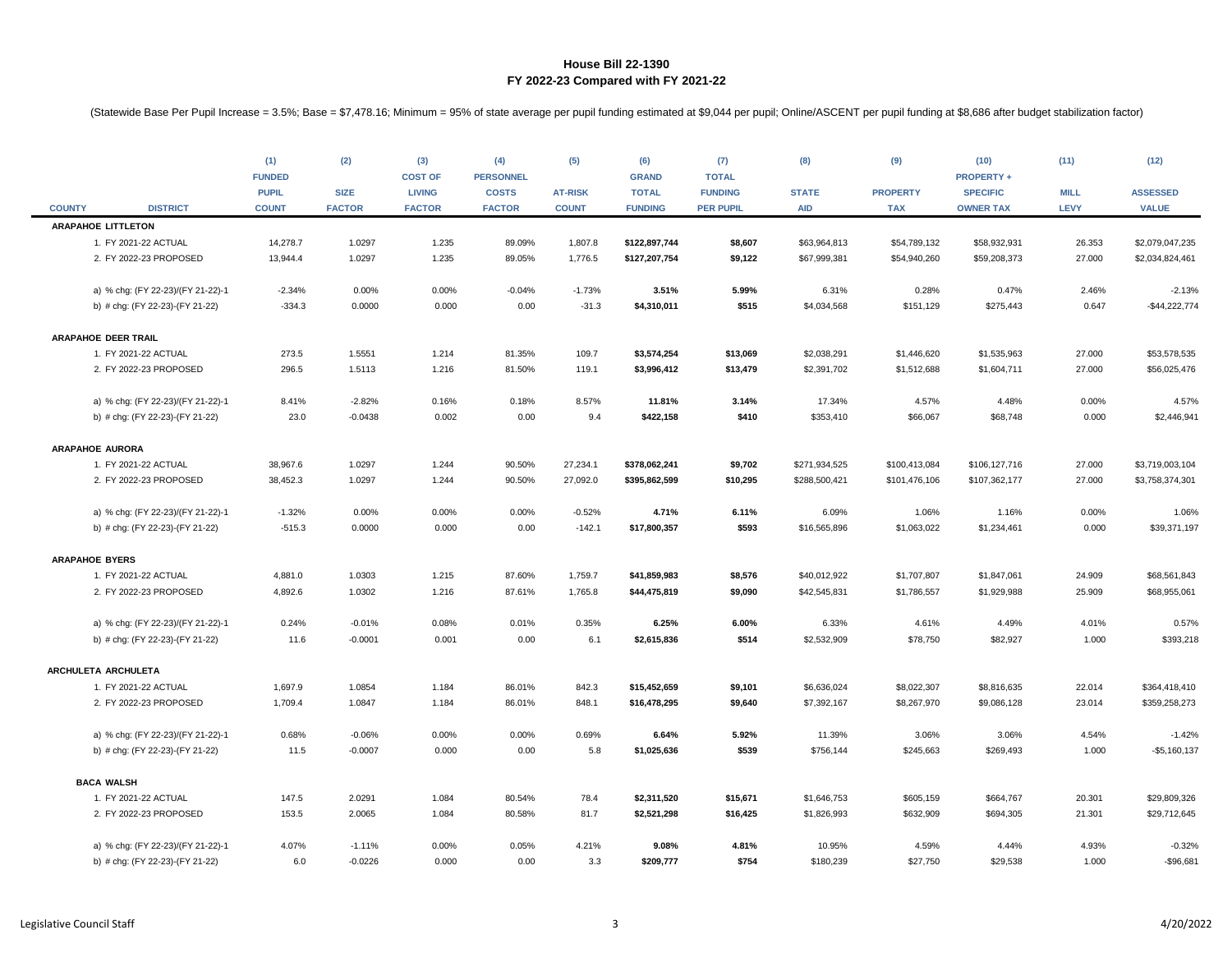| <b>COUNTY</b> | <b>DISTRICT</b>                   | (1)<br><b>FUNDED</b><br><b>PUPIL</b><br><b>COUNT</b> | (2)<br><b>SIZE</b><br><b>FACTOR</b> | (3)<br><b>COST OF</b><br><b>LIVING</b><br><b>FACTOR</b> | (4)<br><b>PERSONNEL</b><br><b>COSTS</b><br><b>FACTOR</b> | (5)<br><b>AT-RISK</b><br><b>COUNT</b> | (6)<br><b>GRAND</b><br><b>TOTAL</b><br><b>FUNDING</b> | (7)<br><b>TOTAL</b><br><b>FUNDING</b><br><b>PER PUPIL</b> | (8)<br><b>STATE</b><br><b>AID</b> | (9)<br><b>PROPERTY</b><br><b>TAX</b> | (10)<br><b>PROPERTY +</b><br><b>SPECIFIC</b><br><b>OWNER TAX</b> | (11)<br><b>MILL</b><br><b>LEVY</b> | (12)<br><b>ASSESSED</b><br><b>VALUE</b> |
|---------------|-----------------------------------|------------------------------------------------------|-------------------------------------|---------------------------------------------------------|----------------------------------------------------------|---------------------------------------|-------------------------------------------------------|-----------------------------------------------------------|-----------------------------------|--------------------------------------|------------------------------------------------------------------|------------------------------------|-----------------------------------------|
|               | <b>BACA PRITCHETT</b>             |                                                      |                                     |                                                         |                                                          |                                       |                                                       |                                                           |                                   |                                      |                                                                  |                                    |                                         |
|               | 1. FY 2021-22 ACTUAL              | 60.0                                                 | 2.3582                              | 1.075                                                   | 79.99%                                                   | 44.5                                  | \$1,110,095                                           | \$18,502                                                  | \$523,546                         | \$548,845                            | \$586,548                                                        | 19.801                             | \$27,718,068                            |
|               | 2. FY 2022-23 PROPOSED            | 61.5                                                 | 2.3526                              | 1.075                                                   | 80.00%                                                   | 46.2                                  | \$1,204,329                                           | \$19,583                                                  | \$514,693                         | \$650,803                            | \$689,637                                                        | 20.801                             | \$31,287,097                            |
|               | a) % chg: (FY 22-23)/(FY 21-22)-1 | 2.50%                                                | $-0.24%$                            | 0.00%                                                   | 0.01%                                                    | 3.82%                                 | 8.49%                                                 | 5.84%                                                     | $-1.69%$                          | 18.58%                               | 17.58%                                                           | 5.05%                              | 12.88%                                  |
|               | b) # chg: (FY 22-23)-(FY 21-22)   | 1.5                                                  | $-0.0056$                           | 0.000                                                   | 0.00                                                     | 1.7                                   | \$94,235                                              | \$1,081                                                   | $-$ \$8,854                       | \$101,957                            | \$103,089                                                        | 1.000                              | \$3,569,029                             |
|               | <b>BACA SPRINGFIELD</b>           |                                                      |                                     |                                                         |                                                          |                                       |                                                       |                                                           |                                   |                                      |                                                                  |                                    |                                         |
|               | 1. FY 2021-22 ACTUAL              | 280.9                                                | 1.5375                              | 1.083                                                   | 81.40%                                                   | 145.0                                 | \$3,327,813                                           | \$11,847                                                  | \$2,315,711                       | \$897,269                            | \$1,012,101                                                      | 27.000                             | \$33,232,182                            |
|               | 2. FY 2022-23 PROPOSED            | 269.3                                                | 1.5709                              | 1.083                                                   | 81.32%                                                   | 142.1                                 | \$3,458,965                                           | \$12,844                                                  | \$2,437,800                       | \$902,888                            | \$1,021,165                                                      | 27.000                             | \$33,440,286                            |
|               | a) % chg: (FY 22-23)/(FY 21-22)-1 | $-4.13%$                                             | 2.17%                               | 0.00%                                                   | $-0.10%$                                                 | $-2.00%$                              | 3.94%                                                 | 8.42%                                                     | 5.27%                             | 0.63%                                | 0.90%                                                            | 0.00%                              | 0.63%                                   |
|               | b) # chg: (FY 22-23)-(FY 21-22)   | $-11.6$                                              | 0.0334                              | 0.000                                                   | 0.00                                                     | $-2.9$                                | \$131,153                                             | \$997                                                     | \$122,089                         | \$5,619                              | \$9,064                                                          | 0.000                              | \$208,104                               |
|               | <b>BACA VILAS</b>                 |                                                      |                                     |                                                         |                                                          |                                       |                                                       |                                                           |                                   |                                      |                                                                  |                                    |                                         |
|               | 1. FY 2021-22 ACTUAL              | 146.7                                                | 2.0321                              | 1.075                                                   | 80.54%                                                   | 105.0                                 | \$2,334,254                                           | \$15,912                                                  | \$2,107,059                       | \$205,989                            | \$227,194                                                        | 27.000                             | \$7,629,205                             |
|               | 2. FY 2022-23 PROPOSED            | 150.2                                                | 2.0189                              | 1.075                                                   | 80.56%                                                   | 107.6                                 | \$2,516,651                                           | \$16,755                                                  | \$2,292,248                       | \$202,561                            | \$224,403                                                        | 27.000                             | \$7,502,248                             |
|               | a) % chg: (FY 22-23)/(FY 21-22)-1 | 2.39%                                                | $-0.65%$                            | 0.00%                                                   | 0.02%                                                    | 2.48%                                 | 7.81%                                                 | 5.30%                                                     | 8.79%                             | $-1.66%$                             | $-1.23%$                                                         | 0.00%                              | $-1.66%$                                |
|               | b) # chg: (FY 22-23)-(FY 21-22)   | $3.5\,$                                              | $-0.0132$                           | 0.000                                                   | 0.00                                                     | 2.6                                   | \$182,397                                             | \$844                                                     | \$185,189                         | $- $3,428$                           | $-$2,792$                                                        | 0.000                              | $-$126,957$                             |
|               | <b>BACA CAMPO</b>                 |                                                      |                                     |                                                         |                                                          |                                       |                                                       |                                                           |                                   |                                      |                                                                  |                                    |                                         |
|               | 1. FY 2021-22 ACTUAL              | 50.0                                                 | 2.3958                              | 1.074                                                   | 79.92%                                                   | 21.0                                  | \$905,788                                             | \$18,116                                                  | \$678,688                         | \$206,628                            | \$227,099                                                        | 11.756                             | \$17,576,348                            |
|               | 2. FY 2022-23 PROPOSED            | 50.0                                                 | 2.3958                              | 1.074                                                   | 79.92%                                                   | 21.5                                  | \$961,073                                             | \$19,221                                                  | \$707,811                         | \$232,176                            | \$253,262                                                        | 12.756                             | \$18,201,332                            |
|               | a) % chg: (FY 22-23)/(FY 21-22)-1 | 0.00%                                                | 0.00%                               | 0.00%                                                   | 0.00%                                                    | 2.38%                                 | 6.10%                                                 | 6.10%                                                     | 4.29%                             | 12.36%                               | 11.52%                                                           | 8.51%                              | 3.56%                                   |
|               | b) # chg: (FY 22-23)-(FY 21-22)   | 0.0                                                  | 0.0000                              | 0.000                                                   | 0.00                                                     | 0.5                                   | \$55,285                                              | \$1,106                                                   | \$29,122                          | \$25,549                             | \$26,163                                                         | 1.000                              | \$624,984                               |
|               | <b>BENT LAS ANIMAS</b>            |                                                      |                                     |                                                         |                                                          |                                       |                                                       |                                                           |                                   |                                      |                                                                  |                                    |                                         |
|               | 1. FY 2021-22 ACTUAL              | 803.9                                                | 1.1675                              | 1.072                                                   | 83.58%                                                   | 556.4                                 | \$7,467,971                                           | \$9,290                                                   | \$5,876,511                       | \$1,476,844                          | \$1,591,459                                                      | 20.498                             | \$72,048,180                            |
|               | 2. FY 2022-23 PROPOSED            | 798.0                                                | 1.1687                              | 1.072                                                   | 83.56%                                                   | 559.4                                 | \$7,872,752                                           | \$9,866                                                   | \$6,194,022                       | \$1,560,675                          | \$1,678,729                                                      | 21.498                             | \$72,596,294                            |
|               | a) % chg: (FY 22-23)/(FY 21-22)-1 | $-0.73%$                                             | 0.10%                               | 0.00%                                                   | $-0.02%$                                                 | 0.54%                                 | 5.42%                                                 | 6.20%                                                     | 5.40%                             | 5.68%                                | 5.48%                                                            | 4.88%                              | 0.76%                                   |
|               | b) # chg: (FY 22-23)-(FY 21-22)   | $-5.9$                                               | 0.0012                              | 0.000                                                   | 0.00                                                     | 3.0                                   | \$404,781                                             | \$576                                                     | \$317,511                         | \$83,832                             | \$87,270                                                         | 1.000                              | \$548,114                               |
|               | <b>BENT MCCLAVE</b>               |                                                      |                                     |                                                         |                                                          |                                       |                                                       |                                                           |                                   |                                      |                                                                  |                                    |                                         |
|               | 1. FY 2021-22 ACTUAL              | 233.2                                                | 1.7067                              | 1.054                                                   | 81.09%                                                   | 91.7                                  | \$2,959,692                                           | \$12,692                                                  | \$2,371,731                       | \$536,972                            | \$587,961                                                        | 19.915                             | \$26,963,170                            |
|               | 2. FY 2022-23 PROPOSED            | 233.5                                                | 1.7056                              | 1.054                                                   | 81.09%                                                   | 93.8                                  | \$3,141,811                                           | \$13,455                                                  | \$2,527,781                       | \$561,511                            | \$614,030                                                        | 20.915                             | \$26,847,284                            |
|               | a) % chg: (FY 22-23)/(FY 21-22)-1 | 0.13%                                                | $-0.06%$                            | 0.00%                                                   | 0.00%                                                    | 2.29%                                 | 6.15%                                                 | 6.02%                                                     | 6.58%                             | 4.57%                                | 4.43%                                                            | 5.02%                              | $-0.43%$                                |
|               | b) # chg: (FY 22-23)-(FY 21-22)   | 0.3                                                  | $-0.0011$                           | 0.000                                                   | 0.00                                                     | 2.1                                   | \$182,119                                             | \$764                                                     | \$156,050                         | \$24,539                             | \$26,069                                                         | 1.000                              | $-$115,886$                             |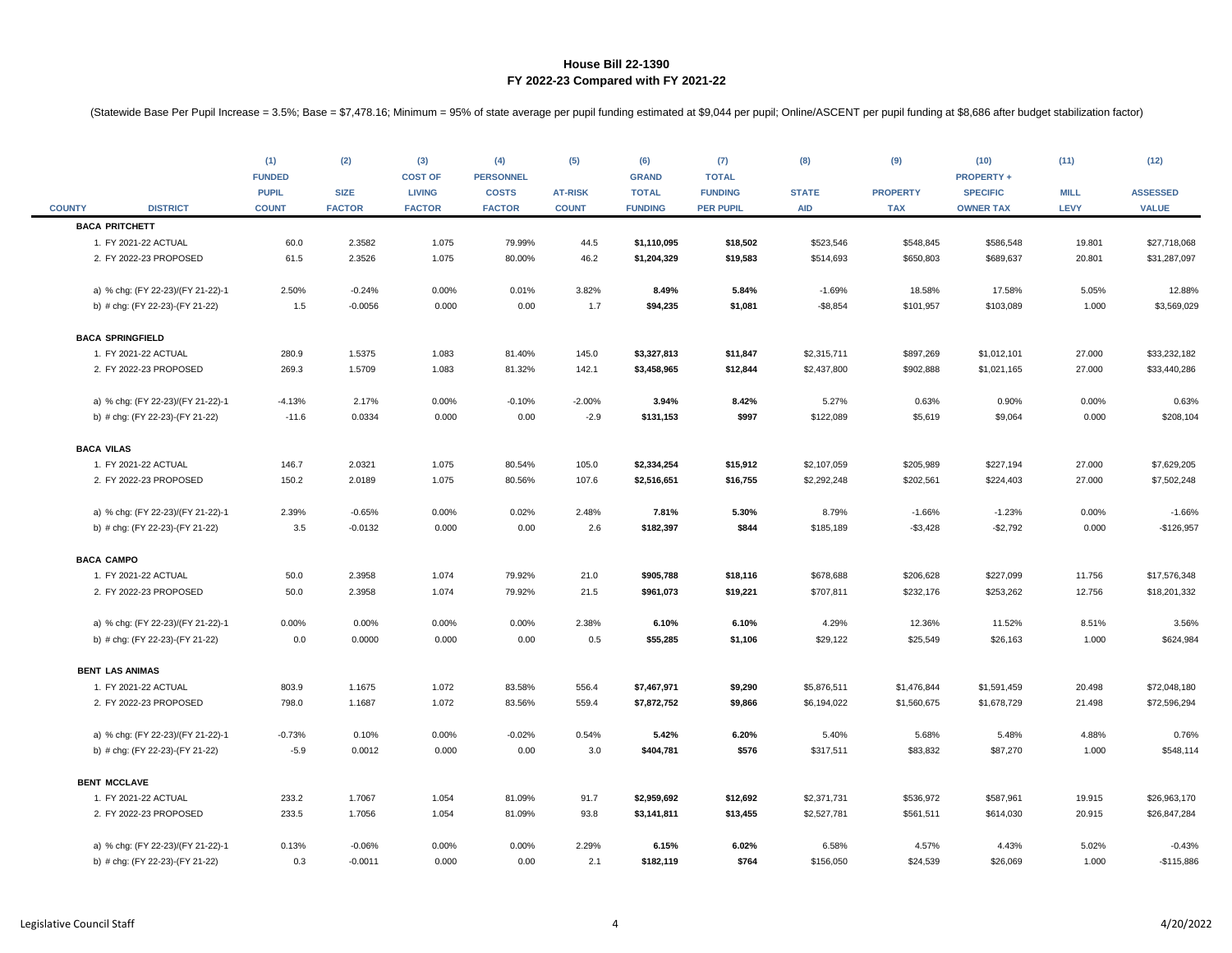|               |                                   | (1)<br><b>FUNDED</b><br><b>PUPIL</b> | (2)<br><b>SIZE</b> | (3)<br><b>COST OF</b><br><b>LIVING</b> | (4)<br><b>PERSONNEL</b><br><b>COSTS</b> | (5)<br><b>AT-RISK</b> | (6)<br><b>GRAND</b><br><b>TOTAL</b> | (7)<br><b>TOTAL</b><br><b>FUNDING</b> | (8)<br><b>STATE</b> | (9)<br><b>PROPERTY</b> | (10)<br><b>PROPERTY +</b><br><b>SPECIFIC</b> | (11)<br><b>MILL</b> | (12)<br><b>ASSESSED</b> |
|---------------|-----------------------------------|--------------------------------------|--------------------|----------------------------------------|-----------------------------------------|-----------------------|-------------------------------------|---------------------------------------|---------------------|------------------------|----------------------------------------------|---------------------|-------------------------|
| <b>COUNTY</b> | <b>DISTRICT</b>                   | <b>COUNT</b>                         | <b>FACTOR</b>      | <b>FACTOR</b>                          | <b>FACTOR</b>                           | <b>COUNT</b>          | <b>FUNDING</b>                      | <b>PER PUPIL</b>                      | <b>AID</b>          | <b>TAX</b>             | <b>OWNER TAX</b>                             | <b>LEVY</b>         | <b>VALUE</b>            |
|               | <b>BOULDER ST VRAIN</b>           |                                      |                    |                                        |                                         |                       |                                     |                                       |                     |                        |                                              |                     |                         |
|               | 1. FY 2021-22 ACTUAL              | 31,069.2                             | 1.0297             | 1.235                                  | 90.50%                                  | 8,829.5               | \$274,021,944                       | \$8,820                               | \$162,624,555       | \$106,894,459          | \$111,397,390                                | 25.995              | \$4,112,116,131         |
|               | 2. FY 2022-23 PROPOSED            | 31,374.2                             | 1.0297             | 1.235                                  | 90.50%                                  | 8,917.3               | \$293,253,333                       | \$9,347                               | \$174,271,130       | \$114,344,184          | \$118,982,203                                | 26.995              | \$4,235,754,172         |
|               | a) % chg: (FY 22-23)/(FY 21-22)-1 | 0.98%                                | 0.00%              | 0.00%                                  | 0.00%                                   | 0.99%                 | 7.02%                               | 5.98%                                 | 7.16%               | 6.97%                  | 6.81%                                        | 3.85%               | 3.01%                   |
|               | b) # chg: (FY 22-23)-(FY 21-22)   | 305.0                                | 0.0000             | 0.000                                  | 0.00                                    | 87.8                  | \$19,231,388                        | \$527                                 | \$11,646,576        | \$7,449,725            | \$7,584,813                                  | 1.000               | \$123,638,041           |
|               | <b>BOULDER BOULDER</b>            |                                      |                    |                                        |                                         |                       |                                     |                                       |                     |                        |                                              |                     |                         |
|               | 1. FY 2021-22 ACTUAL              | 29,439.6                             | 1.0297             | 1.265                                  | 90.45%                                  | 5,934.7               | \$262,299,947                       | \$8,910                               | \$66,111,065        | \$184,646,379          | \$196,188,882                                | 26.023              | \$7,095,507,011         |
|               | 2. FY 2022-23 PROPOSED            | 28,909.9                             | 1.0297             | 1.265                                  | 90.40%                                  | 5,877.3               | \$273,038,290                       | \$9,444                               | \$50,165,740        | \$210,983,772          | \$222,872,550                                | 27.000              | \$7,814,213,777         |
|               | a) % chg: (FY 22-23)/(FY 21-22)-1 | $-1.80%$                             | 0.00%              | 0.00%                                  | $-0.06%$                                | $-0.97%$              | 4.09%                               | 6.00%                                 | $-24.12%$           | 14.26%                 | 13.60%                                       | 3.75%               | 10.13%                  |
|               | b) # chg: (FY 22-23)-(FY 21-22)   | $-529.7$                             | 0.0000             | 0.000                                  | 0.00                                    | $-57.4$               | \$10,738,343                        | \$535                                 | $-$15,945,325$      | \$26,337,393           | \$26,683,668                                 | 0.977               | \$718,706,766           |
|               | <b>CHAFFEE BUENA VISTA</b>        |                                      |                    |                                        |                                         |                       |                                     |                                       |                     |                        |                                              |                     |                         |
|               | 1. FY 2021-22 ACTUAL              | 1,013.0                              | 1.1244             | 1.176                                  | 84.23%                                  | 195.7                 | \$9,111,411                         | \$8,994                               | \$3,817,826         | \$4,822,227            | \$5,293,585                                  | 16.982              | \$283,961,060           |
|               | 2. FY 2022-23 PROPOSED            | 1,038.0                              | 1.1209             | 1.176                                  | 84.31%                                  | 200.8                 | \$9,865,100                         | \$9,504                               | \$4,221,838         | \$5,157,763            | \$5,643,262                                  | 17.982              | \$286,829,200           |
|               | a) % chg: (FY 22-23)/(FY 21-22)-1 | 2.47%                                | $-0.31%$           | 0.00%                                  | 0.09%                                   | 2.61%                 | 8.27%                               | 5.66%                                 | 10.58%              | 6.96%                  | 6.61%                                        | 5.89%               | 1.01%                   |
|               | b) # chg: (FY 22-23)-(FY 21-22)   | 25.0                                 | $-0.0035$          | 0.000                                  | 0.00                                    | 5.1                   | \$753,689                           | \$509                                 | \$404,013           | \$335,536              | \$349,677                                    | 1.000               | \$2,868,140             |
|               | <b>CHAFFEE SALIDA</b>             |                                      |                    |                                        |                                         |                       |                                     |                                       |                     |                        |                                              |                     |                         |
|               | 1. FY 2021-22 ACTUAL              | 1,412.0                              | 1.1008             | 1.156                                  | 85.47%                                  | 458.4                 | \$12,452,866                        | \$8,819                               | \$6,445,906         | \$5,467,089            | \$6,006,960                                  | 15.693              | \$348,377,570           |
|               | 2. FY 2022-23 PROPOSED            | 1,435.5                              | 1.0995             | 1.156                                  | 85.54%                                  | 466.4                 | \$13,403,112                        | \$9,337                               | \$6,894,995         | \$5,952,051            | \$6,508,118                                  | 16.693              | \$356,559,671           |
|               | a) % chg: (FY 22-23)/(FY 21-22)-1 | 1.66%                                | $-0.12%$           | 0.00%                                  | 0.08%                                   | 1.75%                 | 7.63%                               | 5.87%                                 | 6.97%               | 8.87%                  | 8.34%                                        | 6.37%               | 2.35%                   |
|               | b) # chg: (FY 22-23)-(FY 21-22)   | 23.5                                 | $-0.0013$          | 0.000                                  | 0.00                                    | 8.0                   | \$950,246                           | \$518                                 | \$449,088           | \$484,961              | \$501,158                                    | 1.000               | \$8,182,101             |
|               | <b>CHEYENNE KIT CARSON</b>        |                                      |                    |                                        |                                         |                       |                                     |                                       |                     |                        |                                              |                     |                         |
|               | 1. FY 2021-22 ACTUAL              | 102.9                                | 2.1968             | 1.067                                  | 80.26%                                  | 33.6                  | \$1,674,915                         | \$16,277                              | \$1,264,652         | \$362,190              | \$410,263                                    | 8.814               | \$41,092,574            |
|               | 2. FY 2022-23 PROPOSED            | 101.8                                | 2.2010             | 1.067                                  | 80.25%                                  | 34.1                  | \$1,761,107                         | \$17,300                              | \$1,327,689         | \$383,903              | \$433,419                                    | 9.814               | \$39,117,876            |
|               | a) % chg: (FY 22-23)/(FY 21-22)-1 | $-1.07%$                             | 0.19%              | 0.00%                                  | $-0.01%$                                | 1.49%                 | 5.15%                               | 6.28%                                 | 4.98%               | 5.99%                  | 5.64%                                        | 11.35%              | $-4.81%$                |
|               | b) # chg: (FY 22-23)-(FY 21-22)   | $-1.1$                               | 0.0042             | 0.000                                  | 0.00                                    | 0.5                   | \$86,192                            | \$1,023                               | \$63,037            | \$21,713               | \$23,155                                     | 1.000               | $-$1,974,698$           |
|               | <b>CHEYENNE CHEYENNE R-5</b>      |                                      |                    |                                        |                                         |                       |                                     |                                       |                     |                        |                                              |                     |                         |
|               | 1. FY 2021-22 ACTUAL              | 178.0                                | 1.9143             | 1.121                                  | 80.74%                                  | 53.0                  | \$2,637,601                         | \$14,818                              | \$1,976,667         | \$598,617              | \$660,934                                    | 7.674               | \$78,005,822            |
|               | 2. FY 2022-23 PROPOSED            | 182.0                                | 1.8993             | 1.121                                  | 80.77%                                  | 54.2                  | \$2,835,818                         | \$15,581                              | \$2,155,014         | \$616,617              | \$680,804                                    | 8.674               | \$71,087,938            |
|               | a) % chg: (FY 22-23)/(FY 21-22)-1 | 2.25%                                | $-0.78%$           | 0.00%                                  | 0.04%                                   | 2.26%                 | 7.52%                               | 5.15%                                 | 9.02%               | 3.01%                  | 3.01%                                        | 13.03%              | $-8.87%$                |
|               | b) # chg: (FY 22-23)-(FY 21-22)   | 4.0                                  | $-0.0150$          | 0.000                                  | 0.00                                    | 1.2                   | \$198,217                           | \$763                                 | \$178,347           | \$18,000               | \$19,870                                     | 1.000               | $-$6,917,884$           |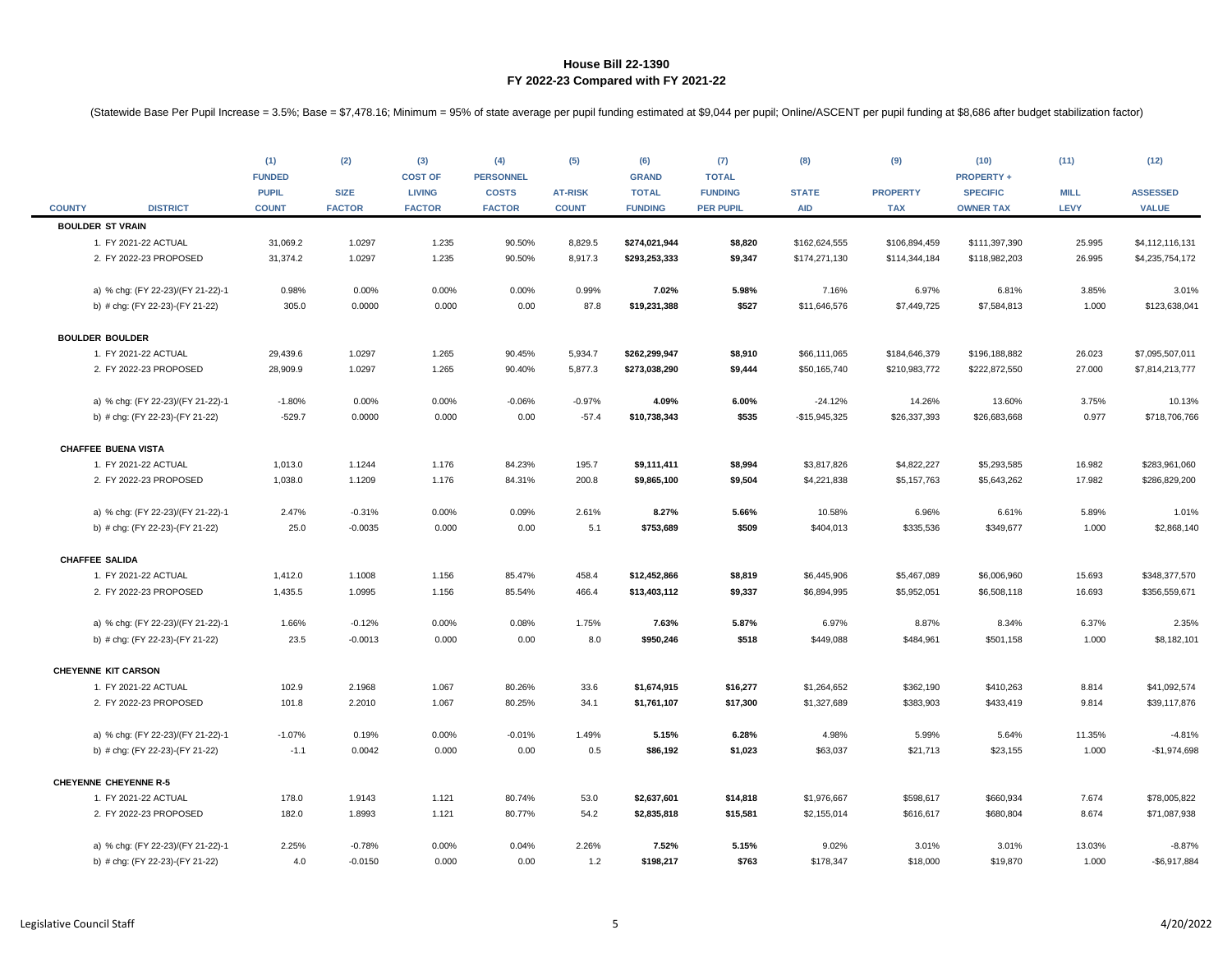|               |                                   | (1)           | (2)           | (3)            | (4)              | (5)            | (6)            | (7)              | (8)          | (9)             | (10)              | (11)        | (12)            |
|---------------|-----------------------------------|---------------|---------------|----------------|------------------|----------------|----------------|------------------|--------------|-----------------|-------------------|-------------|-----------------|
|               |                                   | <b>FUNDED</b> |               | <b>COST OF</b> | <b>PERSONNEL</b> |                | <b>GRAND</b>   | <b>TOTAL</b>     |              |                 | <b>PROPERTY +</b> |             |                 |
|               |                                   | <b>PUPIL</b>  | <b>SIZE</b>   | <b>LIVING</b>  | <b>COSTS</b>     | <b>AT-RISK</b> | <b>TOTAL</b>   | <b>FUNDING</b>   | <b>STATE</b> | <b>PROPERTY</b> | <b>SPECIFIC</b>   | <b>MILL</b> | <b>ASSESSED</b> |
| <b>COUNTY</b> | <b>DISTRICT</b>                   | <b>COUNT</b>  | <b>FACTOR</b> | <b>FACTOR</b>  | <b>FACTOR</b>    | <b>COUNT</b>   | <b>FUNDING</b> | <b>PER PUPIL</b> | <b>AID</b>   | <b>TAX</b>      | <b>OWNER TAX</b>  | <b>LEVY</b> | <b>VALUE</b>    |
|               | <b>CLEAR CREEK CLEAR CREEK</b>    |               |               |                |                  |                |                |                  |              |                 |                   |             |                 |
|               | 1. FY 2021-22 ACTUAL              | 686.0         | 1.1917        | 1.214          | 83.22%           | 135.0          | \$6,706,556    | \$9,776          | \$2,137,448  | \$4,218,082     | \$4,569,109       | 12.485      | \$337,851,980   |
|               | 2. FY 2022-23 PROPOSED            | 671.5         | 1.1947        | 1.215          | 83.17%           | 140.1          | \$6,989,161    | \$10,408         | \$2,679,746  | \$3,947,857     | \$4,309,415       | 12.485      | \$316,208,025   |
|               | a) % chg: (FY 22-23)/(FY 21-22)-1 | $-2.11%$      | 0.25%         | 0.08%          | $-0.06%$         | 3.78%          | 4.21%          | 6.46%            | N/A          | $-6.41%$        | $-5.68%$          | 0.00%       | $-6.41%$        |
|               | b) # chg: (FY 22-23)-(FY 21-22)   | $-14.5$       | 0.0030        | 0.001          | 0.00             | 5.1            | \$282,605      | \$632            | \$542,299    | $-$270,225$     | $-$ \$259,694     | 0.000       | $-$21,643,955$  |
|               | <b>CONEJOS NORTH CONEJOS</b>      |               |               |                |                  |                |                |                  |              |                 |                   |             |                 |
|               | 1. FY 2021-22 ACTUAL              | 1,060.0       | 1.1197        | 1.111          | 84.38%           | 604.4          | \$9,541,749    | \$9,002          | \$8,712,063  | \$685,972       | \$829,685         | 18.123      | \$37,850,923    |
|               | 2. FY 2022-23 PROPOSED            | 1,056.6       | 1.1199        | 1.111          | 84.37%           | 608.0          | \$10,089,925   | \$9,549          | \$9,235,801  | \$706,100       | \$854,124         | 19.123      | \$36,924,116    |
|               | a) % chg: (FY 22-23)/(FY 21-22)-1 | $-0.32%$      | 0.02%         | 0.00%          | $-0.01%$         | 0.60%          | 5.75%          | 6.09%            | 6.01%        | 2.93%           | 2.95%             | 5.52%       | $-2.45%$        |
|               | b) # chg: (FY 22-23)-(FY 21-22)   | $-3.4$        | 0.0002        | 0.000          | 0.00             | 3.6            | \$548,176      | \$548            | \$523,737    | \$20,128        | \$24,439          | 1.000       | $-$926,807$     |
|               |                                   |               |               |                |                  |                |                |                  |              |                 |                   |             |                 |
|               | <b>CONEJOS SANFORD</b>            |               |               |                |                  |                |                |                  |              |                 |                   |             |                 |
|               | 1. FY 2021-22 ACTUAL              | 356.0         | 1.4114        | 1.102          | 81.88%           | 199.7          | \$3,949,353    | \$11,094         | \$3,623,034  | \$278,931       | \$326,318         | 27.000      | \$10,330,788    |
|               | 2. FY 2022-23 PROPOSED            | 361.5         | 1.4022        | 1.102          | 81.91%           | 205.8          | \$4,226,660    | \$11,692         | \$3,908,213  | \$269,638       | \$318,447         | 27.000      | \$9,986,596     |
|               | a) % chg: (FY 22-23)/(FY 21-22)-1 | 1.54%         | $-0.65%$      | 0.00%          | 0.04%            | 3.05%          | 7.02%          | 5.39%            | 7.87%        | $-3.33%$        | $-2.41%$          | 0.00%       | $-3.33%$        |
|               | b) # chg: (FY 22-23)-(FY 21-22)   | 5.5           | $-0.0092$     | 0.000          | 0.00             | 6.1            | \$277,307      | \$598            | \$285,179    | $-$9,293$       | $-$7,872$         | 0.000       | $-$344,192$     |
|               | CONEJOS SOUTH CONEJOS             |               |               |                |                  |                |                |                  |              |                 |                   |             |                 |
|               | 1. FY 2021-22 ACTUAL              | 162.0         | 1.9745        | 1.115          | 80.64%           | 110.4          | \$2,571,112    | \$15,871         | \$1,827,082  | \$638,657       | \$744,030         | 19.788      | \$32,274,960    |
|               | 2. FY 2022-23 PROPOSED            | 154.2         | 2.0039        | 1.115          | 80.59%           | 112.0          | \$2,645,359    | \$17,155         | \$1,875,988  | \$660,837       | \$769,371         | 20.788      | \$31,789,343    |
|               |                                   |               |               |                |                  |                |                |                  |              |                 |                   |             |                 |
|               | a) % chg: (FY 22-23)/(FY 21-22)-1 | $-4.81%$      | 1.49%         | 0.00%          | $-0.06%$         | 1.45%          | 2.89%          | 8.09%            | 2.68%        | 3.47%           | 3.41%             | 5.05%       | $-1.50%$        |
|               | b) # chg: (FY 22-23)-(FY 21-22)   | $-7.8$        | 0.0294        | 0.000          | 0.00             | 1.6            | \$74,247       | \$1,284          | \$48,906     | \$22,180        | \$25,341          | 1.000       | $-$485,617$     |
|               | <b>COSTILLA CENTENNIAL</b>        |               |               |                |                  |                |                |                  |              |                 |                   |             |                 |
|               | 1. FY 2021-22 ACTUAL              | 214.4         | 1.7774        | 1.091          | 80.97%           | 162.7          | \$3,035,162    | \$14,157         | \$2,002,732  | \$958,513       | \$1,032,430       | 17.280      | \$55,469,492    |
|               | 2. FY 2022-23 PROPOSED            | 211.8         | 1.7872        | 1.091          | 80.96%           | 167.7          | \$3,206,803    | \$15,141         | \$2,144,812  | \$985,857       | \$1,061,991       | 18.280      | \$53,930,888    |
|               | a) % chg: (FY 22-23)/(FY 21-22)-1 | $-1.21%$      | 0.55%         | 0.00%          | $-0.01%$         | 3.07%          | 5.66%          | 6.95%            | 7.09%        | 2.85%           | 2.86%             | 5.79%       | $-2.77%$        |
|               | b) # chg: (FY 22-23)-(FY 21-22)   | $-2.6$        | 0.0098        | 0.000          | 0.00             | 5.0            | \$171,641      | \$984            | \$142,080    | \$27,344        | \$29,561          | 1.000       | $-$1,538,604$   |
|               |                                   |               |               |                |                  |                |                |                  |              |                 |                   |             |                 |
|               | <b>COSTILLA SIERRA GRANDE</b>     |               |               |                |                  |                |                |                  |              |                 |                   |             |                 |
|               | 1. FY 2021-22 ACTUAL              | 277.7         | 1.5428        | 1.103          | 81.38%           | 182.4          | \$3,411,145    | \$12,284         | \$1,475,815  | \$1,844,326     | \$1,935,330       | 27.000      | \$68,308,357    |
|               | 2. FY 2022-23 PROPOSED            | 272.4         | 1.5592        | 1.103          | 81.34%           | 183.2          | \$3,590,161    | \$13,180         | \$1,672,962  | \$1,823,465     | \$1,917,200       | 27.000      | \$67,535,749    |
|               | a) % chg: (FY 22-23)/(FY 21-22)-1 | $-1.91%$      | 1.06%         | 0.00%          | $-0.05%$         | 0.44%          | 5.25%          | 7.30%            | 13.36%       | $-1.13%$        | $-0.94%$          | 0.00%       | $-1.13%$        |
|               | b) # chg: (FY 22-23)-(FY 21-22)   | $-5.3$        | 0.0164        | 0.000          | 0.00             | 0.8            | \$179,016      | \$896            | \$197,147    | $-$20,860$      | $-$18,130$        | 0.000       | $-$772,608$     |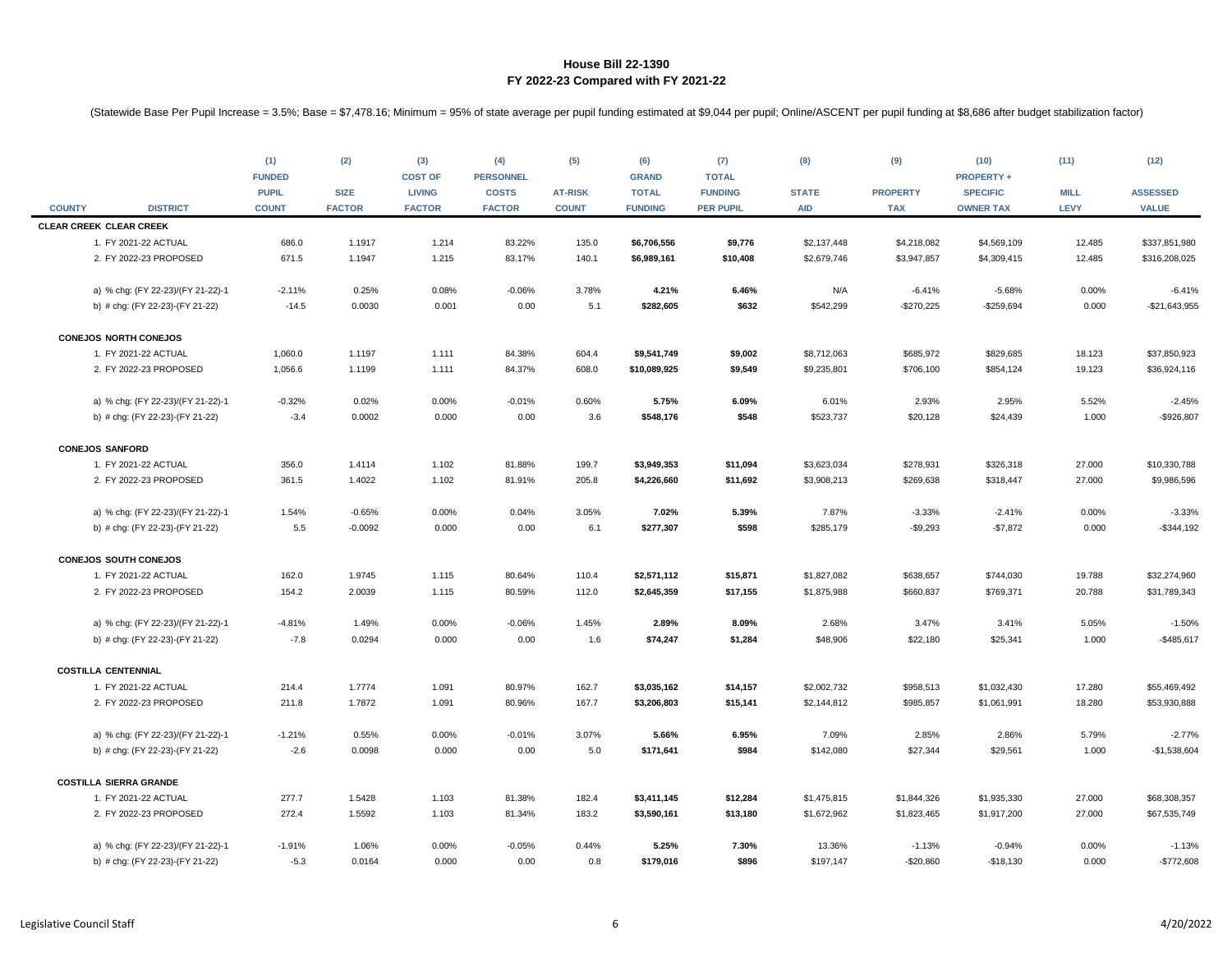|               |                                   | (1)<br><b>FUNDED</b><br><b>PUPIL</b> | (2)<br><b>SIZE</b> | (3)<br><b>COST OF</b><br><b>LIVING</b> | (4)<br><b>PERSONNEL</b><br><b>COSTS</b> | (5)<br><b>AT-RISK</b> | (6)<br><b>GRAND</b><br><b>TOTAL</b> | (7)<br><b>TOTAL</b><br><b>FUNDING</b> | (8)<br><b>STATE</b> | (9)<br><b>PROPERTY</b> | (10)<br><b>PROPERTY +</b><br><b>SPECIFIC</b> | (11)<br><b>MILL</b> | (12)<br><b>ASSESSED</b> |
|---------------|-----------------------------------|--------------------------------------|--------------------|----------------------------------------|-----------------------------------------|-----------------------|-------------------------------------|---------------------------------------|---------------------|------------------------|----------------------------------------------|---------------------|-------------------------|
| <b>COUNTY</b> | <b>DISTRICT</b>                   | <b>COUNT</b>                         | <b>FACTOR</b>      | <b>FACTOR</b>                          | <b>FACTOR</b>                           | <b>COUNT</b>          | <b>FUNDING</b>                      | <b>PER PUPIL</b>                      | <b>AID</b>          | <b>TAX</b>             | <b>OWNER TAX</b>                             | <b>LEVY</b>         | <b>VALUE</b>            |
|               | <b>CROWLEY CROWLEY</b>            |                                      |                    |                                        |                                         |                       |                                     |                                       |                     |                        |                                              |                     |                         |
|               | 1. FY 2021-22 ACTUAL              | 442.1                                | 1.2669             | 1.112                                  | 82.43%                                  | 288.1                 | \$4,483,425                         | \$10,141                              | \$3,439,006         | \$945,187              | \$1,044,419                                  | 17.449              | \$54,168,534            |
|               | 2. FY 2022-23 PROPOSED            | 429.0                                | 1.2889             | 1.112                                  | 82.34%                                  | 266.6                 | \$4,674,707                         | \$10,897                              | \$3,547,313         | \$1,025,186            | \$1,127,395                                  | 18.449              | \$55,568,625            |
|               | a) % chg: (FY 22-23)/(FY 21-22)-1 | $-2.96%$                             | 1.74%              | 0.00%                                  | $-0.11%$                                | $-7.46%$              | 4.27%                               | 7.45%                                 | 3.15%               | 8.46%                  | 7.94%                                        | 5.73%               | 2.58%                   |
|               | b) # chg: (FY 22-23)-(FY 21-22)   | $-13.1$                              | 0.0220             | 0.000                                  | 0.00                                    | $-21.5$               | \$191,282                           | \$756                                 | \$108,307           | \$79,999               | \$82,976                                     | 1.000               | \$1,400,091             |
|               | <b>CUSTER WESTCLIFFE</b>          |                                      |                    |                                        |                                         |                       |                                     |                                       |                     |                        |                                              |                     |                         |
|               | 1. FY 2021-22 ACTUAL              | 354.6                                | 1.4138             | 1.145                                  | 81.87%                                  | 165.8                 | \$4,025,786                         | \$11,353                              | \$765,672           | \$2,872,078            | \$3,260,114                                  | 23.903              | \$120,155,528           |
|               | 2. FY 2022-23 PROPOSED            | 355.5                                | 1.4122             | 1.145                                  | 81.87%                                  | 173.3                 | \$4,282,282                         | \$12,046                              | \$905,699           | \$2,976,905            | \$3,376,583                                  | 24.903              | \$119,540,033           |
|               | a) % chg: (FY 22-23)/(FY 21-22)-1 | 0.25%                                | $-0.11%$           | 0.00%                                  | 0.00%                                   | 4.52%                 | 6.37%                               | 6.10%                                 | 18.29%              | 3.65%                  | 3.57%                                        | 4.18%               | $-0.51%$                |
|               | b) # chg: (FY 22-23)-(FY 21-22)   | 0.9                                  | $-0.0016$          | 0.000                                  | 0.00                                    | 7.5                   | \$256,496                           | \$693                                 | \$140,027           | \$104,828              | \$116,469                                    | 1.000               | $-$615,495$             |
|               | <b>DELTA DELTA</b>                |                                      |                    |                                        |                                         |                       |                                     |                                       |                     |                        |                                              |                     |                         |
|               | 1. FY 2021-22 ACTUAL              | 4,693.2                              | 1.0312             | 1.193                                  | 87.51%                                  | 1,950.1               | \$40,488,417                        | \$8,627                               | \$28,947,899        | \$10,108,267           | \$11,540,518                                 | 23.656              | \$427,302,467           |
|               | 2. FY 2022-23 PROPOSED            | 4,624.3                              | 1.0315             | 1.194                                  | 87.47%                                  | 1,949.0               | \$42,353,621                        | \$9,159                               | \$30,400,667        | \$10,477,736           | \$11,952,954                                 | 24.656              | \$424,956,834           |
|               | a) % chg: (FY 22-23)/(FY 21-22)-1 | $-1.47%$                             | 0.03%              | 0.08%                                  | $-0.05%$                                | $-0.06%$              | 4.61%                               | 6.17%                                 | 5.02%               | 3.66%                  | 3.57%                                        | 4.23%               | $-0.55%$                |
|               | b) # chg: (FY 22-23)-(FY 21-22)   | $-68.9$                              | 0.0003             | 0.001                                  | 0.00                                    | $-1.1$                | \$1,865,204                         | \$532                                 | \$1,452,768         | \$369,469              | \$412,436                                    | 1.000               | $-$ \$2,345,633         |
|               | <b>DENVER DENVER</b>              |                                      |                    |                                        |                                         |                       |                                     |                                       |                     |                        |                                              |                     |                         |
|               | 1. FY 2021-22 ACTUAL              | 89,410.4                             | 1.0297             | 1.245                                  | 90.50%                                  | 50,608.3              | \$837,256,270                       | \$9,364                               | \$206,481,663       | \$600,839,424          | \$630,774,607                                | 26.541              | \$22,638,160,715        |
|               | 2. FY 2022-23 PROPOSED            | 88,781.5                             | 1.0297             | 1.245                                  | 90.50%                                  | 50,359.7              | \$881,414,422                       | \$9,928                               | \$254,392,567       | \$596,188,617          | \$627,021,855                                | 27.000              | \$22,081,059,872        |
|               | a) % chg: (FY 22-23)/(FY 21-22)-1 | $-0.70%$                             | 0.00%              | 0.00%                                  | 0.00%                                   | $-0.49%$              | 5.27%                               | 6.02%                                 | 23.20%              | $-0.77%$               | $-0.59%$                                     | 1.73%               | $-2.46%$                |
|               | b) # chg: (FY 22-23)-(FY 21-22)   | $-628.9$                             | 0.0000             | 0.000                                  | 0.00                                    | $-248.6$              | \$44,158,152                        | \$564                                 | \$47,910,904        | $-$4,650,807$          | $-$3,752,752$                                | 0.459               | -\$557,100,843          |
|               | <b>DOLORES DOLORES</b>            |                                      |                    |                                        |                                         |                       |                                     |                                       |                     |                        |                                              |                     |                         |
|               | 1. FY 2021-22 ACTUAL              | 244.5                                | 1.6642             | 1.169                                  | 81.16%                                  | 124.2                 | \$3,336,578                         | \$13,647                              | \$1,258,012         | \$1,953,310            | \$2,078,566                                  | 16.559              | \$117,960,634           |
|               | 2. FY 2022-23 PROPOSED            | 244.5                                | 1.6642             | 1.169                                  | 81.16%                                  | 124.1                 | \$3,536,024                         | \$14,462                              | \$1,355,225         | \$2,051,786            | \$2,180,799                                  | 17.559              | \$116,850,935           |
|               | a) % chg: (FY 22-23)/(FY 21-22)-1 | 0.00%                                | 0.00%              | 0.00%                                  | 0.00%                                   | $-0.08%$              | 5.98%                               | 5.98%                                 | 7.73%               | 5.04%                  | 4.92%                                        | 6.04%               | $-0.94%$                |
|               | b) # chg: (FY 22-23)-(FY 21-22)   | 0.0                                  | 0.0000             | 0.000                                  | 0.00                                    | $-0.1$                | \$199,446                           | \$816                                 | \$97,213            | \$98,475               | \$102,233                                    | 1.000               | $-$1,109,699$           |
|               | <b>DOUGLAS DOUGLAS</b>            |                                      |                    |                                        |                                         |                       |                                     |                                       |                     |                        |                                              |                     |                         |
|               | 1. FY 2021-22 ACTUAL              | 65,815.8                             | 1.0297             | 1.245                                  | 90.50%                                  | 7,049.0               | \$570,389,409                       | \$8,666                               | \$337,210,875       | \$214,640,571          | \$233,178,534                                | 26.440              | \$8,118,024,637         |
|               | 2. FY 2022-23 PROPOSED            | 65,361.0                             | 1.0297             | 1.246                                  | 90.50%                                  | 7,036.7               | \$600,771,142                       | \$9,192                               | \$362,160,146       | \$219,516,895          | \$238,610,996                                | 27.000              | \$8,130,255,355         |
|               | a) % chg: (FY 22-23)/(FY 21-22)-1 | $-0.69%$                             | 0.00%              | 0.08%                                  | 0.00%                                   | $-0.17%$              | 5.33%                               | 6.06%                                 | 7.40%               | 2.27%                  | 2.33%                                        | 2.12%               | 0.15%                   |
|               | b) # chg: (FY 22-23)-(FY 21-22)   | $-454.8$                             | 0.0000             | 0.001                                  | 0.00                                    | $-12.3$               | \$30,381,733                        | \$525                                 | \$24,949,271        | \$4,876,323            | \$5,432,462                                  | 0.560               | \$12,230,718            |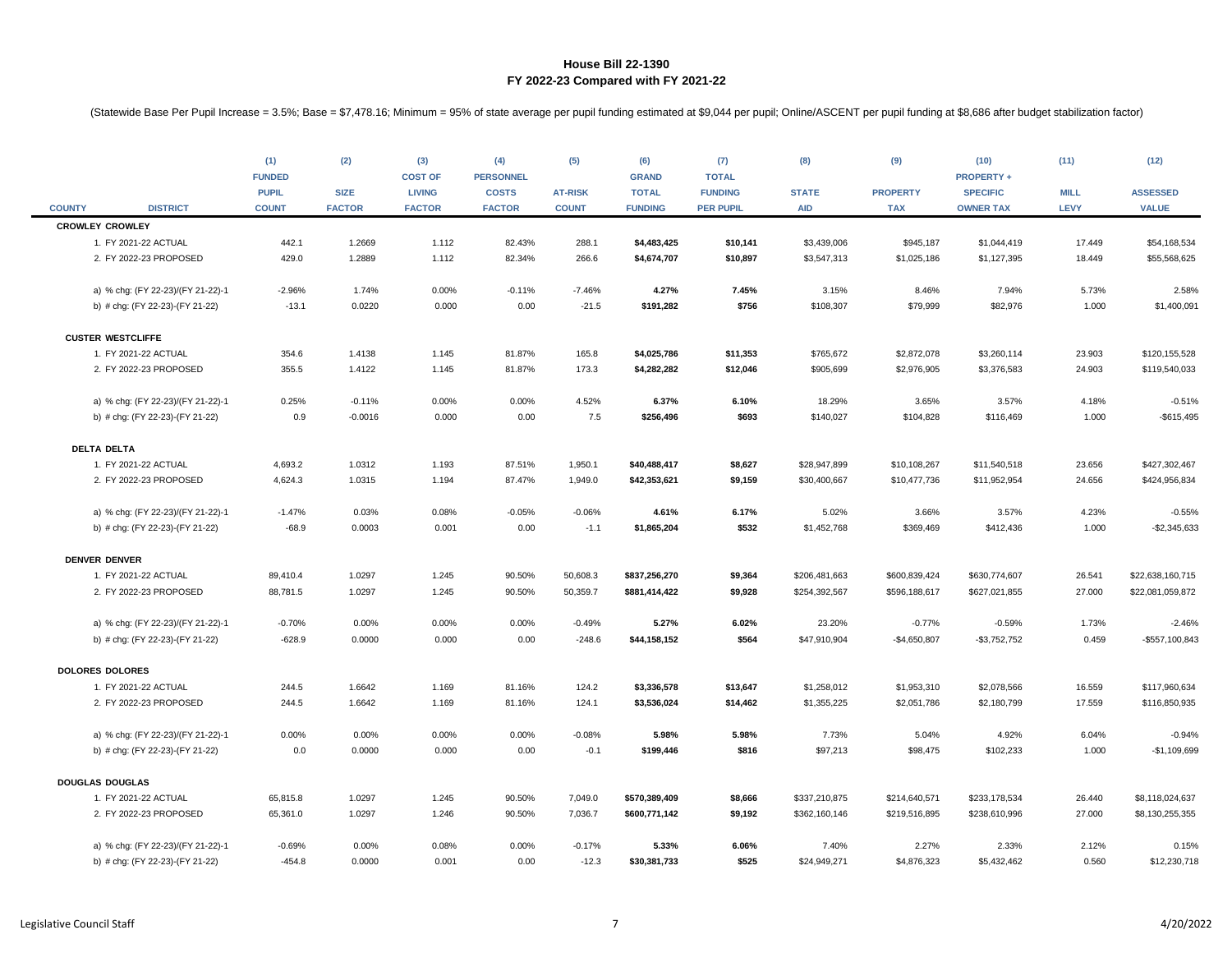|               |                                   | (1)<br><b>FUNDED</b><br><b>PUPIL</b> | (2)<br><b>SIZE</b> | (3)<br><b>COST OF</b><br><b>LIVING</b> | (4)<br><b>PERSONNEL</b><br><b>COSTS</b> | (5)<br><b>AT-RISK</b> | (6)<br><b>GRAND</b><br><b>TOTAL</b> | (7)<br><b>TOTAL</b><br><b>FUNDING</b> | (8)<br><b>STATE</b> | (9)<br><b>PROPERTY</b> | (10)<br><b>PROPERTY +</b><br><b>SPECIFIC</b> | (11)<br><b>MILL</b> | (12)<br><b>ASSESSED</b> |
|---------------|-----------------------------------|--------------------------------------|--------------------|----------------------------------------|-----------------------------------------|-----------------------|-------------------------------------|---------------------------------------|---------------------|------------------------|----------------------------------------------|---------------------|-------------------------|
| <b>COUNTY</b> | <b>DISTRICT</b>                   | <b>COUNT</b>                         | <b>FACTOR</b>      | <b>FACTOR</b>                          | <b>FACTOR</b>                           | <b>COUNT</b>          | <b>FUNDING</b>                      | <b>PER PUPIL</b>                      | <b>AID</b>          | <b>TAX</b>             | <b>OWNER TAX</b>                             | <b>LEVY</b>         | <b>VALUE</b>            |
|               | <b>EAGLE EAGLE</b>                |                                      |                    |                                        |                                         |                       |                                     |                                       |                     |                        |                                              |                     |                         |
|               | 1. FY 2021-22 ACTUAL              | 6,966.4                              | 1.0297             | 1.319                                  | 88.43%                                  | 1,890.0               | \$65,354,766                        | \$9,381                               | \$23,488,592        | \$39,583,781           | \$41,866,175                                 | 12.138              | \$3,261,145,250         |
|               | 2. FY 2022-23 PROPOSED            | 6,912.4                              | 1.0297             | 1.319                                  | 88.42%                                  | 1,884.0               | \$68,742,512                        | \$9,945                               | \$27,084,432        | \$39,307,214           | \$41,658,080                                 | 12.138              | \$3,238,360,040         |
|               | a) % chg: (FY 22-23)/(FY 21-22)-1 | $-0.78%$                             | 0.00%              | 0.00%                                  | $-0.01%$                                | $-0.32%$              | 5.18%                               | 6.01%                                 | 15.31%              | $-0.70%$               | $-0.50%$                                     | 0.00%               | $-0.70%$                |
|               | b) # chg: (FY 22-23)-(FY 21-22)   | $-54.0$                              | 0.0000             | 0.000                                  | 0.00                                    | $-6.0$                | \$3,387,745                         | \$563                                 | \$3,595,840         | $-$276,567$            | $-$208,095$                                  | 0.000               | $-$22,785,210$          |
|               | <b>ELBERT ELIZABETH</b>           |                                      |                    |                                        |                                         |                       |                                     |                                       |                     |                        |                                              |                     |                         |
|               | 1. FY 2021-22 ACTUAL              | 2,250.5                              | 1.0556             | 1.247                                  | 86.28%                                  | 352.3                 | \$19,970,848                        | \$8,874                               | \$11,344,994        | \$7,426,676            | \$8,625,853                                  | 27.000              | \$275,062,057           |
|               | 2. FY 2022-23 PROPOSED            | 2,340.2                              | 1.0527             | 1.248                                  | 86.33%                                  | 366.5                 | \$21,966,136                        | \$9,386                               | \$13,290,170        | \$7,440,812            | \$8,675,966                                  | 27.000              | \$275,585,640           |
|               | a) % chg: (FY 22-23)/(FY 21-22)-1 | 3.99%                                | $-0.27%$           | 0.08%                                  | 0.06%                                   | 4.03%                 | 9.99%                               | 5.78%                                 | 17.15%              | 0.19%                  | 0.58%                                        | 0.00%               | 0.19%                   |
|               | b) # chg: (FY 22-23)-(FY 21-22)   | 89.7                                 | $-0.0029$          | 0.001                                  | 0.00                                    | 14.2                  | \$1,995,288                         | \$512                                 | \$1,945,176         | \$14,137               | \$50,112                                     | 0.000               | \$523,583               |
|               | <b>ELBERT KIOWA</b>               |                                      |                    |                                        |                                         |                       |                                     |                                       |                     |                        |                                              |                     |                         |
|               | 1. FY 2021-22 ACTUAL              | 264.5                                | 1.5890             | 1.215                                  | 81.29%                                  | 89.0                  | \$3,499,461                         | \$13,230                              | \$2,267,694         | \$1,068,917            | \$1,231,767                                  | 20.188              | \$52,948,118            |
|               | 2. FY 2022-23 PROPOSED            | 267.5                                | 1.5777             | 1.216                                  | 81.31%                                  | 90.0                  | \$3,726,809                         | \$13,932                              | \$2,446,124         | \$1,112,949            | \$1,280,685                                  | 21.188              | \$52,527,309            |
|               | a) % chg: (FY 22-23)/(FY 21-22)-1 | 1.13%                                | $-0.71%$           | 0.08%                                  | 0.02%                                   | 1.12%                 | 6.50%                               | 5.30%                                 | 7.87%               | 4.12%                  | 3.97%                                        | 4.95%               | $-0.79%$                |
|               | b) # chg: (FY 22-23)-(FY 21-22)   | 3.0                                  | $-0.0113$          | 0.001                                  | 0.00                                    | 1.0                   | \$227,347                           | \$702                                 | \$178,430           | \$44,032               | \$48,918                                     | 1.000               | $-$420,809$             |
|               | <b>ELBERT BIG SANDY</b>           |                                      |                    |                                        |                                         |                       |                                     |                                       |                     |                        |                                              |                     |                         |
|               | 1. FY 2021-22 ACTUAL              | 310.5                                | 1.4878             | 1.201                                  | 81.59%                                  | 168.9                 | \$3,900,824                         | \$12,563                              | \$2,666,911         | \$1,114,481            | \$1,233,913                                  | 26.359              | \$42,280,841            |
|               | 2. FY 2022-23 PROPOSED            | 309.5                                | 1.4895             | 1.203                                  | 81.58%                                  | 167.8                 | \$4,130,486                         | \$13,346                              | \$2,808,451         | \$1,199,020            | \$1,322,035                                  | 27.000              | \$44,408,140            |
|               | a) % chg: (FY 22-23)/(FY 21-22)-1 | $-0.32%$                             | 0.11%              | 0.17%                                  | $-0.01%$                                | $-0.65%$              | 5.89%                               | 6.23%                                 | 5.31%               | 7.59%                  | 7.14%                                        | 2.43%               | 5.03%                   |
|               | b) # chg: (FY 22-23)-(FY 21-22)   | $-1.0$                               | 0.0017             | 0.002                                  | 0.00                                    | $-1.1$                | \$229,662                           | \$783                                 | \$141,540           | \$84,539               | \$88,122                                     | 0.641               | \$2,127,299             |
|               | <b>ELBERT ELBERT</b>              |                                      |                    |                                        |                                         |                       |                                     |                                       |                     |                        |                                              |                     |                         |
|               | 1. FY 2021-22 ACTUAL              | 259.0                                | 1.6096             | 1.204                                  | 81.26%                                  | 71.0                  | \$3,412,829                         | \$13,177                              | \$2,714,070         | \$602,652              | \$698,759                                    | 21.596              | \$27,905,711            |
|               | 2. FY 2022-23 PROPOSED            | 263.0                                | 1.5946             | 1.205                                  | 81.28%                                  | 72.1                  | \$3,641,286                         | \$13,845                              | \$2,917,913         | \$624,383              | \$723,373                                    | 22.596              | \$27,632,440            |
|               | a) % chg: (FY 22-23)/(FY 21-22)-1 | 1.54%                                | $-0.93%$           | 0.08%                                  | 0.02%                                   | 1.55%                 | 6.69%                               | 5.07%                                 | 7.51%               | 3.61%                  | 3.52%                                        | 4.63%               | $-0.98%$                |
|               | b) # chg: (FY 22-23)-(FY 21-22)   | 4.0                                  | $-0.0150$          | 0.001                                  | 0.00                                    | 1.1                   | \$228,458                           | \$668                                 | \$203,843           | \$21,731               | \$24,614                                     | 1.000               | $-$273,271$             |
|               | <b>ELBERT AGATE</b>               |                                      |                    |                                        |                                         |                       |                                     |                                       |                     |                        |                                              |                     |                         |
|               | 1. FY 2021-22 ACTUAL              | 74.5                                 | 2.3037             | 1.173                                  | 80.08%                                  | 44.6                  | \$1,430,628                         | \$19,203                              | \$933,802           | \$438,424              | \$496,826                                    | 17.798              | \$24,633,342            |
|               | 2. FY 2022-23 PROPOSED            | 83.0                                 | 2.2717             | 1.174                                  | 80.13%                                  | 50.0                  | \$1,666,887                         | \$20,083                              | \$1,099,570         | \$507,162              | \$567,316                                    | 18.798              | \$26,979,579            |
|               | a) % chg: (FY 22-23)/(FY 21-22)-1 | 11.41%                               | $-1.39%$           | 0.09%                                  | 0.06%                                   | 12.11%                | 16.51%                              | 4.58%                                 | 17.75%              | 15.68%                 | 14.19%                                       | 5.62%               | 9.52%                   |
|               | b) # chg: (FY 22-23)-(FY 21-22)   | 8.5                                  | $-0.0320$          | 0.001                                  | 0.00                                    | 5.4                   | \$236,258                           | \$880                                 | \$165,768           | \$68,738               | \$70,490                                     | 1.000               | \$2,346,237             |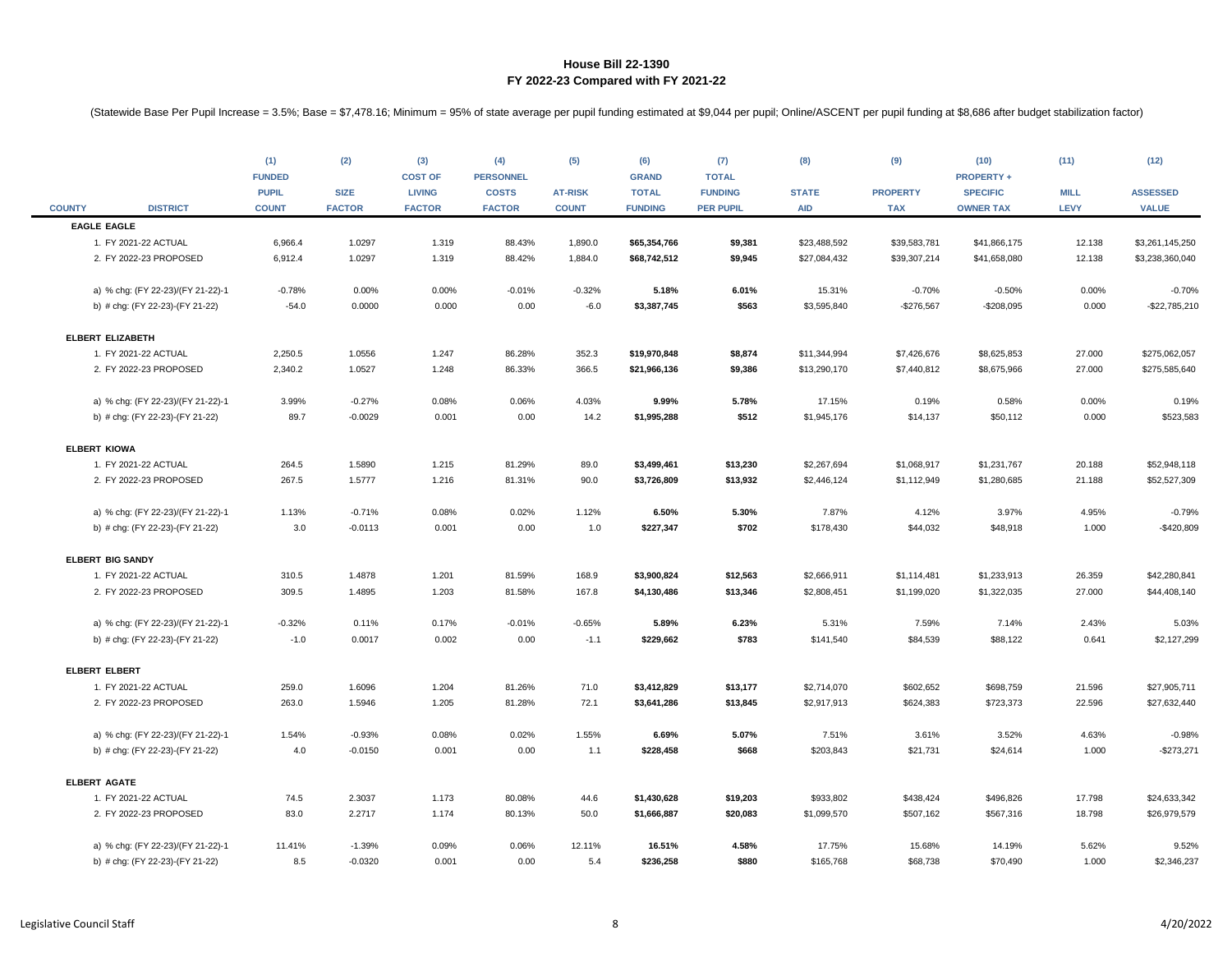|               |                                   | (1)<br><b>FUNDED</b><br><b>PUPIL</b> | (2)<br><b>SIZE</b> | (3)<br><b>COST OF</b><br><b>LIVING</b> | (4)<br><b>PERSONNEL</b><br><b>COSTS</b> | (5)<br><b>AT-RISK</b> | (6)<br><b>GRAND</b><br><b>TOTAL</b> | (7)<br><b>TOTAL</b><br><b>FUNDING</b> | (8)<br><b>STATE</b> | (9)<br><b>PROPERTY</b> | (10)<br><b>PROPERTY +</b><br><b>SPECIFIC</b> | (11)<br><b>MILL</b> | (12)<br><b>ASSESSED</b> |
|---------------|-----------------------------------|--------------------------------------|--------------------|----------------------------------------|-----------------------------------------|-----------------------|-------------------------------------|---------------------------------------|---------------------|------------------------|----------------------------------------------|---------------------|-------------------------|
| <b>COUNTY</b> | <b>DISTRICT</b>                   | <b>COUNT</b>                         | <b>FACTOR</b>      | <b>FACTOR</b>                          | <b>FACTOR</b>                           | <b>COUNT</b>          | <b>FUNDING</b>                      | <b>PER PUPIL</b>                      | <b>AID</b>          | <b>TAX</b>             | <b>OWNER TAX</b>                             | LEVY                | <b>VALUE</b>            |
|               | EL PASO CALHAN                    |                                      |                    |                                        |                                         |                       |                                     |                                       |                     |                        |                                              |                     |                         |
|               | 1. FY 2021-22 ACTUAL              | 445.4                                | 1.2613             | 1.203                                  | 82.45%                                  | 212.0                 | \$4,718,336                         | \$10,593                              | \$3,158,469         | \$1,414,649            | \$1,559,868                                  | 27.000              | \$52,394,400            |
|               | 2. FY 2022-23 PROPOSED            | 444.4                                | 1.2630             | 1.205                                  | 82.44%                                  | 214.8                 | \$5,007,272                         | \$11,267                              | \$3,414,385         | \$1,443,311            | \$1,592,887                                  | 27.000              | \$53,455,978            |
|               | a) % chg: (FY 22-23)/(FY 21-22)-1 | $-0.22%$                             | 0.13%              | 0.17%                                  | $-0.01%$                                | 1.32%                 | 6.12%                               | 6.36%                                 | 8.10%               | 2.03%                  | 2.12%                                        | 0.00%               | 2.03%                   |
|               | b) # chg: (FY 22-23)-(FY 21-22)   | $-1.0$                               | 0.0017             | 0.002                                  | 0.00                                    | 2.8                   | \$288,936                           | \$674                                 | \$255,917           | \$28,663               | \$33,019                                     | 0.000               | \$1,061,578             |
|               | <b>EL PASO HARRISON</b>           |                                      |                    |                                        |                                         |                       |                                     |                                       |                     |                        |                                              |                     |                         |
|               | 1. FY 2021-22 ACTUAL              | 13,137.8                             | 1.0297             | 1.208                                  | 88.98%                                  | 7,901.3               | \$119,042,118                       | \$9,061                               | \$104,777,682       | \$13,043,735           | \$14,264,436                                 | 15.720              | \$829,754,160           |
|               | 2. FY 2022-23 PROPOSED            | 13,087.5                             | 1.0297             | 1.209                                  | 88.98%                                  | 7,957.3               | \$125,901,410                       | \$9,620                               | \$112,004,476       | \$12,639,613           | \$13,896,934                                 | 15.720              | \$804,046,615           |
|               | a) % chg: (FY 22-23)/(FY 21-22)-1 | $-0.38%$                             | 0.00%              | 0.08%                                  | 0.00%                                   | 0.71%                 | 5.76%                               | 6.17%                                 | 6.90%               | $-3.10%$               | $-2.58%$                                     | 0.00%               | $-3.10%$                |
|               | b) # chg: (FY 22-23)-(FY 21-22)   | $-50.3$                              | 0.0000             | 0.001                                  | 0.00                                    | 56.0                  | \$6,859,292                         | \$559                                 | \$7,226,794         | $-$404,123$            | $-$367,502$                                  | 0.000               | $-$25,707,545$          |
|               | EL PASO WIDEFIELD                 |                                      |                    |                                        |                                         |                       |                                     |                                       |                     |                        |                                              |                     |                         |
|               | 1. FY 2021-22 ACTUAL              | 9,200.1                              | 1.0297             | 1.178                                  | 88.63%                                  | 3,665.6               | \$78,453,934                        | \$8,528                               | \$62,742,523        | \$14,365,041           | \$15,711,411                                 | 22.894              | \$627,458,780           |
|               | 2. FY 2022-23 PROPOSED            | 9,273.6                              | 1.0297             | 1.180                                  | 88.63%                                  | 3,749.8               | \$83,865,620                        | \$9,043                               | \$67,209,298        | \$15,269,561           | \$16,656,322                                 | 23.894              | \$639,054,205           |
|               | a) % chg: (FY 22-23)/(FY 21-22)-1 | 0.80%                                | 0.00%              | 0.17%                                  | 0.00%                                   | 2.30%                 | 6.90%                               | 6.05%                                 | 7.12%               | 6.30%                  | 6.01%                                        | 4.37%               | 1.85%                   |
|               | b) # chg: (FY 22-23)-(FY 21-22)   | 73.5                                 | 0.0000             | 0.002                                  | 0.00                                    | 84.2                  | \$5,411,685                         | \$516                                 | \$4,466,774         | \$904,520              | \$944,911                                    | 1.000               | \$11,595,425            |
|               | EL PASO FOUNTAIN                  |                                      |                    |                                        |                                         |                       |                                     |                                       |                     |                        |                                              |                     |                         |
|               | 1. FY 2021-22 ACTUAL              | 8,183.0                              | 1.0297             | 1.188                                  | 88.54%                                  | 3,395.0               | \$70,322,006                        | \$8,594                               | \$65,707,567        | \$4,211,597            | \$4,614,439                                  | 20.684              | \$203,616,190           |
|               | 2. FY 2022-23 PROPOSED            | 8,157.0                              | 1.0297             | 1.190                                  | 88.53%                                  | 3,415.5               | \$74,439,092                        | \$9,126                               | \$69,641,442        | \$4,382,723            | \$4,797,650                                  | 21.684              | \$202,117,825           |
|               | a) % chg: (FY 22-23)/(FY 21-22)-1 | $-0.32%$                             | 0.00%              | 0.17%                                  | $-0.01%$                                | 0.60%                 | 5.85%                               | 6.19%                                 | 5.99%               | 4.06%                  | 3.97%                                        | 4.83%               | $-0.74%$                |
|               | b) # chg: (FY 22-23)-(FY 21-22)   | $-26.0$                              | 0.0000             | 0.002                                  | 0.00                                    | 20.5                  | \$4,117,086                         | \$532                                 | \$3,933,875         | \$171,126              | \$183,211                                    | 1.000               | $-$1,498,365$           |
|               | EL PASO COLORADO SPRINGS          |                                      |                    |                                        |                                         |                       |                                     |                                       |                     |                        |                                              |                     |                         |
|               | 1. FY 2021-22 ACTUAL              | 29,309.3                             | 1.0297             | 1.207                                  | 90.44%                                  | 14,043.7              | \$259,559,764                       | \$8,856                               | \$179,691,833       | \$72,738,487           | \$79,867,931                                 | 20.715              | \$3,511,392,070         |
|               | 2. FY 2022-23 PROPOSED            | 28,235.7                             | 1.0297             | 1.208                                  | 90.34%                                  | 13,730.3              | \$265,441,261                       | \$9,401                               | \$186,308,925       | \$71,789,008           | \$79,132,336                                 | 20.715              | \$3,465,556,761         |
|               | a) % chg: (FY 22-23)/(FY 21-22)-1 | $-3.66%$                             | 0.00%              | 0.08%                                  | $-0.11%$                                | $-2.23%$              | 2.27%                               | 6.15%                                 | 3.68%               | $-1.31%$               | $-0.92%$                                     | 0.00%               | $-1.31%$                |
|               | b) # chg: (FY 22-23)-(FY 21-22)   | $-1,073.6$                           | 0.0000             | 0.001                                  | 0.00                                    | $-313.4$              | \$5,881,497                         | \$545                                 | \$6,617,092         | $-$949,478$            | $-$735,595$                                  | 0.000               | $-$45,835,309$          |
|               | EL PASO CHEYENNE MOUNTAIN         |                                      |                    |                                        |                                         |                       |                                     |                                       |                     |                        |                                              |                     |                         |
|               | 1. FY 2021-22 ACTUAL              | 3,680.0                              | 1.0359             | 1.210                                  | 87.00%                                  | 297.6                 | \$31,381,498                        | \$8,528                               | \$17,277,680        | \$12,796,490           | \$14,103,819                                 | 27.000              | \$473,944,070           |
|               | 2. FY 2022-23 PROPOSED            | 3,621.1                              | 1.0362             | 1.211                                  | 86.97%                                  | 292.1                 | \$32,747,626                        | \$9,044                               | \$18,886,697        | \$12,514,381           | \$13,860,930                                 | 27.000              | \$463,495,585           |
|               | a) % chg: (FY 22-23)/(FY 21-22)-1 | $-1.60%$                             | 0.03%              | 0.08%                                  | $-0.03%$                                | $-1.85%$              | 4.35%                               | 6.05%                                 | 9.31%               | $-2.20%$               | $-1.72%$                                     | 0.00%               | $-2.20%$                |
|               | b) # chg: (FY 22-23)-(FY 21-22)   | $-58.9$                              | 0.0003             | 0.001                                  | 0.00                                    | $-5.5$                | \$1,366,128                         | \$516                                 | \$1,609,017         | $-$ \$282,109          | $-$242,889$                                  | 0.000               | $-$10,448,485$          |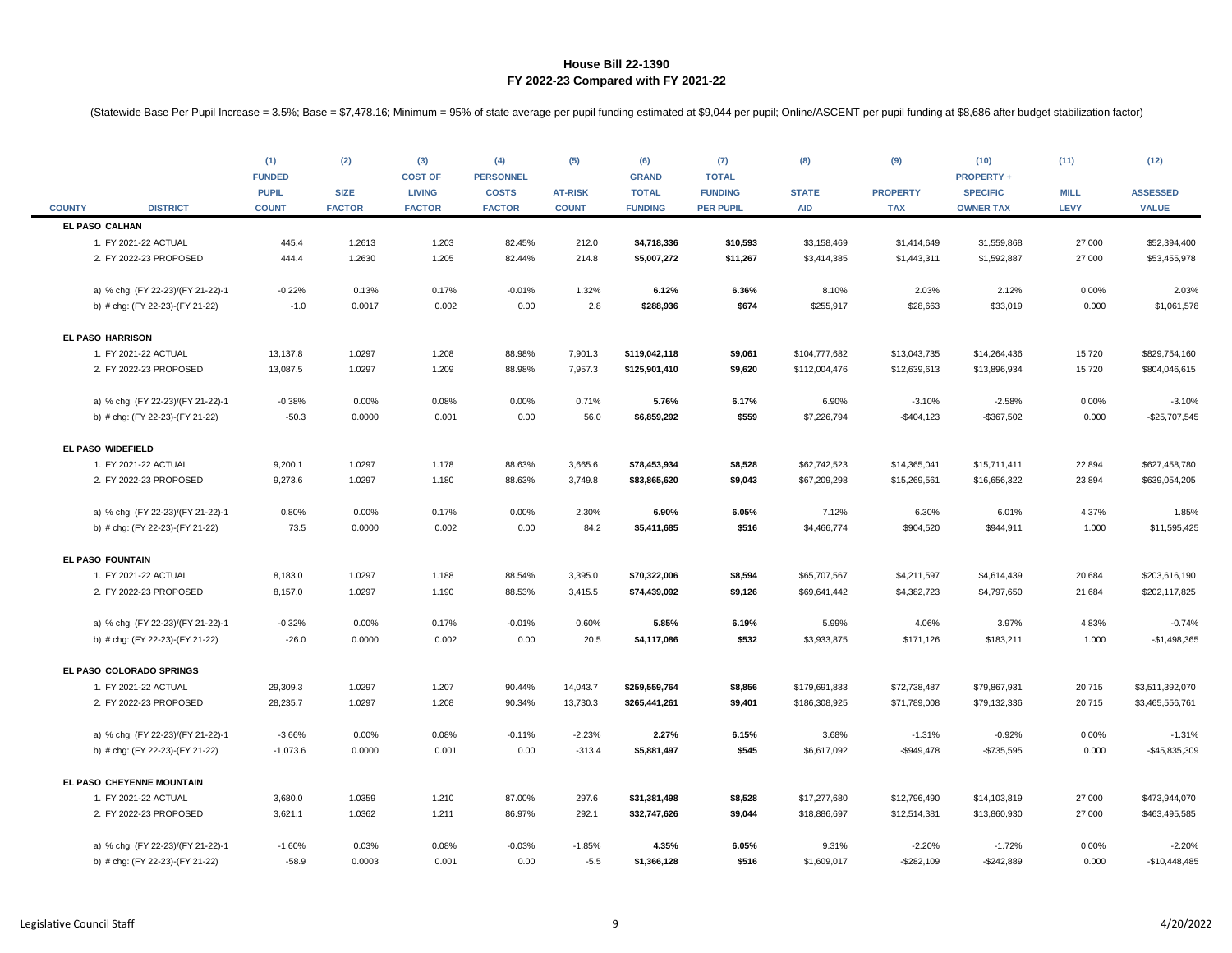|               |                                   | (1)<br><b>FUNDED</b>         | (2)                          | (3)<br><b>COST OF</b>          | (4)<br><b>PERSONNEL</b>       | (5)                            | (6)<br><b>GRAND</b>            | (7)<br><b>TOTAL</b>                | (8)                        | (9)                           | (10)<br><b>PROPERTY +</b>           | (11)                       | (12)                            |
|---------------|-----------------------------------|------------------------------|------------------------------|--------------------------------|-------------------------------|--------------------------------|--------------------------------|------------------------------------|----------------------------|-------------------------------|-------------------------------------|----------------------------|---------------------------------|
| <b>COUNTY</b> | <b>DISTRICT</b>                   | <b>PUPIL</b><br><b>COUNT</b> | <b>SIZE</b><br><b>FACTOR</b> | <b>LIVING</b><br><b>FACTOR</b> | <b>COSTS</b><br><b>FACTOR</b> | <b>AT-RISK</b><br><b>COUNT</b> | <b>TOTAL</b><br><b>FUNDING</b> | <b>FUNDING</b><br><b>PER PUPIL</b> | <b>STATE</b><br><b>AID</b> | <b>PROPERTY</b><br><b>TAX</b> | <b>SPECIFIC</b><br><b>OWNER TAX</b> | <b>MILL</b><br><b>LEVY</b> | <b>ASSESSED</b><br><b>VALUE</b> |
|               | EL PASO MANITOU SPRINGS           |                              |                              |                                |                               |                                |                                |                                    |                            |                               |                                     |                            |                                 |
|               | 1. FY 2021-22 ACTUAL              | 1,370.3                      | 1.1030                       | 1.208                          | 85.34%                        | 362.9                          | \$12,483,532                   | \$9,110                            | \$8,512,054                | \$3,595,045                   | \$3,971,478                         | 23.816                     | \$150,950,820                   |
|               | 2. FY 2022-23 PROPOSED            | 1,368.6                      | 1.1031                       | 1.209                          | 85.33%                        | 379.7                          | \$13,243,867                   | \$9,677                            | \$9,188,917                | \$3,667,224                   | \$4,054,950                         | 24.816                     | \$147,776,589                   |
|               | a) % chg: (FY 22-23)/(FY 21-22)-1 | $-0.12%$                     | 0.01%                        | 0.08%                          | $-0.01%$                      | 4.63%                          | 6.09%                          | 6.22%                              | 7.95%                      | 2.01%                         | 2.10%                               | 4.20%                      | $-2.10%$                        |
|               | b) # chg: (FY 22-23)-(FY 21-22)   | $-1.7$                       | 0.0001                       | 0.001                          | 0.00                          | 16.8                           | \$760,335                      | \$567                              | \$676,862                  | \$72,179                      | \$83,472                            | 1.000                      | $-$ \$3,174,231                 |
|               | EL PASO ACADEMY                   |                              |                              |                                |                               |                                |                                |                                    |                            |                               |                                     |                            |                                 |
|               | 1. FY 2021-22 ACTUAL              | 25,495.1                     | 1.0297                       | 1.217                          | 90.09%                        | 2,539.0                        | \$217,013,197                  | \$8,512                            | \$152,002,253              | \$59,115,508                  | \$65,010,944                        | 27.000                     | \$2,189,463,260                 |
|               | 2. FY 2022-23 PROPOSED            | 25,741.1                     | 1.0297                       | 1.218                          | 90.12%                        | 2,570.5                        | \$232,362,081                  | \$9,027                            | \$166,793,751              | \$59,496,031                  | \$65,568,330                        | 27.000                     | \$2,203,556,694                 |
|               | a) % chg: (FY 22-23)/(FY 21-22)-1 | 0.96%                        | 0.00%                        | 0.08%                          | 0.03%                         | 1.24%                          | 7.07%                          | 6.05%                              | 9.73%                      | 0.64%                         | 0.86%                               | 0.00%                      | 0.64%                           |
|               | b) # chg: (FY 22-23)-(FY 21-22)   | 246.0                        | 0.0000                       | 0.001                          | 0.00                          | 31.5                           | \$15,348,883                   | \$515                              | \$14,791,497               | \$380,523                     | \$557,386                           | 0.000                      | \$14,093,434                    |
|               | EL PASO ELLICOTT                  |                              |                              |                                |                               |                                |                                |                                    |                            |                               |                                     |                            |                                 |
|               | 1. FY 2021-22 ACTUAL              | 1,032.8                      | 1.1212                       | 1.194                          | 84.29%                        | 386.0                          | \$9,617,788                    | \$9,312                            | \$8,210,765                | \$1,234,251                   | \$1,407,023                         | 27.000                     | \$45,713,000                    |
|               | 2. FY 2022-23 PROPOSED            | 1,024.8                      | 1.1220                       | 1.196                          | 84.27%                        | 403.5                          | \$10,159,663                   | \$9,914                            | \$8,720,701                | \$1,261,007                   | \$1,438,963                         | 27.000                     | \$46,703,967                    |
|               | a) % chg: (FY 22-23)/(FY 21-22)-1 | $-0.77%$                     | 0.07%                        | 0.17%                          | $-0.02%$                      | 4.53%                          | 5.63%                          | 6.46%                              | 6.21%                      | 2.17%                         | 2.27%                               | 0.00%                      | 2.17%                           |
|               | b) # chg: (FY 22-23)-(FY 21-22)   | $-8.0$                       | 0.0008                       | 0.002                          | 0.00                          | 17.5                           | \$541,875                      | \$601                              | \$509,936                  | \$26,756                      | \$31,939                            | 0.000                      | \$990,967                       |
|               | EL PASO PEYTON                    |                              |                              |                                |                               |                                |                                |                                    |                            |                               |                                     |                            |                                 |
|               | 1. FY 2021-22 ACTUAL              | 592.7                        | 1.2110                       | 1.205                          | 82.93%                        | 127.4                          | \$5,822,659                    | \$9,824                            | \$4,327,636                | \$1,367,228                   | \$1,495,023                         | 22.419                     | \$60,985,250                    |
|               | 2. FY 2022-23 PROPOSED            | 598.3                        | 1.2098                       | 1.207                          | 82.95%                        | 131.2                          | \$6,235,561                    | \$10,422                           | \$4,706,493                | \$1,397,440                   | \$1,529,069                         | 23.419                     | \$59,671,197                    |
|               | a) % chg: (FY 22-23)/(FY 21-22)-1 | 0.94%                        | $-0.10%$                     | 0.17%                          | 0.02%                         | 2.98%                          | 7.09%                          | 6.09%                              | 8.75%                      | 2.21%                         | 2.28%                               | 4.46%                      | $-2.15%$                        |
|               | b) # chg: (FY 22-23)-(FY 21-22)   | 5.6                          | $-0.0012$                    | 0.002                          | 0.00                          | 3.8                            | \$412,902                      | \$598                              | \$378,857                  | \$30,211                      | \$34,045                            | 1.000                      | $-$1,314,053$                   |
|               | EL PASO HANOVER                   |                              |                              |                                |                               |                                |                                |                                    |                            |                               |                                     |                            |                                 |
|               | 1. FY 2021-22 ACTUAL              | 267.0                        | 1.5796                       | 1.178                          | 81.31%                        | 176.0                          | \$3,549,814                    | \$13,295                           | \$3,084,258                | \$421,904                     | \$465,556                           | 9.433                      | \$44,726,410                    |
|               | 2. FY 2022-23 PROPOSED            | 280.2                        | 1.5386                       | 1.180                          | 81.39%                        | 185.0                          | \$3,851,647                    | \$13,746                           | \$3,315,288                | \$491,398                     | \$536,359                           | 10.433                     | \$47,100,328                    |
|               | a) % chg: (FY 22-23)/(FY 21-22)-1 | 4.94%                        | $-2.60%$                     | 0.17%                          | 0.10%                         | 5.11%                          | 8.50%                          | 3.39%                              | 7.49%                      | 16.47%                        | 15.21%                              | 10.60%                     | 5.31%                           |
|               | b) # chg: (FY 22-23)-(FY 21-22)   | 13.2                         | $-0.0410$                    | 0.002                          | 0.00                          | 9.0                            | \$301,833                      | \$451                              | \$231,030                  | \$69,494                      | \$70,803                            | 1.000                      | \$2,373,918                     |
|               | EL PASO LEWIS-PALMER              |                              |                              |                                |                               |                                |                                |                                    |                            |                               |                                     |                            |                                 |
|               | 1. FY 2021-22 ACTUAL              | 6,408.8                      | 1.0297                       | 1.229                          | 88.36%                        | 687.5                          | \$54,680,498                   | \$8,532                            | \$36,252,457               | \$16,820,604                  | \$18,428,041                        | 24.164                     | \$696,101,810                   |
|               | 2. FY 2022-23 PROPOSED            | 6,445.4                      | 1.0297                       | 1.230                          | 88.38%                        | 696.4                          | \$58,332,698                   | \$9,050                            | \$39,182,767               | \$17,494,271                  | \$19,149,931                        | 25.164                     | \$695,210,276                   |
|               | a) % chg: (FY 22-23)/(FY 21-22)-1 | 0.57%                        | 0.00%                        | 0.08%                          | 0.02%                         | 1.29%                          | 6.68%                          | 6.07%                              | 8.08%                      | 4.01%                         | 3.92%                               | 4.14%                      | $-0.13%$                        |
|               | b) # chg: (FY 22-23)-(FY 21-22)   | 36.6                         | 0.0000                       | 0.001                          | 0.00                          | 8.9                            | \$3,652,201                    | \$518                              | \$2,930,310                | \$673,667                     | \$721,890                           | 1.000                      | $-$891,534$                     |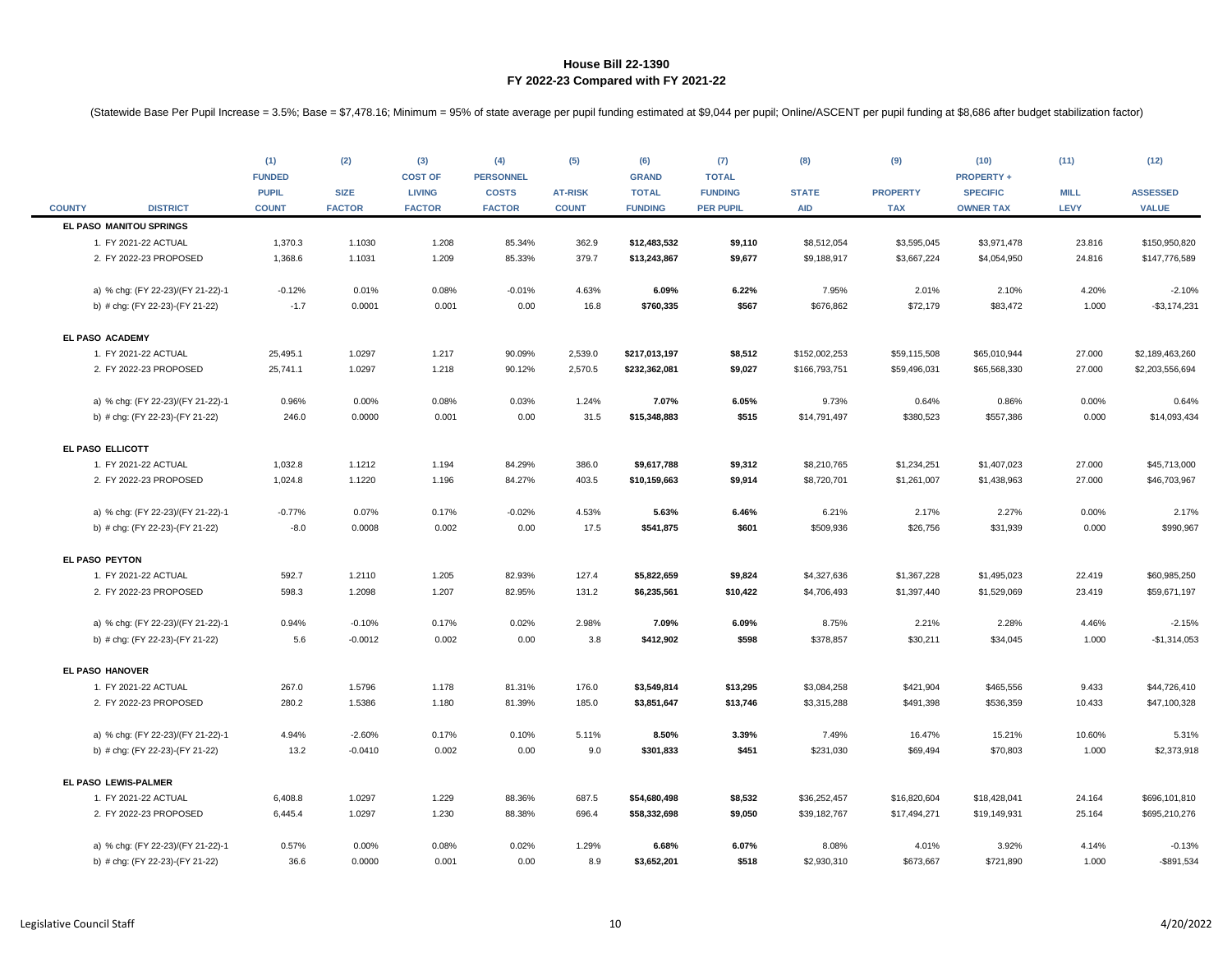|               |                                   | (1)<br><b>FUNDED</b><br><b>PUPIL</b> | (2)<br><b>SIZE</b> | (3)<br><b>COST OF</b><br><b>LIVING</b> | (4)<br><b>PERSONNEL</b><br><b>COSTS</b> | (5)<br><b>AT-RISK</b> | (6)<br><b>GRAND</b><br><b>TOTAL</b> | (7)<br><b>TOTAL</b><br><b>FUNDING</b> | (8)<br><b>STATE</b> | (9)<br><b>PROPERTY</b> | (10)<br><b>PROPERTY +</b><br><b>SPECIFIC</b> | (11)<br><b>MILL</b> | (12)<br><b>ASSESSED</b> |
|---------------|-----------------------------------|--------------------------------------|--------------------|----------------------------------------|-----------------------------------------|-----------------------|-------------------------------------|---------------------------------------|---------------------|------------------------|----------------------------------------------|---------------------|-------------------------|
| <b>COUNTY</b> | <b>DISTRICT</b>                   | <b>COUNT</b>                         | <b>FACTOR</b>      | <b>FACTOR</b>                          | <b>FACTOR</b>                           | <b>COUNT</b>          | <b>FUNDING</b>                      | <b>PER PUPIL</b>                      | <b>AID</b>          | <b>TAX</b>             | <b>OWNER TAX</b>                             | <b>LEVY</b>         | <b>VALUE</b>            |
|               | EL PASO FALCON                    |                                      |                    |                                        |                                         |                       |                                     |                                       |                     |                        |                                              |                     |                         |
|               | 1. FY 2021-22 ACTUAL              | 28,111.1                             | 1.0297             | 1.208                                  | 90.33%                                  | 8,836.0               | \$241,810,866                       | \$8,602                               | \$205,978,517       | \$32,802,697           | \$35,832,349                                 | 25.459              | \$1,288,451,900         |
|               | 2. FY 2022-23 PROPOSED            | 30,767.6                             | 1.0297             | 1.210                                  | 90.50%                                  | 9,962.1               | \$280,937,772                       | \$9,131                               | \$243,305,020       | \$34,512,211           | \$37,632,752                                 | 26.459              | \$1,304,365,648         |
|               | a) % chg: (FY 22-23)/(FY 21-22)-1 | 9.45%                                | 0.00%              | 0.17%                                  | 0.19%                                   | 12.74%                | 16.18%                              | 6.15%                                 | 18.12%              | 5.21%                  | 5.02%                                        | 3.93%               | 1.24%                   |
|               | b) # chg: (FY 22-23)-(FY 21-22)   | 2,656.5                              | 0.0000             | 0.002                                  | 0.00                                    | 1,126.1               | \$39,126,906                        | \$529                                 | \$37,326,503        | \$1,709,514            | \$1,800,403                                  | 1.000               | \$15,913,748            |
|               | EL PASO EDISON                    |                                      |                    |                                        |                                         |                       |                                     |                                       |                     |                        |                                              |                     |                         |
|               | 1. FY 2021-22 ACTUAL              | 176.1                                | 1.9215             | 1.163                                  | 80.73%                                  | 65.0                  | \$2,668,626                         | \$15,154                              | \$2,492,950         | \$163,199              | \$175,675                                    | 27.000              | \$6,044,412             |
|               | 2. FY 2022-23 PROPOSED            | 161.6                                | 1.9760             | 1.165                                  | 80.63%                                  | 67.1                  | \$2,680,376                         | \$16,586                              | \$2,473,105         | \$194,420              | \$207,271                                    | 27.000              | \$7,200,744             |
|               | a) % chg: (FY 22-23)/(FY 21-22)-1 | $-8.23%$                             | 2.84%              | 0.17%                                  | $-0.12%$                                | 3.23%                 | 0.44%                               | 9.45%                                 | $-0.80%$            | 19.13%                 | 17.99%                                       | 0.00%               | 19.13%                  |
|               | b) # chg: (FY 22-23)-(FY 21-22)   | $-14.5$                              | 0.0545             | 0.002                                  | 0.00                                    | 2.1                   | \$11,750                            | \$1,432                               | $-$19,845$          | \$31,221               | \$31,595                                     | 0.000               | \$1,156,332             |
|               | EL PASO MIAMI-YODER               |                                      |                    |                                        |                                         |                       |                                     |                                       |                     |                        |                                              |                     |                         |
|               | 1. FY 2021-22 ACTUAL              | 298.0                                | 1.5088             | 1.166                                  | 81.51%                                  | 151.6                 | \$3,676,478                         | \$12,337                              | \$2,822,265         | \$763,057              | \$854,213                                    | 21.834              | \$34,948,126            |
|               | 2. FY 2022-23 PROPOSED            | 296.1                                | 1.5120             | 1.168                                  | 81.49%                                  | 149.6                 | \$3,883,587                         | \$13,116                              | \$2,967,470         | \$822,227              | \$916,117                                    | 22.834              | \$36,008,890            |
|               | a) % chg: (FY 22-23)/(FY 21-22)-1 | $-0.64%$                             | 0.21%              | 0.17%                                  | $-0.02%$                                | $-1.32%$              | 5.63%                               | 6.31%                                 | 5.14%               | 7.75%                  | 7.25%                                        | 4.58%               | 3.04%                   |
|               | b) # chg: (FY 22-23)-(FY 21-22)   | $-1.9$                               | 0.0032             | 0.002                                  | 0.00                                    | $-2.0$                | \$207,109                           | \$779                                 | \$145,204           | \$59,170               | \$61,904                                     | 1.000               | \$1,060,764             |
|               | <b>FREMONT CANON CITY</b>         |                                      |                    |                                        |                                         |                       |                                     |                                       |                     |                        |                                              |                     |                         |
|               | 1. FY 2021-22 ACTUAL              | 3,570.6                              | 1.0365             | 1.154                                  | 86.94%                                  | 1,726.2               | \$30,445,922                        | \$8,527                               | \$20,708,300        | \$8,552,210            | \$9,737,622                                  | 27.000              | \$316,748,518           |
|               | 2. FY 2022-23 PROPOSED            | 3,510.6                              | 1.0367             | 1.155                                  | 86.91%                                  | 1,736.6               | \$31,745,449                        | \$9,043                               | \$22,049,469        | \$8,475,006            | \$9,695,981                                  | 27.000              | \$313,889,129           |
|               | a) % chg: (FY 22-23)/(FY 21-22)-1 | $-1.68%$                             | 0.02%              | 0.09%                                  | $-0.03%$                                | 0.60%                 | 4.27%                               | 6.05%                                 | 6.48%               | $-0.90%$               | $-0.43%$                                     | 0.00%               | $-0.90%$                |
|               | b) # chg: (FY 22-23)-(FY 21-22)   | $-60.0$                              | 0.0002             | 0.001                                  | 0.00                                    | 10.4                  | \$1,299,527                         | \$516                                 | \$1,341,168         | $-$77,204$             | $-$41,641$                                   | 0.000               | $-$2,859,389$           |
|               | <b>FREMONT FLORENCE</b>           |                                      |                    |                                        |                                         |                       |                                     |                                       |                     |                        |                                              |                     |                         |
|               | 1. FY 2021-22 ACTUAL              | 1,383.1                              | 1.1023             | 1.137                                  | 85.38%                                  | 574.5                 | \$12,166,613                        | \$8,797                               | \$9,134,289         | \$2,792,702            | \$3,032,324                                  | 16.203              | \$172,357,083           |
|               | 2. FY 2022-23 PROPOSED            | 1,386.9                              | 1.1021             | 1.138                                  | 85.39%                                  | 576.1                 | \$12,937,840                        | \$9,329                               | \$9,755,022         | \$2,936,007            | \$3,182,818                                  | 17.203              | \$170,668,295           |
|               | a) % chg: (FY 22-23)/(FY 21-22)-1 | 0.27%                                | $-0.02%$           | 0.09%                                  | 0.01%                                   | 0.28%                 | 6.34%                               | 6.05%                                 | 6.80%               | 5.13%                  | 4.96%                                        | 6.17%               | $-0.98%$                |
|               | b) # chg: (FY 22-23)-(FY 21-22)   | 3.8                                  | $-0.0002$          | 0.001                                  | 0.00                                    | 1.6                   | \$771,227                           | \$532                                 | \$620,733           | \$143,305              | \$150,494                                    | 1.000               | $-$1,688,788$           |
|               | <b>FREMONT COTOPAXI</b>           |                                      |                    |                                        |                                         |                       |                                     |                                       |                     |                        |                                              |                     |                         |
|               | 1. FY 2021-22 ACTUAL              | 204.9                                | 1.8131             | 1.125                                  | 80.91%                                  | 124.3                 | \$2,982,772                         | \$14,557                              | \$990,895           | \$1,752,986            | \$1,991,877                                  | 22.702              | \$77,217,244            |
|               | 2. FY 2022-23 PROPOSED            | 208.0                                | 1.8015             | 1.125                                  | 80.93%                                  | 128.1                 | \$3,191,874                         | \$15,346                              | \$1,109,882         | \$1,835,935            | \$2,081,992                                  | 23.702              | \$77,459,068            |
|               | a) % chg: (FY 22-23)/(FY 21-22)-1 | 1.51%                                | $-0.64%$           | 0.00%                                  | 0.02%                                   | 3.06%                 | 7.01%                               | 5.42%                                 | 12.01%              | 4.73%                  | 4.52%                                        | 4.40%               | 0.31%                   |
|               | b) # chg: (FY 22-23)-(FY 21-22)   | 3.1                                  | $-0.0116$          | 0.000                                  | 0.00                                    | 3.8                   | \$209,103                           | \$788                                 | \$118,987           | \$82,949               | \$90,116                                     | 1.000               | \$241,824               |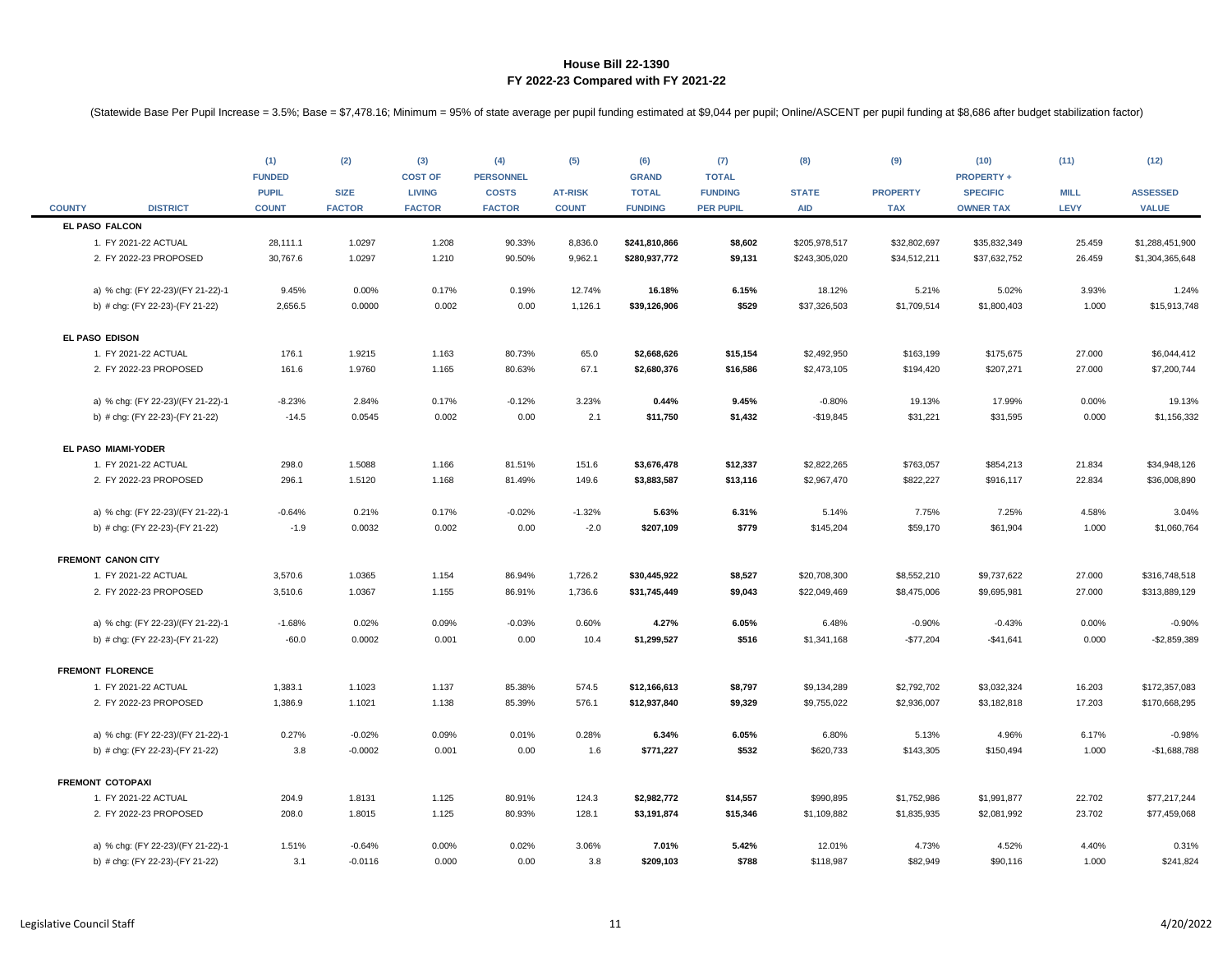|               |                                   | (1)<br><b>FUNDED</b><br><b>PUPIL</b> | (2)<br><b>SIZE</b> | (3)<br><b>COST OF</b><br><b>LIVING</b> | (4)<br><b>PERSONNEL</b><br><b>COSTS</b> | (5)<br><b>AT-RISK</b> | (6)<br><b>GRAND</b><br><b>TOTAL</b> | (7)<br><b>TOTAL</b><br><b>FUNDING</b> | (8)<br><b>STATE</b> | (9)<br><b>PROPERTY</b> | (10)<br><b>PROPERTY +</b><br><b>SPECIFIC</b> | (11)<br><b>MILL</b> | (12)<br><b>ASSESSED</b> |
|---------------|-----------------------------------|--------------------------------------|--------------------|----------------------------------------|-----------------------------------------|-----------------------|-------------------------------------|---------------------------------------|---------------------|------------------------|----------------------------------------------|---------------------|-------------------------|
| <b>COUNTY</b> | <b>DISTRICT</b>                   | <b>COUNT</b>                         | <b>FACTOR</b>      | <b>FACTOR</b>                          | <b>FACTOR</b>                           | <b>COUNT</b>          | <b>FUNDING</b>                      | <b>PER PUPIL</b>                      | <b>AID</b>          | <b>TAX</b>             | <b>OWNER TAX</b>                             | <b>LEVY</b>         | <b>VALUE</b>            |
|               | <b>GARFIELD ROARING FORK</b>      |                                      |                    |                                        |                                         |                       |                                     |                                       |                     |                        |                                              |                     |                         |
|               | 1. FY 2021-22 ACTUAL              | 6,179.4                              | 1.0297             | 1.309                                  | 88.25%                                  | 2,178.6               | \$58,150,189                        | \$9,410                               | \$27,888,206        | \$28,860,404           | \$30,261,983                                 | 22.759              | \$1,268,087,540         |
|               | 2. FY 2022-23 PROPOSED            | 6,122.4                              | 1.0297             | 1.309                                  | 88.22%                                  | 2,185.8               | \$61,094,631                        | \$9,979                               | \$29,701,230        | \$29,949,774           | \$31,393,400                                 | 23.759              | \$1,260,565,439         |
|               | a) % chg: (FY 22-23)/(FY 21-22)-1 | $-0.92%$                             | 0.00%              | 0.00%                                  | $-0.03%$                                | 0.33%                 | 5.06%                               | 6.04%                                 | 6.50%               | 3.77%                  | 3.74%                                        | 4.39%               | $-0.59%$                |
|               | b) # chg: (FY 22-23)-(FY 21-22)   | $-57.0$                              | 0.0000             | 0.000                                  | 0.00                                    | 7.2                   | \$2,944,442                         | \$569                                 | \$1,813,025         | \$1,089,370            | \$1,131,417                                  | 1.000               | $-$7,522,101$           |
|               | <b>GARFIELD RIFLE</b>             |                                      |                    |                                        |                                         |                       |                                     |                                       |                     |                        |                                              |                     |                         |
|               | 1. FY 2021-22 ACTUAL              | 4,697.6                              | 1.0311             | 1.206                                  | 87.51%                                  | 1,737.9               | \$41,005,694                        | \$8,729                               | \$36,948,460        | \$3,800,917            | \$4,057,234                                  | 5.700               | \$666,827,460           |
|               | 2. FY 2022-23 PROPOSED            | 4,653.1                              | 1.0313             | 1.206                                  | 87.49%                                  | 1,740.3               | \$43,078,386                        | \$9,258                               | \$37,007,499        | \$5,806,880            | \$6,070,887                                  | 6.700               | \$866,698,440           |
|               | a) % chg: (FY 22-23)/(FY 21-22)-1 | $-0.95%$                             | 0.02%              | 0.00%                                  | $-0.02%$                                | 0.14%                 | 5.05%                               | 6.06%                                 | 0.16%               | 52.78%                 | 49.63%                                       | 17.54%              | 29.97%                  |
|               | b) # chg: (FY 22-23)-(FY 21-22)   | $-44.5$                              | 0.0002             | 0.000                                  | 0.00                                    | 2.4                   | \$2,072,692                         | \$529                                 | \$59,039            | \$2,005,963            | \$2,013,653                                  | 1.000               | \$199,870,980           |
|               | <b>GARFIELD PARACHUTE</b>         |                                      |                    |                                        |                                         |                       |                                     |                                       |                     |                        |                                              |                     |                         |
|               | 1. FY 2021-22 ACTUAL              | 1,204.1                              | 1.1120             | 1.213                                  | 84.82%                                  | 736.4                 | \$11,852,109                        | \$9,843                               | \$10,123,243        | \$1,634,732            | \$1,728,865                                  | 3.231               | \$505,952,340           |
|               | 2. FY 2022-23 PROPOSED            | 1,226.5                              | 1.1108             | 1.214                                  | 84.89%                                  | 760.1                 | \$12,805,887                        | \$10,441                              | \$9,368,546         | \$3,340,383            | \$3,437,341                                  | 4.231               | \$789,502,054           |
|               | a) % chg: (FY 22-23)/(FY 21-22)-1 | 1.86%                                | $-0.11%$           | 0.08%                                  | 0.08%                                   | 3.22%                 | 8.05%                               | 6.07%                                 | $-7.46%$            | 104.34%                | 98.82%                                       | 30.95%              | 56.04%                  |
|               | b) # chg: (FY 22-23)-(FY 21-22)   | 22.4                                 | $-0.0012$          | 0.001                                  | 0.00                                    | 23.7                  | \$953,778                           | \$598                                 | $-$754,697$         | \$1,705,651            | \$1,708,475                                  | 1.000               | \$283,549,714           |
|               | <b>GILPIN GILPIN</b>              |                                      |                    |                                        |                                         |                       |                                     |                                       |                     |                        |                                              |                     |                         |
|               | 1. FY 2021-22 ACTUAL              | 439.1                                | 1.2719             | 1.235                                  | 82.41%                                  | 103.2                 | \$4,662,108                         | \$10,617                              | \$2,571,403         | \$1,935,551            | \$2,090,705                                  | 5.075               | \$381,389,272           |
|               | 2. FY 2022-23 PROPOSED            | 433.3                                | 1.2816             | 1.236                                  | 82.37%                                  | 105.2                 | \$4,920,436                         | \$11,356                              | \$2,434,609         | \$2,326,017            | \$2,485,827                                  | 6.075               | \$382,883,504           |
|               | a) % chg: (FY 22-23)/(FY 21-22)-1 | $-1.32%$                             | 0.76%              | 0.08%                                  | $-0.05%$                                | 1.94%                 | 5.54%                               | 6.95%                                 | $-5.32%$            | 20.17%                 | 18.90%                                       | 19.70%              | 0.39%                   |
|               | b) # chg: (FY 22-23)-(FY 21-22)   | $-5.8$                               | 0.0097             | 0.001                                  | 0.00                                    | 2.0                   | \$258,328                           | \$738                                 | $-$136,794$         | \$390,467              | \$395,121                                    | 1.000               | \$1,494,232             |
|               | <b>GRAND WEST GRAND</b>           |                                      |                    |                                        |                                         |                       |                                     |                                       |                     |                        |                                              |                     |                         |
|               | 1. FY 2021-22 ACTUAL              | 421.8                                | 1.3009             | 1.237                                  | 82.30%                                  | 130.0                 | \$4,650,492                         | \$11,025                              | \$2,819,417         | \$1,700,748            | \$1,831,075                                  | 13.811              | \$123,144,435           |
|               | 2. FY 2022-23 PROPOSED            | 419.3                                | 1.3051             | 1.237                                  | 82.28%                                  | 131.0                 | \$4,917,684                         | \$11,728                              | \$3,042,526         | \$1,740,921            | \$1,875,158                                  | 13.811              | \$126,053,201           |
|               | a) % chg: (FY 22-23)/(FY 21-22)-1 | $-0.59%$                             | 0.32%              | 0.00%                                  | $-0.02%$                                | 0.77%                 | 5.75%                               | 6.38%                                 | N/A                 | 2.36%                  | 2.41%                                        | 0.00%               | 2.36%                   |
|               | b) # chg: (FY 22-23)-(FY 21-22)   | $-2.5$                               | 0.0042             | 0.000                                  | 0.00                                    | 1.0                   | \$267,192                           | \$703                                 | \$223,110           | \$40,173               | \$44,083                                     | 0.000               | \$2,908,766             |
|               | <b>GRAND EAST GRAND</b>           |                                      |                    |                                        |                                         |                       |                                     |                                       |                     |                        |                                              |                     |                         |
|               | 1. FY 2021-22 ACTUAL              | 1,297.1                              | 1.1069             | 1.189                                  | 85.11%                                  | 366.8                 | \$11,755,861                        | \$9,063                               | \$442,098           | \$10,606,440           | \$11,313,763                                 | 12.775              | \$830,249,675           |
|               | 2. FY 2022-23 PROPOSED            | 1,294.9                              | 1.1071             | 1.189                                  | 85.10%                                  | 370.6                 | \$12,445,053                        | \$9,611                               | \$1,008,116         | \$10,708,394           | \$11,436,937                                 | 12.777              | \$838,099,244           |
|               | a) % chg: (FY 22-23)/(FY 21-22)-1 | $-0.17%$                             | 0.02%              | 0.00%                                  | $-0.01%$                                | 1.04%                 | 5.86%                               | 6.04%                                 | 128.03%             | 0.96%                  | 1.09%                                        | 0.02%               | 0.95%                   |
|               | b) # chg: (FY 22-23)-(FY 21-22)   | $-2.2$                               | 0.0002             | 0.000                                  | 0.00                                    | 3.8                   | \$689,192                           | \$548                                 | \$566,018           | \$101,954              | \$123,174                                    | 0.002               | \$7,849,569             |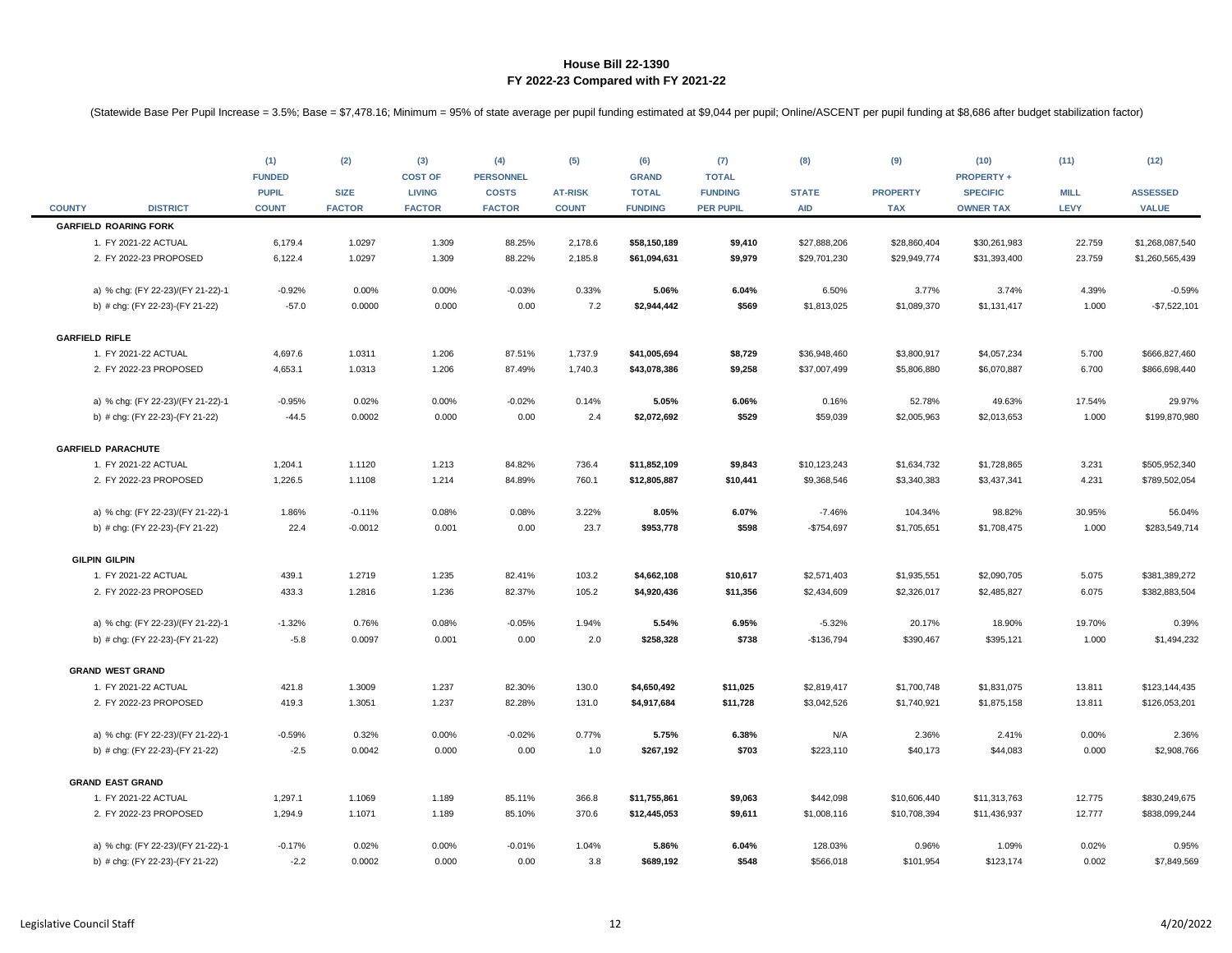|               |                                   | (1)<br><b>FUNDED</b><br><b>PUPIL</b> | (2)<br><b>SIZE</b> | (3)<br><b>COST OF</b><br><b>LIVING</b> | (4)<br><b>PERSONNEL</b><br><b>COSTS</b> | (5)<br><b>AT-RISK</b> | (6)<br><b>GRAND</b><br><b>TOTAL</b> | (7)<br><b>TOTAL</b><br><b>FUNDING</b> | (8)<br><b>STATE</b> | (9)<br><b>PROPERTY</b> | (10)<br><b>PROPERTY +</b><br><b>SPECIFIC</b> | (11)<br><b>MILL</b> | (12)<br><b>ASSESSED</b> |
|---------------|-----------------------------------|--------------------------------------|--------------------|----------------------------------------|-----------------------------------------|-----------------------|-------------------------------------|---------------------------------------|---------------------|------------------------|----------------------------------------------|---------------------|-------------------------|
| <b>COUNTY</b> | <b>DISTRICT</b>                   | <b>COUNT</b>                         | <b>FACTOR</b>      | <b>FACTOR</b>                          | <b>FACTOR</b>                           | <b>COUNT</b>          | <b>FUNDING</b>                      | <b>PER PUPIL</b>                      | <b>AID</b>          | <b>TAX</b>             | <b>OWNER TAX</b>                             | LEVY                | <b>VALUE</b>            |
|               | <b>GUNNISON GUNNISON</b>          |                                      |                    |                                        |                                         |                       |                                     |                                       |                     |                        |                                              |                     |                         |
|               | 1. FY 2021-22 ACTUAL              | 2,046.5                              | 1.0666             | 1.218                                  | 86.18%                                  | 346.6                 | \$18,055,590                        | \$8,823                               | \$5,223,487         | \$12,098,209           | \$12,832,103                                 | 15.736              | \$768,823,632           |
|               | 2. FY 2022-23 PROPOSED            | 2,059.0                              | 1.0659             | 1.218                                  | 86.19%                                  | 349.7                 | \$19,240,951                        | \$9,345                               | \$6,451,418         | \$12,033,622           | \$12,789,534                                 | 15.736              | \$764,719,256           |
|               | a) % chg: (FY 22-23)/(FY 21-22)-1 | 0.61%                                | $-0.07%$           | 0.00%                                  | 0.01%                                   | 0.89%                 | 6.57%                               | 5.92%                                 | 23.51%              | $-0.53%$               | $-0.33%$                                     | 0.00%               | $-0.53%$                |
|               | b) # chg: (FY 22-23)-(FY 21-22)   | 12.5                                 | $-0.0007$          | 0.000                                  | 0.00                                    | 3.1                   | \$1,185,361                         | \$522                                 | \$1,227,930         | $-$64,586$             | $-$42,570$                                   | 0.000               | $-$4,104,376$           |
|               | HINSDALE HINSDALE                 |                                      |                    |                                        |                                         |                       |                                     |                                       |                     |                        |                                              |                     |                         |
|               | 1. FY 2021-22 ACTUAL              | 74.8                                 | 2.3025             | 1.217                                  | 80.08%                                  | 25.4                  | \$1,429,976                         | \$19,117                              | \$332,458           | \$1,013,081            | \$1,097,518                                  | 17.599              | \$57,564,680            |
|               | 2. FY 2022-23 PROPOSED            | 77.2                                 | 2.2935             | 1.217                                  | 80.10%                                  | 27.1                  | \$1,560,154                         | \$20,209                              | \$418,305           | \$1,054,878            | \$1,141,849                                  | 18.599              | \$56,716,938            |
|               | a) % chg: (FY 22-23)/(FY 21-22)-1 | 3.21%                                | $-0.39%$           | 0.00%                                  | 0.02%                                   | 6.69%                 | 9.10%                               | 5.71%                                 | 25.82%              | 4.13%                  | 4.04%                                        | 5.68%               | $-1.47%$                |
|               | b) # chg: (FY 22-23)-(FY 21-22)   | 2.4                                  | $-0.0090$          | 0.000                                  | 0.00                                    | 1.7                   | \$130,177                           | \$1,092                               | \$85,847            | \$41,798               | \$44,331                                     | 1.000               | $-$847,742$             |
|               |                                   |                                      |                    |                                        |                                         |                       |                                     |                                       |                     |                        |                                              |                     |                         |
|               | HUERFANO HUERFANO                 |                                      |                    |                                        |                                         |                       |                                     |                                       |                     |                        |                                              |                     |                         |
|               | 1. FY 2021-22 ACTUAL              | 520.0                                | 1.2259             | 1.084                                  | 82.70%                                  | 385.6                 | \$5,155,340                         | \$9,914                               | \$2,160,483         | \$2,721,294            | \$2,994,857                                  | 24.781              | \$109,813,718           |
|               | 2. FY 2022-23 PROPOSED            | 517.2                                | 1.2265             | 1.085                                  | 82.69%                                  | 406.4                 | \$5,465,362                         | \$10,567                              | \$2,257,285         | \$2,926,307            | \$3,208,077                                  | 25.781              | \$113,506,336           |
|               | a) % chg: (FY 22-23)/(FY 21-22)-1 | $-0.54%$                             | 0.05%              | 0.09%                                  | $-0.01%$                                | 5.39%                 | 6.01%                               | 6.59%                                 | 4.48%               | 7.53%                  | 7.12%                                        | 4.04%               | 3.36%                   |
|               | b) # chg: (FY 22-23)-(FY 21-22)   | $-2.8$                               | 0.0006             | 0.001                                  | 0.00                                    | 20.8                  | \$310,023                           | \$653                                 | \$96,803            | \$205,013              | \$213,220                                    | 1.000               | \$3,692,618             |
|               | HUERFANO LA VETA                  |                                      |                    |                                        |                                         |                       |                                     |                                       |                     |                        |                                              |                     |                         |
|               | 1. FY 2021-22 ACTUAL              | 210.7                                | 1.7913             | 1.066                                  | 80.95%                                  | 101.8                 | \$2,858,982                         | \$13,569                              | \$1,839,764         | \$921,612              | \$1,019,218                                  | 27.000              | \$34,133,793            |
|               | 2. FY 2022-23 PROPOSED            | 208.2                                | 1.8007             | 1.067                                  | 80.93%                                  | 101.8                 | \$3,014,036                         | \$14,477                              | \$2,016,056         | \$897,446              | \$997,979                                    | 27.000              | \$33,238,735            |
|               | a) % chg: (FY 22-23)/(FY 21-22)-1 | $-1.19%$                             | 0.52%              | 0.09%                                  | $-0.02%$                                | 0.00%                 | 5.42%                               | 6.69%                                 | 9.58%               | $-2.62%$               | $-2.08%$                                     | 0.00%               | $-2.62%$                |
|               | b) # chg: (FY 22-23)-(FY 21-22)   | $-2.5$                               | 0.0094             | 0.001                                  | 0.00                                    | 0.0                   | \$155,054                           | \$908                                 | \$176,292           | $-$24,167$             | $-$21,238$                                   | 0.000               | $-$ \$895,058           |
|               | <b>JACKSON NORTH PARK</b>         |                                      |                    |                                        |                                         |                       |                                     |                                       |                     |                        |                                              |                     |                         |
|               | 1. FY 2021-22 ACTUAL              | 161.6                                | 1.9760             | 1.165                                  | 80.63%                                  | 59.0                  | \$2,570,458                         | \$15,906                              | \$356,972           | \$1,888,937            | \$2,213,486                                  | 23.041              | \$81,981,534            |
|               | 2. FY 2022-23 PROPOSED            | 158.1                                | 1.9892             | 1.165                                  | 80.61%                                  | 57.3                  | \$2,682,220                         | \$16,965                              | \$949,857           | \$1,398,077            | \$1,732,363                                  | 23.041              | \$60,677,802            |
|               | a) % chg: (FY 22-23)/(FY 21-22)-1 | $-2.17%$                             | 0.67%              | 0.00%                                  | $-0.02%$                                | $-2.88%$              | 4.35%                               | 6.66%                                 | NA                  | $-25.99%$              | $-21.74%$                                    | 0.00%               | $-25.99%$               |
|               | b) # chg: (FY 22-23)-(FY 21-22)   | $-3.5$                               | 0.0132             | 0.000                                  | 0.00                                    | $-1.7$                | \$111,762                           | \$1,059                               | \$592,885           | $-$490,859$            | $-$481,123$                                  | 0.000               | $-$21,303,732$          |
|               | JEFFERSON JEFFERSON               |                                      |                    |                                        |                                         |                       |                                     |                                       |                     |                        |                                              |                     |                         |
|               | 1. FY 2021-22 ACTUAL              | 81,491.2                             | 1.0297             | 1.234                                  | 90.50%                                  | 22,488.0              | \$715,374,992                       | \$8,779                               | \$371,395,592       | \$317,328,807          | \$343,979,400                                | 27.000              | \$11,752,918,774        |
|               | 2. FY 2022-23 PROPOSED            | 79,950.8                             | 1.0297             | 1.234                                  | 90.50%                                  | 22,395.7              | \$744,238,188                       | \$9,309                               | \$404,988,552       | \$311,799,525          | \$339,249,636                                | 27.000              | \$11,548,130,555        |
|               | a) % chg: (FY 22-23)/(FY 21-22)-1 | $-1.89%$                             | 0.00%              | 0.00%                                  | 0.00%                                   | $-0.41%$              | 4.03%                               | 6.04%                                 | 9.05%               | $-1.74%$               | $-1.38%$                                     | 0.00%               | $-1.74%$                |
|               | b) # chg: (FY 22-23)-(FY 21-22)   | $-1,540.4$                           | 0.0000             | 0.000                                  | 0.00                                    | $-92.3$               | \$28,863,196                        | \$530                                 | \$33,592,960        | $-$5,529,282$          | $-$4,729,764$                                | 0.000               | -\$204,788,219          |
|               |                                   |                                      |                    |                                        |                                         |                       |                                     |                                       |                     |                        |                                              |                     |                         |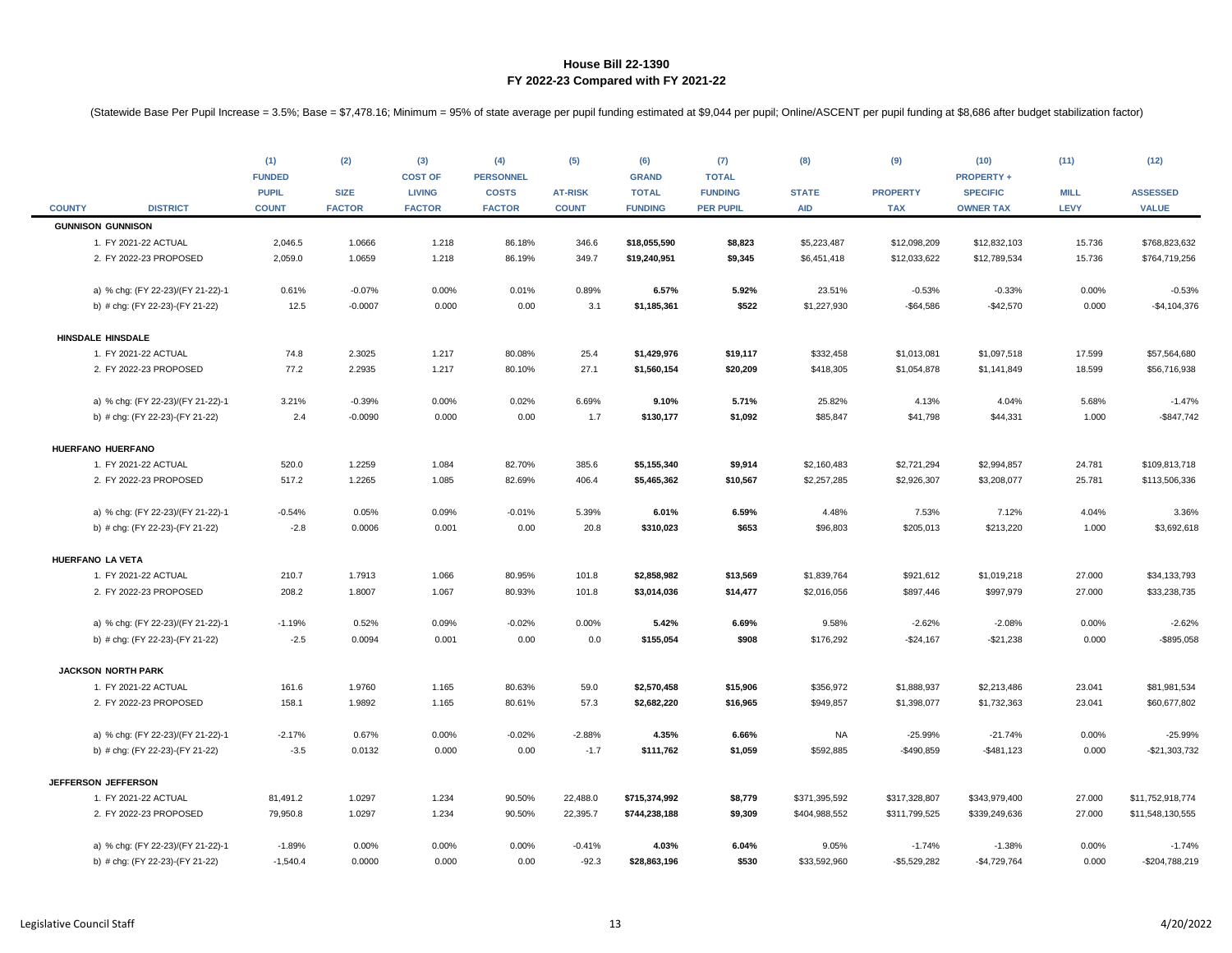|               |                                   | (1)<br><b>FUNDED</b> | (2)           | (3)<br><b>COST OF</b> | (4)<br><b>PERSONNEL</b> | (5)            | (6)<br><b>GRAND</b> | (7)<br><b>TOTAL</b> | (8)          | (9)             | (10)<br><b>PROPERTY +</b> | (11)        | (12)            |
|---------------|-----------------------------------|----------------------|---------------|-----------------------|-------------------------|----------------|---------------------|---------------------|--------------|-----------------|---------------------------|-------------|-----------------|
|               |                                   | <b>PUPIL</b>         | <b>SIZE</b>   | <b>LIVING</b>         | <b>COSTS</b>            | <b>AT-RISK</b> | <b>TOTAL</b>        | <b>FUNDING</b>      | <b>STATE</b> | <b>PROPERTY</b> | <b>SPECIFIC</b>           | <b>MILL</b> | <b>ASSESSED</b> |
| <b>COUNTY</b> | <b>DISTRICT</b>                   | <b>COUNT</b>         | <b>FACTOR</b> | <b>FACTOR</b>         | <b>FACTOR</b>           | <b>COUNT</b>   | <b>FUNDING</b>      | <b>PER PUPIL</b>    | <b>AID</b>   | <b>TAX</b>      | <b>OWNER TAX</b>          | LEVY        | <b>VALUE</b>    |
|               | <b>KIOWA EADS</b>                 |                      |               |                       |                         |                |                     |                     |              |                 |                           |             |                 |
|               | 1. FY 2021-22 ACTUAL              | 192.0                | 1.8617        | 1.065                 | 80.83%                  | 81.0           | \$2,686,547         | \$13,992            | \$2,105,132  | \$494,599       | \$581,415                 | 23.199      | \$21,319,820    |
|               | 2. FY 2022-23 PROPOSED            | 191.5                | 1.8636        | 1.065                 | 80.83%                  | 80.6           | \$2,842,432         | \$14,843            | \$2,263,557  | \$489,453       | \$578,874                 | 24.199      | \$20,226,169    |
|               | a) % chg: (FY 22-23)/(FY 21-22)-1 | $-0.26%$             | 0.10%         | 0.00%                 | 0.00%                   | $-0.49%$       | 5.80%               | 6.08%               | 7.53%        | $-1.04%$        | $-0.44%$                  | 4.31%       | $-5.13%$        |
|               | b) # chg: (FY 22-23)-(FY 21-22)   | $-0.5$               | 0.0019        | 0.000                 | 0.00                    | $-0.4$         | \$155,884           | \$851               | \$158,425    | $-$5,145$       | $-$2,541$                 | 1.000       | $-$1,093,651$   |
|               | <b>KIOWA PLAINVIEW</b>            |                      |               |                       |                         |                |                     |                     |              |                 |                           |             |                 |
|               | 1. FY 2021-22 ACTUAL              | 88.5                 | 2.2510        | 1.045                 | 80.17%                  | 28.0           | \$1,459,904         | \$16,496            | \$1,055,717  | \$343,304       | \$404,187                 | 20.520      | \$16,730,200    |
|               | 2. FY 2022-23 PROPOSED            | 87.5                 | 2.2548        | 1.045                 | 80.16%                  | 27.3           | \$1,531,606         | \$17,504            | \$1,139,898  | \$328,998       | \$391,708                 | 21.520      | \$15,288,018    |
|               | a) % chg: (FY 22-23)/(FY 21-22)-1 | $-1.13%$             | 0.17%         | 0.00%                 | $-0.01%$                | $-2.50%$       | 4.91%               | 6.11%               | 7.97%        | $-4.17%$        | $-3.09%$                  | 4.87%       | $-8.62%$        |
|               | b) # chg: (FY 22-23)-(FY 21-22)   | $-1.0$               | 0.0038        | 0.000                 | 0.00                    | $-0.7$         | \$71,702            | \$1,008             | \$84,181     | $-$14,306$      | $-$12,479$                | 1.000       | $-$1,442,182$   |
|               | KIT CARSON ARRIBA-FLAGLER         |                      |               |                       |                         |                |                     |                     |              |                 |                           |             |                 |
|               | 1. FY 2021-22 ACTUAL              | 148.8                | 2.0242        | 1.076                 | 80.55%                  | 42.0           | \$2,247,245         | \$15,102            | \$1,039,633  | \$1,106,607     | \$1,207,612               | 27.000      | \$40,985,430    |
|               | 2. FY 2022-23 PROPOSED            | 143.1                | 2.0456        | 1.076                 | 80.52%                  | 44.8           | \$2,322,938         | \$16,233            | \$1,088,651  | \$1,130,252     | \$1,234,287               | 27.000      | \$41,861,167    |
|               | a) % chg: (FY 22-23)/(FY 21-22)-1 | $-3.83%$             | 1.06%         | 0.00%                 | $-0.04%$                | 6.67%          | 3.37%               | 7.49%               | 4.71%        | 2.14%           | 2.21%                     | 0.00%       | 2.14%           |
|               | b) # chg: (FY 22-23)-(FY 21-22)   | $-5.7$               | 0.0214        | 0.000                 | 0.00                    | 2.8            | \$75,692            | \$1,131             | \$49,017     | \$23,645        | \$26,675                  | 0.000       | \$875,737       |
|               | <b>KIT CARSON HI PLAINS</b>       |                      |               |                       |                         |                |                     |                     |              |                 |                           |             |                 |
|               | 1. FY 2021-22 ACTUAL              | 144.5                | 2.0403        | 1.037                 | 80.53%                  | 69.2           | \$2,182,114         | \$15,101            | \$1,305,949  | \$791,032       | \$876,165                 | 23.463      | \$33,714,034    |
|               | 2. FY 2022-23 PROPOSED            | 152.0                | 2.0121        | 1.037                 | 80.57%                  | 72.9           | \$2,399,297         | \$15,785            | \$1,493,979  | \$817,631       | \$905,318                 | 24.334      | \$33,600,365    |
|               | a) % chg: (FY 22-23)/(FY 21-22)-1 | 5.19%                | $-1.38%$      | 0.00%                 | 0.05%                   | 5.35%          | 9.95%               | 4.53%               | 14.40%       | 3.36%           | 3.33%                     | 3.71%       | $-0.34%$        |
|               | b) # chg: (FY 22-23)-(FY 21-22)   | 7.5                  | $-0.0282$     | 0.000                 | 0.00                    | 3.7            | \$217,183           | \$684               | \$188,030    | \$26,599        | \$29,153                  | 0.871       | $-$113,669$     |
|               | <b>KIT CARSON STRATTON</b>        |                      |               |                       |                         |                |                     |                     |              |                 |                           |             |                 |
|               | 1. FY 2021-22 ACTUAL              | 216.0                | 1.7714        | 1.076                 | 80.98%                  | 105.2          | \$2,937,296         | \$13,599            | \$2,167,484  | \$698,149       | \$769,812                 | 27.000      | \$25,857,356    |
|               | 2. FY 2022-23 PROPOSED            | 217.0                | 1.7676        | 1.076                 | 80.99%                  | 105.7          | \$3,120,690         | \$14,381            | \$2,366,850  | \$680,027       | \$753,840                 | 27.000      | \$25,186,190    |
|               | a) % chg: (FY 22-23)/(FY 21-22)-1 | 0.46%                | $-0.21%$      | 0.00%                 | 0.01%                   | 0.48%          | 6.24%               | 5.75%               | 9.20%        | $-2.60%$        | $-2.07%$                  | 0.00%       | $-2.60%$        |
|               | b) # chg: (FY 22-23)-(FY 21-22)   | 1.0                  | $-0.0038$     | 0.000                 | 0.00                    | 0.5            | \$183,394           | \$782               | \$199,365    | $-$18,121$      | $-$15,972$                | 0.000       | $-$671,166$     |
|               | <b>KIT CARSON BETHUNE</b>         |                      |               |                       |                         |                |                     |                     |              |                 |                           |             |                 |
|               | 1. FY 2021-22 ACTUAL              | 110.2                | 2.1694        | 1.076                 | 80.31%                  | 67.0           | \$1,862,344         | \$16,900            | \$1,374,538  | \$452,840       | \$487,806                 | 23.188      | \$19,529,068    |
|               | 2. FY 2022-23 PROPOSED            | 109.1                | 2.1735        | 1.076                 | 80.30%                  | 66.3           | \$1,957,806         | \$17,945            | \$1,465,741  | \$456,049       | \$492,064                 | 24.188      | \$18,854,364    |
|               | a) % chg: (FY 22-23)/(FY 21-22)-1 | $-1.00%$             | 0.19%         | 0.00%                 | $-0.01%$                | $-1.04%$       | 5.13%               | 6.19%               | 6.64%        | 0.71%           | 0.87%                     | 4.31%       | $-3.45%$        |
|               | b) # chg: (FY 22-23)-(FY 21-22)   | $-1.1$               | 0.0041        | 0.000                 | 0.00                    | $-0.7$         | \$95,462            | \$1,045             | \$91,203     | \$3,209         | \$4,258                   | 1.000       | $-$674,704$     |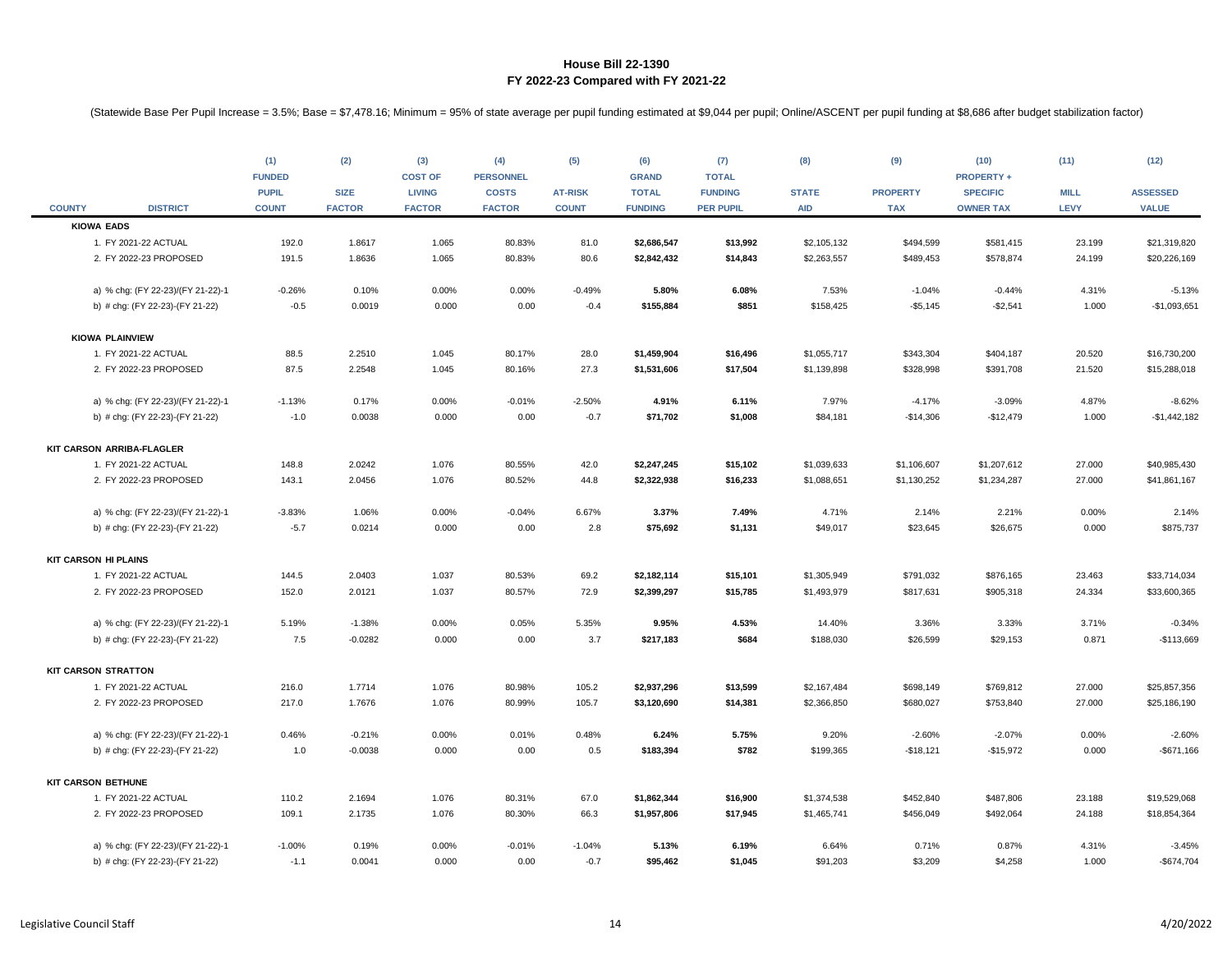|               |                                   | (1)<br><b>FUNDED</b>         | (2)                          | (3)<br><b>COST OF</b>          | (4)<br><b>PERSONNEL</b>       | (5)                            | (6)<br><b>GRAND</b>            | (7)<br><b>TOTAL</b>                | (8)                        | (9)                           | (10)<br><b>PROPERTY +</b>           | (11)                | (12)                            |
|---------------|-----------------------------------|------------------------------|------------------------------|--------------------------------|-------------------------------|--------------------------------|--------------------------------|------------------------------------|----------------------------|-------------------------------|-------------------------------------|---------------------|---------------------------------|
| <b>COUNTY</b> | <b>DISTRICT</b>                   | <b>PUPIL</b><br><b>COUNT</b> | <b>SIZE</b><br><b>FACTOR</b> | <b>LIVING</b><br><b>FACTOR</b> | <b>COSTS</b><br><b>FACTOR</b> | <b>AT-RISK</b><br><b>COUNT</b> | <b>TOTAL</b><br><b>FUNDING</b> | <b>FUNDING</b><br><b>PER PUPIL</b> | <b>STATE</b><br><b>AID</b> | <b>PROPERTY</b><br><b>TAX</b> | <b>SPECIFIC</b><br><b>OWNER TAX</b> | <b>MILL</b><br>LEVY | <b>ASSESSED</b><br><b>VALUE</b> |
|               | <b>KIT CARSON BURLINGTON</b>      |                              |                              |                                |                               |                                |                                |                                    |                            |                               |                                     |                     |                                 |
|               | 1. FY 2021-22 ACTUAL              | 716.3                        | 1.1855                       | 1.078                          | 83.31%                        | 447.9                          | \$6,785,426                    | \$9,473                            | \$2,835,741                | \$2,779,274                   | \$3,949,685                         | 25.180              | \$110,376,232                   |
|               | 2. FY 2022-23 PROPOSED            | 708.7                        | 1.1871                       | 1.078                          | 83.29%                        | 446.6                          | \$7,130,911                    | \$10,062                           | \$3,076,937                | \$2,848,451                   | \$4,053,974                         | 26.180              | \$108,802,550                   |
|               | a) % chg: (FY 22-23)/(FY 21-22)-1 | $-1.06%$                     | 0.13%                        | 0.00%                          | $-0.02%$                      | $-0.29%$                       | 5.09%                          | 6.22%                              | 8.51%                      | 2.49%                         | 2.64%                               | 3.97%               | $-1.43%$                        |
|               | b) # chg: (FY 22-23)-(FY 21-22)   | $-7.6$                       | 0.0016                       | 0.000                          | 0.00                          | $-1.3$                         | \$345,486                      | \$589                              | \$241,196                  | \$69,177                      | \$104,290                           | 1.000               | $-$1,573,682$                   |
|               | <b>LAKE LAKE</b>                  |                              |                              |                                |                               |                                |                                |                                    |                            |                               |                                     |                     |                                 |
|               | 1. FY 2021-22 ACTUAL              | 987.3                        | 1.1297                       | 1.187                          | 84.15%                        | 480.1                          | \$9,440,871                    | \$9,562                            | \$3,582,400                | \$5,473,334                   | \$5,858,471                         | 24.469              | \$223,684,416                   |
|               | 2. FY 2022-23 PROPOSED            | 982.9                        | 1.1306                       | 1.187                          | 84.14%                        | 486.4                          | \$9,980,448                    | \$10,154                           | \$3,727,580                | \$5,856,177                   | \$6,252,868                         | 25.469              | \$229,933,528                   |
|               | a) % chg: (FY 22-23)/(FY 21-22)-1 | $-0.45%$                     | 0.08%                        | 0.00%                          | $-0.01%$                      | 1.31%                          | 5.72%                          | 6.19%                              | 4.05%                      | 6.99%                         | 6.73%                               | 4.09%               | 2.79%                           |
|               | b) # chg: (FY 22-23)-(FY 21-22)   | $-4.4$                       | 0.0009                       | 0.000                          | 0.00                          | 6.3                            | \$539,578                      | \$592                              | \$145,180                  | \$382,843                     | \$394,397                           | 1.000               | \$6,249,112                     |
|               | LA PLATA DURANGO                  |                              |                              |                                |                               |                                |                                |                                    |                            |                               |                                     |                     |                                 |
|               | 1. FY 2021-22 ACTUAL              | 6,138.5                      | 1.0297                       | 1.256                          | 88.23%                        | 1,412.6                        | \$53,771,980                   | \$8,760                            | \$42,392,465               | \$10,286,848                  | \$11,379,516                        | 7.601               | \$1,353,354,610                 |
|               | 2. FY 2022-23 PROPOSED            | 5,990.9                      | 1.0297                       | 1.256                          | 88.15%                        | 1,353.2                        | \$55,625,966                   | \$9,285                            | \$42,686,327               | \$11,814,191                  | \$12,939,639                        | 8.601               | \$1,373,583,445                 |
|               | a) % chg: (FY 22-23)/(FY 21-22)-1 | $-2.40%$                     | 0.00%                        | 0.00%                          | $-0.09%$                      | $-4.21%$                       | 3.45%                          | 6.00%                              | 0.69%                      | 14.85%                        | 13.71%                              | 13.16%              | 1.49%                           |
|               | b) # chg: (FY 22-23)-(FY 21-22)   | $-147.6$                     | 0.0000                       | 0.000                          | 0.00                          | $-59.4$                        | \$1,853,986                    | \$525                              | \$293,863                  | \$1,527,343                   | \$1,560,123                         | 1.000               | \$20,228,835                    |
|               | <b>LA PLATA BAYFIELD</b>          |                              |                              |                                |                               |                                |                                |                                    |                            |                               |                                     |                     |                                 |
|               | 1. FY 2021-22 ACTUAL              | 1,378.1                      | 1.1026                       | 1.236                          | 85.36%                        | 398.3                          | \$12,848,312                   | \$9,323                            | \$10,764,889               | \$1,877,624                   | \$2,083,422                         | 9.229               | \$203,448,310                   |
|               | 2. FY 2022-23 PROPOSED            | 1,374.7                      | 1.1028                       | 1.236                          | 85.35%                        | 403.4                          | \$13,592,533                   | \$9,888                            | \$11,274,937               | \$2,105,624                   | \$2,317,596                         | 10.229              | \$205,848,475                   |
|               | a) % chg: (FY 22-23)/(FY 21-22)-1 | $-0.25%$                     | 0.02%                        | 0.00%                          | $-0.01%$                      | 1.28%                          | 5.79%                          | 6.05%                              | 4.74%                      | 12.14%                        | 11.24%                              | 10.84%              | 1.18%                           |
|               | b) # chg: (FY 22-23)-(FY 21-22)   | $-3.4$                       | 0.0002                       | 0.000                          | 0.00                          | 5.1                            | \$744,221                      | \$564                              | \$510,047                  | \$228,000                     | \$234,174                           | 1.000               | \$2,400,165                     |
|               | <b>LA PLATA IGNACIO</b>           |                              |                              |                                |                               |                                |                                |                                    |                            |                               |                                     |                     |                                 |
|               | 1. FY 2021-22 ACTUAL              | 814.3                        | 1.1653                       | 1.225                          | 83.62%                        | 303.2                          | \$7,988,726                    | \$9,811                            | \$7,335,669                | \$594,068                     | \$653,058                           | 3.274               | \$181,450,250                   |
|               | 2. FY 2022-23 PROPOSED            | 790.2                        | 1.1703                       | 1.225                          | 83.54%                        | 301.1                          | \$8,256,832                    | \$10,449                           | \$7,397,109                | \$798,964                     | \$859,723                           | 4.274               | \$186,935,876                   |
|               | a) % chg: (FY 22-23)/(FY 21-22)-1 | $-2.96%$                     | 0.43%                        | 0.00%                          | $-0.10%$                      | $-0.69%$                       | 3.36%                          | 6.51%                              | 0.84%                      | 34.49%                        | 31.65%                              | 30.54%              | 3.02%                           |
|               | b) # chg: (FY 22-23)-(FY 21-22)   | $-24.1$                      | 0.0050                       | 0.000                          | 0.00                          | $-2.1$                         | \$268,106                      | \$638                              | \$61,440                   | \$204,896                     | \$206,666                           | 1.000               | \$5,485,626                     |
|               | <b>LARIMER POUDRE</b>             |                              |                              |                                |                               |                                |                                |                                    |                            |                               |                                     |                     |                                 |
|               | 1. FY 2021-22 ACTUAL              | 32,635.6                     | 1.0297                       | 1.185                          | 90.50%                        | 8,165.1                        | \$278,109,956                  | \$8,522                            | \$163,351,577              | \$106,510,970                 | \$114,758,378                       | 27.000              | \$3,944,850,752                 |
|               | 2. FY 2022-23 PROPOSED            | 32,526.2                     | 1.0297                       | 1.185                          | 90.50%                        | 8,065.2                        | \$293,929,183                  | \$9,037                            | \$180,248,521              | \$105,185,831                 | \$113,680,662                       | 27.000              | \$3,895,771,524                 |
|               | a) % chg: (FY 22-23)/(FY 21-22)-1 | $-0.34%$                     | 0.00%                        | 0.00%                          | 0.00%                         | $-1.22%$                       | 5.69%                          | 6.04%                              | 10.34%                     | $-1.24%$                      | $-0.94%$                            | 0.00%               | $-1.24%$                        |
|               | b) # chg: (FY 22-23)-(FY 21-22)   | $-109.4$                     | 0.0000                       | 0.000                          | 0.00                          | $-99.9$                        | \$15,819,227                   | \$515                              | \$16,896,944               | $-$1,325,139$                 | $-$1,077,717$                       | 0.000               | -\$49,079,228                   |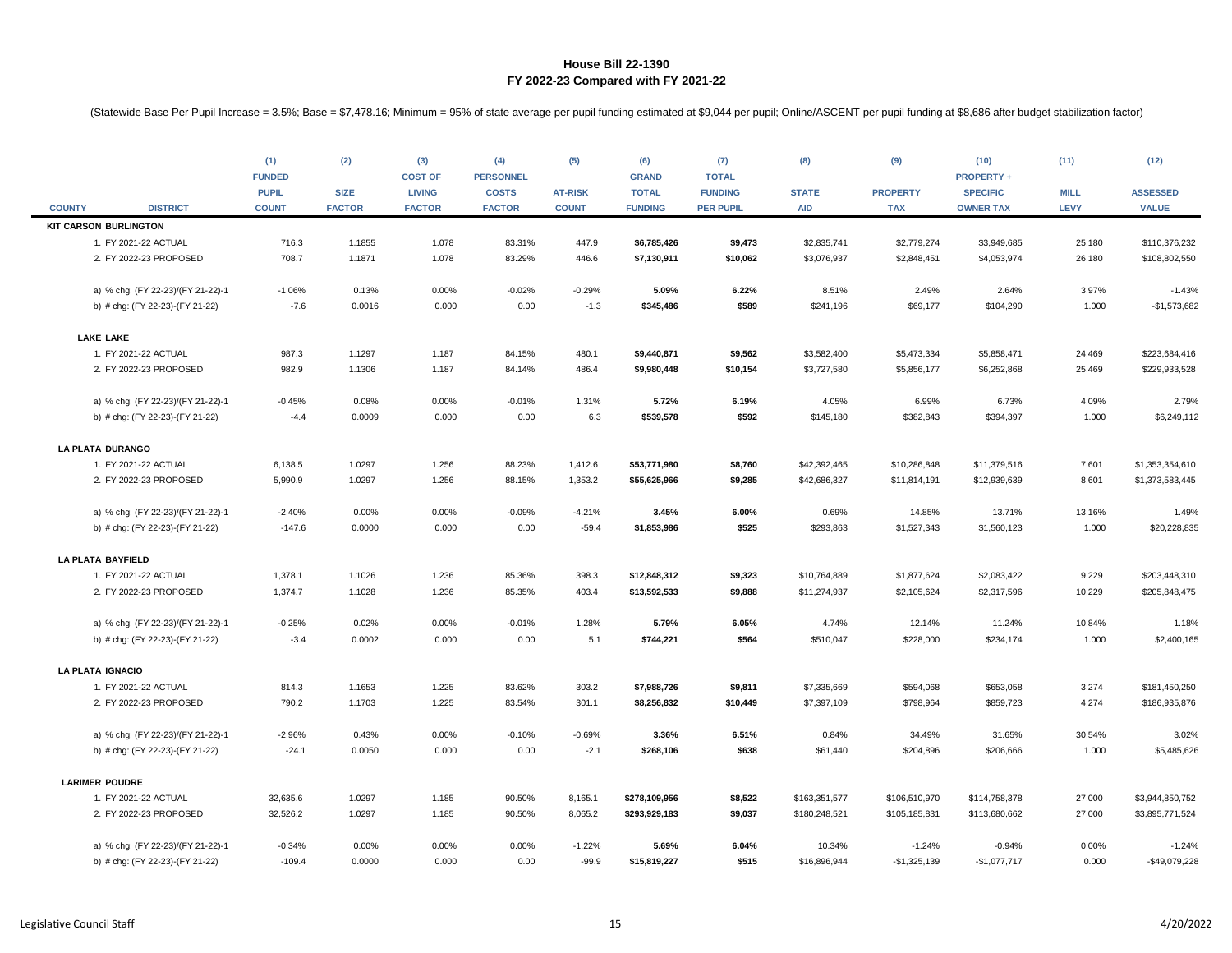|               |                                   | (1)           | (2)           | (3)            | (4)              | (5)            | (6)            | (7)              | (8)          | (9)             | (10)              | (11)        | (12)            |
|---------------|-----------------------------------|---------------|---------------|----------------|------------------|----------------|----------------|------------------|--------------|-----------------|-------------------|-------------|-----------------|
|               |                                   | <b>FUNDED</b> |               | <b>COST OF</b> | <b>PERSONNEL</b> |                | <b>GRAND</b>   | <b>TOTAL</b>     |              |                 | <b>PROPERTY +</b> |             |                 |
|               |                                   | <b>PUPIL</b>  | <b>SIZE</b>   | <b>LIVING</b>  | <b>COSTS</b>     | <b>AT-RISK</b> | <b>TOTAL</b>   | <b>FUNDING</b>   | <b>STATE</b> | <b>PROPERTY</b> | <b>SPECIFIC</b>   | <b>MILL</b> | <b>ASSESSED</b> |
| <b>COUNTY</b> | <b>DISTRICT</b>                   | <b>COUNT</b>  | <b>FACTOR</b> | <b>FACTOR</b>  | <b>FACTOR</b>    | <b>COUNT</b>   | <b>FUNDING</b> | <b>PER PUPIL</b> | <b>AID</b>   | <b>TAX</b>      | <b>OWNER TAX</b>  | <b>LEVY</b> | <b>VALUE</b>    |
|               | <b>LARIMER THOMPSON</b>           |               |               |                |                  |                |                |                  |              |                 |                   |             |                 |
|               | 1. FY 2021-22 ACTUAL              | 15,155.1      | 1.0297        | 1.186          | 89.16%           | 4,005.4        | \$129,229,365  | \$8,527          | \$67,619,400 | \$57,384,062    | \$61,609,964      | 23.360      | \$2,456,509,497 |
|               | 2. FY 2022-23 PROPOSED            | 15,042.6      | 1.0297        | 1.186          | 89.15%           | 4,027.2        | \$136,031,102  | \$9,043          | \$72,246,263 | \$59,432,159    | \$63,784,839      | 24.360      | \$2,439,743,801 |
|               | a) % chg: (FY 22-23)/(FY 21-22)-1 | $-0.74%$      | 0.00%         | 0.00%          | $-0.01%$         | 0.54%          | 5.26%          | 6.05%            | 6.84%        | 3.57%           | 3.53%             | 4.28%       | $-0.68%$        |
|               | b) # chg: (FY 22-23)-(FY 21-22)   | $-112.5$      | 0.0000        | 0.000          | 0.00             | 21.8           | \$6,801,737    | \$516            | \$4,626,863  | \$2,048,097     | \$2,174,874       | 1.000       | -\$16,765,696   |
|               | <b>LARIMER ESTES PARK</b>         |               |               |                |                  |                |                |                  |              |                 |                   |             |                 |
|               | 1. FY 2021-22 ACTUAL              | 1,063.4       | 1.1195        | 1.224          | 84.39%           | 355.7          | \$10,449,936   | \$9,827          | \$0          | \$9,772,421     | \$10,449,936      | 20.549      | \$475,566,723   |
|               | 2. FY 2022-23 PROPOSED            | 1,039.7       | 1.1208        | 1.224          | 84.31%           | 345.0          | \$10,444,769   | \$10,046         | \$10,913     | \$9,736,015     | \$10,433,856      | 20.549      | \$473,795,075   |
|               | a) % chg: (FY 22-23)/(FY 21-22)-1 | $-2.23%$      | 0.12%         | 0.00%          | $-0.09%$         | $-3.01%$       | $-0.05%$       | 2.23%            | N/A          | $-0.37%$        | $-0.15%$          | 0.00%       | $-0.37%$        |
|               | b) # chg: (FY 22-23)-(FY 21-22)   | $-23.7$       | 0.0013        | 0.000          | 0.00             | $-10.7$        | $-$5,167$      | \$219            | \$10,913     | $-$36,406$      | $-$16,080$        | 0.000       | $-$1,771,648$   |
|               |                                   |               |               |                |                  |                |                |                  |              |                 |                   |             |                 |
|               | <b>LAS ANIMAS TRINIDAD</b>        |               |               |                |                  |                |                |                  |              |                 |                   |             |                 |
|               | 1. FY 2021-22 ACTUAL              | 925.0         | 1.1425        | 1.162          | 83.96%           | 574.5          | \$9,019,517    | \$9,751          | \$6,978,585  | \$1,825,479     | \$2,040,932       | 13.427      | \$135,955,824   |
|               | 2. FY 2022-23 PROPOSED            | 889.8         | 1.1498        | 1.162          | 83.85%           | 588.8          | \$9,311,765    | \$10,465         | \$7,068,092  | \$2,021,756     | \$2,243,673       | 14.427      | \$140,136,970   |
|               | a) % chg: (FY 22-23)/(FY 21-22)-1 | $-3.81%$      | 0.64%         | 0.00%          | $-0.13%$         | 2.49%          | 3.24%          | 7.32%            | 1.28%        | 10.75%          | 9.93%             | 7.45%       | 3.08%           |
|               | b) # chg: (FY 22-23)-(FY 21-22)   | $-35.2$       | 0.0073        | 0.000          | 0.00             | 14.3           | \$292,248      | \$714            | \$89,507     | \$196,277       | \$202,741         | 1.000       | \$4,181,146     |
|               | <b>LAS ANIMAS PRIMERO</b>         |               |               |                |                  |                |                |                  |              |                 |                   |             |                 |
|               | 1. FY 2021-22 ACTUAL              | 220.0         | 1.7563        | 1.113          | 81.01%           | 102.0          | \$3,027,073    | \$13,759         | \$2,765,814  | \$219,419       | \$261,259         | 2.680       | \$81,872,736    |
|               | 2. FY 2022-23 PROPOSED            | 223.0         | 1.7451        | 1.113          | 81.03%           | 103.4          | \$3,231,243    | \$14,490         | \$2,791,176  | \$396,971       | \$440,067         | 3.680       | \$107,872,594   |
|               | a) % chg: (FY 22-23)/(FY 21-22)-1 | 1.36%         | $-0.64%$      | 0.00%          | 0.02%            | 1.37%          | 6.74%          | 5.31%            | 0.92%        | 80.92%          | 68.44%            | 37.31%      | 31.76%          |
|               | b) # chg: (FY 22-23)-(FY 21-22)   | 3.0           | $-0.0112$     | 0.000          | 0.00             | 1.4            | \$204,170      | \$730            | \$25,363     | \$177,552       | \$178,807         | 1.000       | \$25,999,858    |
|               |                                   |               |               |                |                  |                |                |                  |              |                 |                   |             |                 |
|               | <b>LAS ANIMAS HOEHNE</b>          |               |               |                |                  |                |                |                  |              |                 |                   |             |                 |
|               | 1. FY 2021-22 ACTUAL              | 350.7         | 1.4203        | 1.122          | 81.84%           | 131.0          | \$3,893,742    | \$11,103         | \$2,400,951  | \$1,285,533     | \$1,492,791       | 23.658      | \$54,338,193    |
|               | 2. FY 2022-23 PROPOSED            | 341.2         | 1.4362        | 1.122          | 81.78%           | 129.3          | \$4,062,195    | \$11,906         | \$2,460,730  | \$1,387,990     | \$1,601,466       | 24.658      | \$56,289,646    |
|               | a) % chg: (FY 22-23)/(FY 21-22)-1 | $-2.71%$      | 1.12%         | 0.00%          | $-0.07%$         | $-1.30%$       | 4.33%          | 7.23%            | 2.49%        | 7.97%           | 7.28%             | 4.23%       | 3.59%           |
|               | b) # chg: (FY 22-23)-(FY 21-22)   | $-9.5$        | 0.0159        | 0.000          | 0.00             | $-1.7$         | \$168,453      | \$803            | \$59,778     | \$102,457       | \$108,675         | 1.000       | \$1,951,453     |
|               | <b>LAS ANIMAS AGUILAR</b>         |               |               |                |                  |                |                |                  |              |                 |                   |             |                 |
|               | 1. FY 2021-22 ACTUAL              | 107.8         | 2.1784        | 1.073          | 80.29%           | 81.4           | \$1,843,980    | \$17,106         | \$1,344,112  | \$438,261       | \$499,868         | 9.520       | \$46,035,848    |
|               | 2. FY 2022-23 PROPOSED            | 104.4         | 2.1912        | 1.073          | 80.27%           | 75.3           | \$1,896,711    | \$18,168         | \$1,332,933  | \$500,323       | \$563,778         | 10.520      | \$47,559,260    |
|               |                                   |               |               |                |                  |                |                |                  |              |                 |                   |             |                 |
|               | a) % chg: (FY 22-23)/(FY 21-22)-1 | $-3.15%$      | 0.59%         | 0.00%          | $-0.02%$         | $-7.49%$       | 2.86%          | 6.21%            | $-0.83%$     | 14.16%          | 12.79%            | 10.50%      | 3.31%           |
|               | b) # chg: (FY 22-23)-(FY 21-22)   | $-3.4$        | 0.0128        | 0.000          | 0.00             | $-6.1$         | \$52,731       | \$1,062          | $-$11,180$   | \$62,062        | \$63,910          | 1.000       | \$1,523,412     |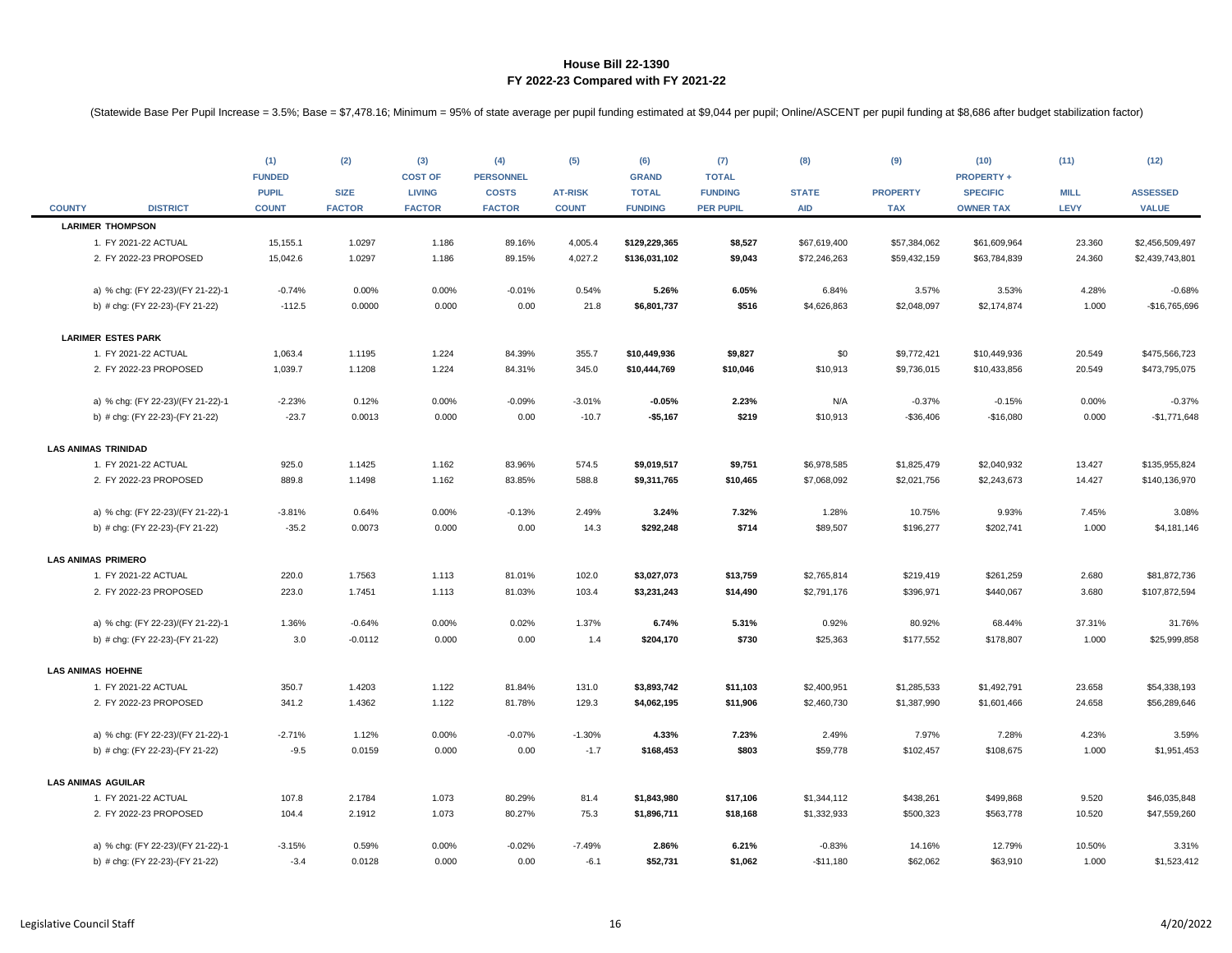|                       |                                   | (1)<br><b>FUNDED</b>         | (2)                          | (3)<br><b>COST OF</b>          | (4)<br><b>PERSONNEL</b>       | (5)                            | (6)<br><b>GRAND</b>            | (7)<br><b>TOTAL</b>                | (8)                        | (9)                           | (10)<br><b>PROPERTY +</b>           | (11)                       | (12)                            |
|-----------------------|-----------------------------------|------------------------------|------------------------------|--------------------------------|-------------------------------|--------------------------------|--------------------------------|------------------------------------|----------------------------|-------------------------------|-------------------------------------|----------------------------|---------------------------------|
| <b>COUNTY</b>         | <b>DISTRICT</b>                   | <b>PUPIL</b><br><b>COUNT</b> | <b>SIZE</b><br><b>FACTOR</b> | <b>LIVING</b><br><b>FACTOR</b> | <b>COSTS</b><br><b>FACTOR</b> | <b>AT-RISK</b><br><b>COUNT</b> | <b>TOTAL</b><br><b>FUNDING</b> | <b>FUNDING</b><br><b>PER PUPIL</b> | <b>STATE</b><br><b>AID</b> | <b>PROPERTY</b><br><b>TAX</b> | <b>SPECIFIC</b><br><b>OWNER TAX</b> | <b>MILL</b><br><b>LEVY</b> | <b>ASSESSED</b><br><b>VALUE</b> |
|                       | <b>LAS ANIMAS BRANSON</b>         |                              |                              |                                |                               |                                |                                |                                    |                            |                               |                                     |                            |                                 |
|                       | 1. FY 2021-22 ACTUAL              | 501.0                        | 1.2299                       | 1.015                          | 82.64%                        | 119.9                          | \$4,253,169                    | \$8,489                            | \$3,820,699                | \$391,257                     | \$432,470                           | 20.616                     | \$18,978,307                    |
|                       | 2. FY 2022-23 PROPOSED            | 480.5                        | 1.2341                       | 1.016                          | 82.58%                        | 114.5                          | \$4,326,979                    | \$9,005                            | \$3,857,026                | \$427,503                     | \$469,953                           | 21.616                     | \$19,777,172                    |
|                       | a) % chg: (FY 22-23)/(FY 21-22)-1 | $-4.09%$                     | 0.34%                        | 0.10%                          | $-0.07%$                      | $-4.50%$                       | 1.74%                          | 6.08%                              | 0.95%                      | 9.26%                         | 8.67%                               | 4.85%                      | 4.21%                           |
|                       | b) # chg: (FY 22-23)-(FY 21-22)   | $-20.5$                      | 0.0042                       | 0.001                          | 0.00                          | $-5.4$                         | \$73,810                       | \$516                              | \$36,328                   | \$36,247                      | \$37,483                            | 1.000                      | \$798,865                       |
| <b>LAS ANIMAS KIM</b> |                                   |                              |                              |                                |                               |                                |                                |                                    |                            |                               |                                     |                            |                                 |
|                       | 1. FY 2021-22 ACTUAL              | 50.0                         | 2.3958                       | 1.014                          | 79.92%                        | 9.3                            | \$841,661                      | \$16,833                           | \$511,199                  | \$296,532                     | \$330,462                           | 11.979                     | \$24,754,296                    |
|                       | 2. FY 2022-23 PROPOSED            | 50.0                         | 2.3958                       | 1.015                          | 79.92%                        | 9.8                            | \$893,766                      | \$17,875                           | \$522,951                  | \$335,866                     | \$370,814                           | 12.979                     | \$25,877,658                    |
|                       | a) % chg: (FY 22-23)/(FY 21-22)-1 | 0.00%                        | 0.00%                        | 0.10%                          | 0.00%                         | 5.38%                          | 6.19%                          | 6.19%                              | 2.30%                      | 13.26%                        | 12.21%                              | 8.35%                      | 4.54%                           |
|                       | b) # chg: (FY 22-23)-(FY 21-22)   | 0.0                          | 0.0000                       | 0.001                          | 0.00                          | 0.5                            | \$52,105                       | \$1,042                            | \$11,753                   | \$39,334                      | \$40,352                            | 1.000                      | \$1,123,362                     |
|                       | LINCOLN GENOA-HUGO                |                              |                              |                                |                               |                                |                                |                                    |                            |                               |                                     |                            |                                 |
|                       | 1. FY 2021-22 ACTUAL              | 198.2                        | 1.8384                       | 1.115                          | 80.87%                        | 79.3                           | \$2,837,886                    | \$14,318                           | \$1,530,831                | \$1,181,707                   | \$1,307,055                         | 17.379                     | \$67,996,275                    |
|                       | 2. FY 2022-23 PROPOSED            | 198.0                        | 1.8391                       | 1.115                          | 80.87%                        | 81.0                           | \$3,008,864                    | \$15,196                           | \$1,736,011                | \$1,143,745                   | \$1,272,853                         | 17.379                     | \$65,811,911                    |
|                       | a) % chg: (FY 22-23)/(FY 21-22)-1 | $-0.10%$                     | 0.04%                        | 0.00%                          | 0.00%                         | 2.14%                          | 6.02%                          | 6.13%                              | N/A                        | $-3.21%$                      | $-2.62%$                            | 0.00%                      | $-3.21%$                        |
|                       | b) # chg: (FY 22-23)-(FY 21-22)   | $-0.2$                       | 0.0007                       | 0.000                          | 0.00                          | 1.7                            | \$170,978                      | \$878                              | \$205,180                  | $-$37,962$                    | $-$34,202$                          | 0.000                      | $-$2,184,364$                   |
|                       | <b>LINCOLN LIMON</b>              |                              |                              |                                |                               |                                |                                |                                    |                            |                               |                                     |                            |                                 |
|                       | 1. FY 2021-22 ACTUAL              | 474.1                        | 1.2354                       | 1.145                          | 82.56%                        | 199.3                          | \$4,704,596                    | \$9,923                            | \$2,455,483                | \$2,045,913                   | \$2,249,113                         | 22.824                     | \$89,638,690                    |
|                       | 2. FY 2022-23 PROPOSED            | 467.5                        | 1.2368                       | 1.145                          | 82.54%                        | 198.7                          | \$4,925,117                    | \$10,535                           | \$2,562,971                | \$2,152,851                   | \$2,362,147                         | 23.824                     | \$90,364,800                    |
|                       | a) % chg: (FY 22-23)/(FY 21-22)-1 | $-1.39%$                     | 0.11%                        | 0.00%                          | $-0.02%$                      | $-0.30%$                       | 4.69%                          | 6.17%                              | 4.38%                      | 5.23%                         | 5.03%                               | 4.38%                      | 0.81%                           |
|                       | b) # chg: (FY 22-23)-(FY 21-22)   | $-6.6$                       | 0.0014                       | 0.000                          | 0.00                          | $-0.6$                         | \$220,521                      | \$612                              | \$107,488                  | \$106,938                     | \$113,034                           | 1.000                      | \$726,110                       |
|                       | <b>LINCOLN KARVAL</b>             |                              |                              |                                |                               |                                |                                |                                    |                            |                               |                                     |                            |                                 |
|                       | 1. FY 2021-22 ACTUAL              | 50.0                         | 2.3958                       | 1.085                          | 79.92%                        | 22.9                           | \$917,271                      | \$18,345                           | \$714,056                  | \$184,191                     | \$203,215                           | 27.000                     | \$6,821,902                     |
|                       | 2. FY 2022-23 PROPOSED            | 50.0                         | 2.3958                       | 1.086                          | 79.92%                        | 24.2                           | \$975,751                      | \$19,515                           | \$781,990                  | \$174,167                     | \$193,761                           | 27.000                     | \$6,450,619                     |
|                       | a) % chg: (FY 22-23)/(FY 21-22)-1 | 0.00%                        | 0.00%                        | 0.09%                          | 0.00%                         | 5.68%                          | 6.38%                          | 6.38%                              | 9.51%                      | $-5.44%$                      | $-4.65%$                            | 0.00%                      | $-5.44%$                        |
|                       | b) # chg: (FY 22-23)-(FY 21-22)   | 0.0                          | 0.0000                       | 0.001                          | 0.00                          | 1.3                            | \$58,480                       | \$1,170                            | \$67,934                   | (\$10,025)                    | (\$9,454)                           | 0.000                      | $-$ \$371,283                   |
|                       | <b>LOGAN VALLEY</b>               |                              |                              |                                |                               |                                |                                |                                    |                            |                               |                                     |                            |                                 |
|                       | 1. FY 2021-22 ACTUAL              | 2,065.7                      | 1.0655                       | 1.161                          | 86.19%                        | 1,061.6                        | \$18,261,468                   | \$8,840                            | \$11,399,113               | \$6,205,582                   | \$6,862,355                         | 27.000                     | \$229,836,360                   |
|                       | 2. FY 2022-23 PROPOSED            | 2,021.8                      | 1.0679                       | 1.161                          | 86.17%                        | 1,059.3                        | \$19,011,393                   | \$9,403                            | \$12,238,252               | \$6,096,665                   | \$6,773,141                         | 27.000                     | \$225,802,402                   |
|                       | a) % chg: (FY 22-23)/(FY 21-22)-1 | $-2.13%$                     | 0.23%                        | 0.00%                          | $-0.02%$                      | $-0.22%$                       | 4.11%                          | 6.37%                              | 7.36%                      | $-1.76%$                      | $-1.30%$                            | 0.00%                      | $-1.76%$                        |
|                       | b) # chg: (FY 22-23)-(FY 21-22)   | $-43.9$                      | 0.0024                       | 0.000                          | 0.00                          | $-2.3$                         | \$749,926                      | \$563                              | \$839,139                  | $-$108,917$                   | $-$89,214$                          | 0.000                      | $-$4,033,958$                   |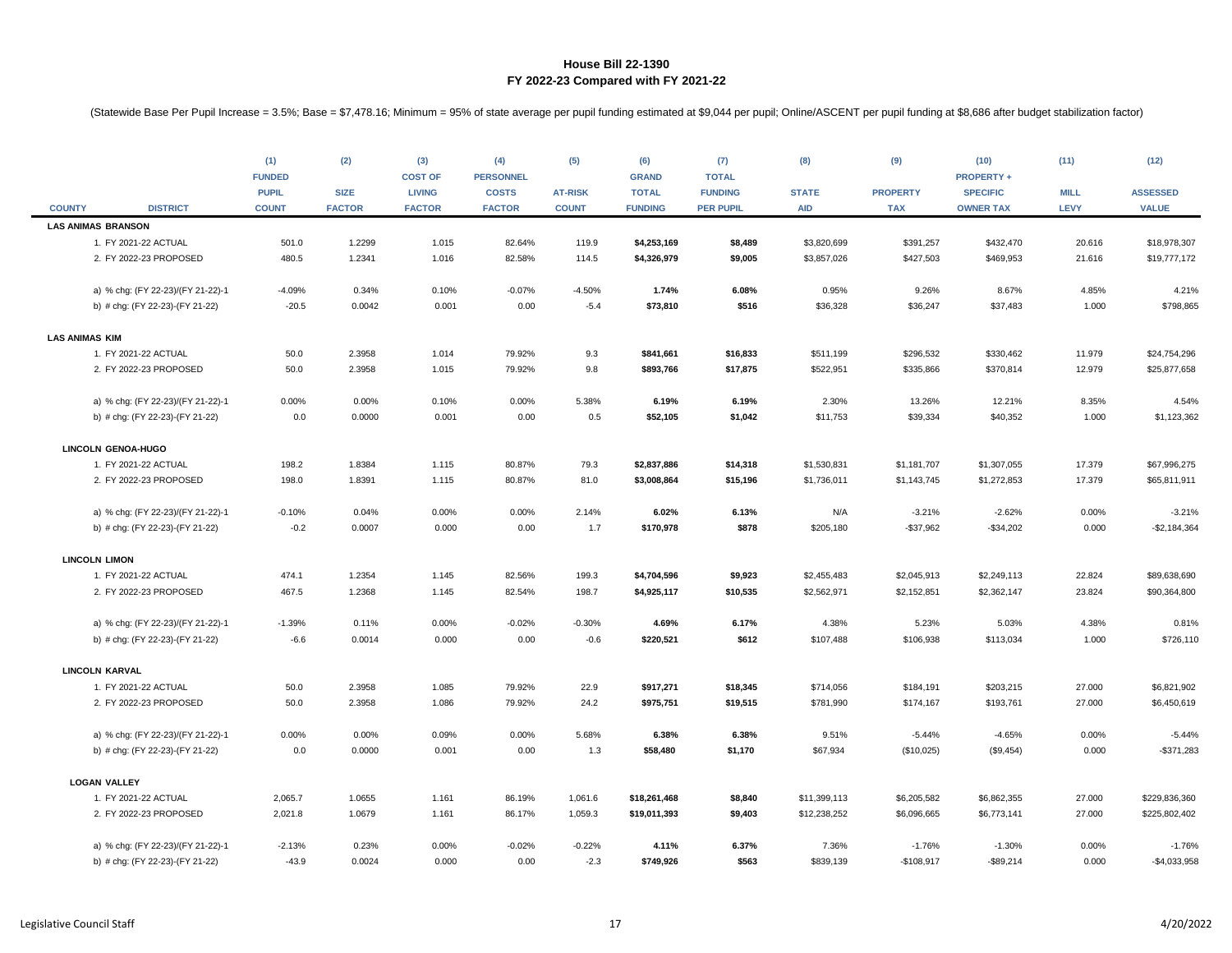|               |                                   | (1)<br><b>FUNDED</b><br><b>PUPIL</b> | (2)<br><b>SIZE</b> | (3)<br><b>COST OF</b><br><b>LIVING</b> | (4)<br><b>PERSONNEL</b><br><b>COSTS</b> | (5)<br><b>AT-RISK</b> | (6)<br><b>GRAND</b><br><b>TOTAL</b> | (7)<br><b>TOTAL</b><br><b>FUNDING</b> | (8)<br><b>STATE</b> | (9)<br><b>PROPERTY</b> | (10)<br><b>PROPERTY +</b><br><b>SPECIFIC</b> | (11)<br><b>MILL</b> | (12)<br><b>ASSESSED</b> |
|---------------|-----------------------------------|--------------------------------------|--------------------|----------------------------------------|-----------------------------------------|-----------------------|-------------------------------------|---------------------------------------|---------------------|------------------------|----------------------------------------------|---------------------|-------------------------|
| <b>COUNTY</b> | <b>DISTRICT</b>                   | <b>COUNT</b>                         | <b>FACTOR</b>      | <b>FACTOR</b>                          | <b>FACTOR</b>                           | <b>COUNT</b>          | <b>FUNDING</b>                      | <b>PER PUPIL</b>                      | <b>AID</b>          | <b>TAX</b>             | <b>OWNER TAX</b>                             | <b>LEVY</b>         | <b>VALUE</b>            |
|               | <b>LOGAN FRENCHMAN</b>            |                                      |                    |                                        |                                         |                       |                                     |                                       |                     |                        |                                              |                     |                         |
|               | 1. FY 2021-22 ACTUAL              | 205.5                                | 1.8109             | 1.122                                  | 80.92%                                  | 54.4                  | \$2,867,300                         | \$13,953                              | \$1,454,600         | \$1,281,562            | \$1,412,700                                  | 27.000              | \$47,465,260            |
|               | 2. FY 2022-23 PROPOSED            | 205.5                                | 1.8109             | 1.122                                  | 80.92%                                  | 54.4                  | \$3,038,834                         | \$14,788                              | \$1,617,283         | \$1,286,479            | \$1,421,551                                  | 27.000              | \$47,647,380            |
|               | a) % chg: (FY 22-23)/(FY 21-22)-1 | 0.00%                                | 0.00%              | 0.00%                                  | 0.00%                                   | 0.00%                 | 5.98%                               | 5.98%                                 | 11.18%              | 0.38%                  | 0.63%                                        | 0.00%               | 0.38%                   |
|               | b) # chg: (FY 22-23)-(FY 21-22)   | 0.0                                  | 0.0000             | 0.000                                  | 0.00                                    | 0.0                   | \$171,535                           | \$835                                 | \$162,684           | \$4,917                | \$8,851                                      | 0.000               | \$182,120               |
|               | <b>LOGAN BUFFALO</b>              |                                      |                    |                                        |                                         |                       |                                     |                                       |                     |                        |                                              |                     |                         |
|               | 1. FY 2021-22 ACTUAL              | 311.5                                | 1.4861             | 1.152                                  | 81.59%                                  | 94.7                  | \$3,669,172                         | \$11,779                              | \$2,849,634         | \$738,962              | \$819,538                                    | 27.000              | \$27,368,980            |
|               | 2. FY 2022-23 PROPOSED            | 313.3                                | 1.4831             | 1.152                                  | 81.60%                                  | 95.3                  | \$3,903,361                         | \$12,459                              | \$2,854,111         | \$966,257              | \$1,049,250                                  | 27.000              | \$35,787,297            |
|               | a) % chg: (FY 22-23)/(FY 21-22)-1 | 0.58%                                | $-0.20%$           | 0.00%                                  | 0.01%                                   | 0.63%                 | 6.38%                               | 5.77%                                 | 0.16%               | 30.76%                 | 28.03%                                       | 0.00%               | 30.76%                  |
|               | b) # chg: (FY 22-23)-(FY 21-22)   | 1.8                                  | $-0.0030$          | 0.000                                  | 0.00                                    | 0.6                   | \$234,188                           | \$680                                 | \$4,477             | \$227,295              | \$229,712                                    | 0.000               | \$8,418,317             |
|               | <b>LOGAN PLATEAU</b>              |                                      |                    |                                        |                                         |                       |                                     |                                       |                     |                        |                                              |                     |                         |
|               | 1. FY 2021-22 ACTUAL              | 152.8                                | 2.0091             | 1.133                                  | 80.58%                                  | 41.0                  | \$2,384,518                         | \$15,605                              | \$1,163,238         | \$1,090,727            | \$1,221,280                                  | 18.418              | \$59,220,710            |
|               | 2. FY 2022-23 PROPOSED            | 150.7                                | 2.0170             | 1.133                                  | 80.57%                                  | 42.1                  | \$2,505,420                         | \$16,625                              | \$1,216,592         | \$1,154,358            | \$1,288,828                                  | 19.418              | \$59,447,849            |
|               | a) % chg: (FY 22-23)/(FY 21-22)-1 | $-1.37%$                             | 0.39%              | 0.00%                                  | $-0.01%$                                | 2.68%                 | 5.07%                               | 6.53%                                 | 4.59%               | 5.83%                  | 5.53%                                        | 5.43%               | 0.38%                   |
|               | b) # chg: (FY 22-23)-(FY 21-22)   | $-2.1$                               | 0.0079             | 0.000                                  | 0.00                                    | 1.1                   | \$120,902                           | \$1,020                               | \$53,354            | \$63,631               | \$67,548                                     | 1.000               | \$227,139               |
|               | <b>MESA DEBEQUE</b>               |                                      |                    |                                        |                                         |                       |                                     |                                       |                     |                        |                                              |                     |                         |
|               | 1. FY 2021-22 ACTUAL              | 163.5                                | 1.9689             | 1.127                                  | 80.65%                                  | 60.5                  | \$2,521,525                         | \$15,422                              | \$1,627,538         | \$812,847              | \$893,986                                    | 3.430               | \$236,981,750           |
|               | 2. FY 2022-23 PROPOSED            | 179.0                                | 1.9106             | 1.127                                  | 80.75%                                  | 67.2                  | \$2,840,939                         | \$15,871                              | \$1,624,907         | \$1,132,459            | \$1,216,032                                  | 3.430               | \$330,163,048           |
|               | a) % chg: (FY 22-23)/(FY 21-22)-1 | 9.48%                                | $-2.96%$           | 0.00%                                  | 0.12%                                   | 11.07%                | 12.67%                              | 2.91%                                 | $-0.16%$            | 39.32%                 | 36.02%                                       | 0.00%               | 39.32%                  |
|               | b) # chg: (FY 22-23)-(FY 21-22)   | 15.5                                 | $-0.0583$          | 0.000                                  | 0.00                                    | 6.7                   | \$319,415                           | \$449                                 | $-$2,631$           | \$319,612              | \$322,046                                    | 0.000               | \$93,181,298            |
|               | <b>MESA PLATEAU</b>               |                                      |                    |                                        |                                         |                       |                                     |                                       |                     |                        |                                              |                     |                         |
|               | 1. FY 2021-22 ACTUAL              | 382.0                                | 1.3678             | 1.146                                  | 82.04%                                  | 65.7                  | \$4,058,705                         | \$10,625                              | \$2,040,727         | \$1,655,325            | \$2,017,978                                  | 11.895              | \$139,161,400           |
|               | 2. FY 2022-23 PROPOSED            | 355.8                                | 1.4117             | 1.146                                  | 81.88%                                  | 69.8                  | \$4,145,974                         | \$11,653                              | \$1,540,635         | \$2,231,806            | \$2,605,339                                  | 11.895              | \$187,625,564           |
|               | a) % chg: (FY 22-23)/(FY 21-22)-1 | $-6.86%$                             | 3.21%              | 0.00%                                  | $-0.20%$                                | 6.24%                 | 2.15%                               | 9.67%                                 | $-24.51%$           | 34.83%                 | 29.11%                                       | 0.00%               | 34.83%                  |
|               | b) # chg: (FY 22-23)-(FY 21-22)   | $-26.2$                              | 0.0439             | 0.000                                  | 0.00                                    | 4.1                   | \$87,269                            | \$1,028                               | -\$500,092          | \$576,481              | \$587,361                                    | 0.000               | \$48,464,164            |
|               | <b>MESA MESA VALLEY</b>           |                                      |                    |                                        |                                         |                       |                                     |                                       |                     |                        |                                              |                     |                         |
|               | 1. FY 2021-22 ACTUAL              | 21,943.0                             | 1.0297             | 1.146                                  | 89.77%                                  | 9,914.2               | \$187,114,065                       | \$8,527                               | \$127,083,223       | \$53,172,057           | \$60,030,842                                 | 25.214              | \$2,108,830,687         |
|               | 2. FY 2022-23 PROPOSED            | 21,878.2                             | 1.0297             | 1.146                                  | 89.77%                                  | 9,948.7               | \$197,849,602                       | \$9,043                               | \$134,942,373       | \$55,842,680           | \$62,907,229                                 | 26.214              | \$2,130,261,702         |
|               | a) % chg: (FY 22-23)/(FY 21-22)-1 | $-0.30%$                             | 0.00%              | 0.00%                                  | 0.00%                                   | 0.35%                 | 5.74%                               | 6.05%                                 | 6.18%               | 5.02%                  | 4.79%                                        | 3.97%               | 1.02%                   |
|               | b) # chg: (FY 22-23)-(FY 21-22)   | $-64.8$                              | 0.0000             | 0.000                                  | 0.00                                    | 34.5                  | \$10,735,537                        | \$516                                 | \$7,859,150         | \$2,670,623            | \$2,876,387                                  | 1.000               | \$21,431,015            |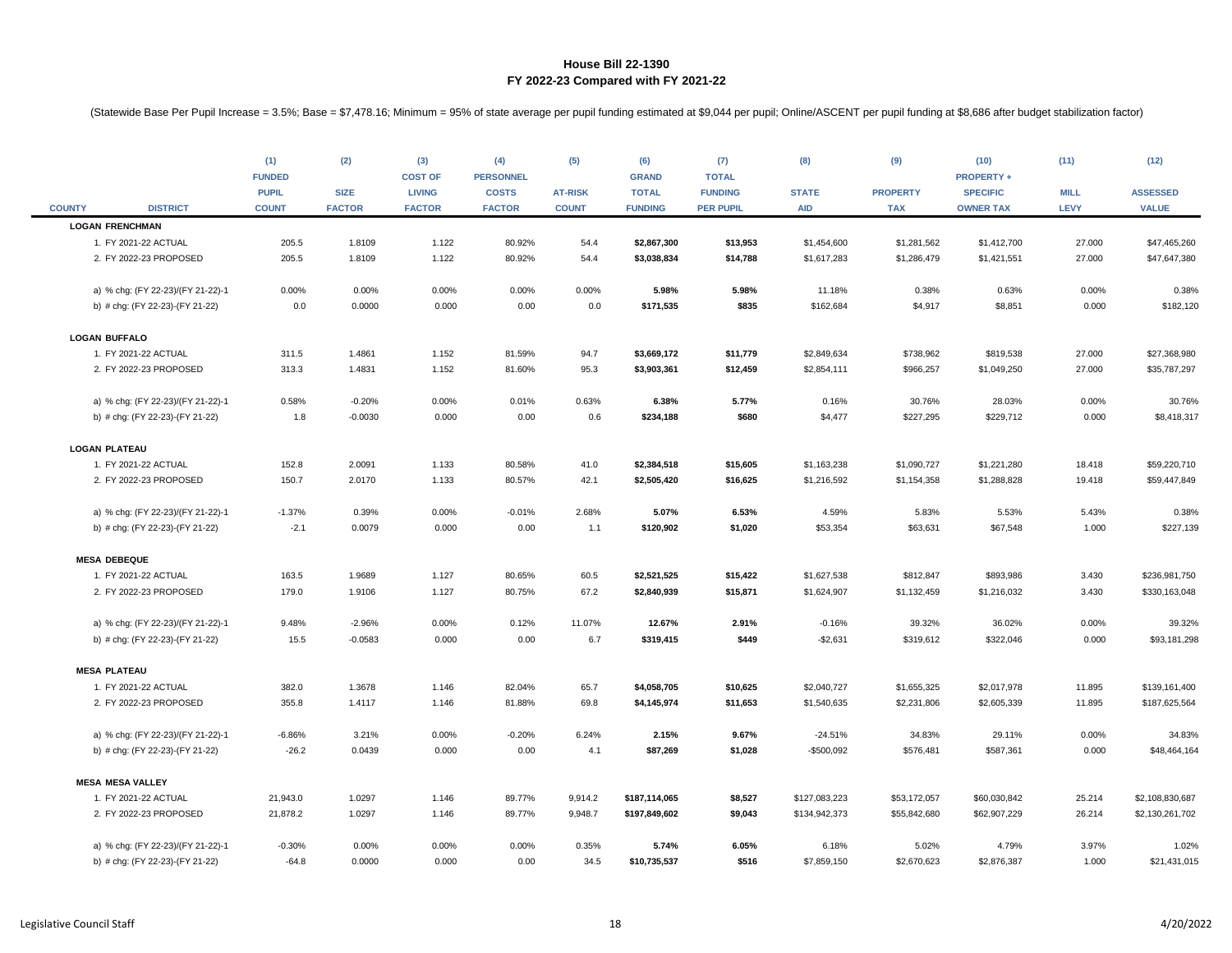|               |                                   | (1)<br><b>FUNDED</b><br><b>PUPIL</b> | (2)<br><b>SIZE</b> | (3)<br><b>COST OF</b><br><b>LIVING</b> | (4)<br><b>PERSONNEL</b><br><b>COSTS</b> | (5)<br><b>AT-RISK</b> | (6)<br><b>GRAND</b><br><b>TOTAL</b> | (7)<br><b>TOTAL</b><br><b>FUNDING</b> | (8)<br><b>STATE</b> | (9)<br><b>PROPERTY</b> | (10)<br><b>PROPERTY +</b><br><b>SPECIFIC</b> | (11)<br><b>MILL</b> | (12)<br><b>ASSESSED</b> |
|---------------|-----------------------------------|--------------------------------------|--------------------|----------------------------------------|-----------------------------------------|-----------------------|-------------------------------------|---------------------------------------|---------------------|------------------------|----------------------------------------------|---------------------|-------------------------|
| <b>COUNTY</b> | <b>DISTRICT</b>                   | <b>COUNT</b>                         | <b>FACTOR</b>      | <b>FACTOR</b>                          | <b>FACTOR</b>                           | <b>COUNT</b>          | <b>FUNDING</b>                      | <b>PER PUPIL</b>                      | <b>AID</b>          | <b>TAX</b>             | <b>OWNER TAX</b>                             | LEVY                | <b>VALUE</b>            |
|               | <b>MINERAL CREEDE</b>             |                                      |                    |                                        |                                         |                       |                                     |                                       |                     |                        |                                              |                     |                         |
|               | 1. FY 2021-22 ACTUAL              | 88.3                                 | 2.2518             | 1.153                                  | 80.17%                                  | 33.2                  | \$1,585,630                         | \$17,957                              | \$436,670           | \$1,039,115            | \$1,148,960                                  | 21.453              | \$48,436,828            |
|               | 2. FY 2022-23 PROPOSED            | 87.1                                 | 2.2563             | 1.153                                  | 80.16%                                  | 32.8                  | \$1,661,054                         | \$19,071                              | \$442,169           | \$1,105,745            | \$1,218,885                                  | 22.453              | \$49,247,101            |
|               | a) % chg: (FY 22-23)/(FY 21-22)-1 | $-1.36%$                             | 0.20%              | 0.00%                                  | $-0.01%$                                | $-1.20%$              | 4.76%                               | 6.20%                                 | 1.26%               | 6.41%                  | 6.09%                                        | 4.66%               | 1.67%                   |
|               | b) # chg: (FY 22-23)-(FY 21-22)   | $-1.2$                               | 0.0045             | 0.000                                  | 0.00                                    | $-0.4$                | \$75,424                            | \$1,113                               | \$5,499             | \$66,630               | \$69,925                                     | 1.000               | \$810,273               |
|               | <b>MOFFAT MOFFAT</b>              |                                      |                    |                                        |                                         |                       |                                     |                                       |                     |                        |                                              |                     |                         |
|               | 1. FY 2021-22 ACTUAL              | 2,078.9                              | 1.0648             | 1.135                                  | 86.20%                                  | 866.6                 | \$17,727,988                        | \$8,528                               | \$7,664,176         | \$9,178,829            | \$10,063,812                                 | 21.516              | \$426,604,795           |
|               | 2. FY 2022-23 PROPOSED            | 2,053.3                              | 1.0662             | 1.136                                  | 86.19%                                  | 851.0                 | \$18,574,845                        | \$9,046                               | \$7,735,901         | \$9,927,411            | \$10,838,944                                 | 22.516              | \$440,904,723           |
|               | a) % chg: (FY 22-23)/(FY 21-22)-1 | $-1.23%$                             | 0.13%              | 0.09%                                  | $-0.01%$                                | $-1.80%$              | 4.78%                               | 6.08%                                 | 0.94%               | 8.16%                  | 7.70%                                        | 4.65%               | 3.35%                   |
|               | b) # chg: (FY 22-23)-(FY 21-22)   | $-25.6$                              | 0.0014             | 0.001                                  | 0.00                                    | $-15.6$               | \$846,856                           | \$519                                 | \$71,725            | \$748,582              | \$775,131                                    | 1.000               | \$14,299,928            |
|               | <b>MONTEZUMA MONTEZUMA</b>        |                                      |                    |                                        |                                         |                       |                                     |                                       |                     |                        |                                              |                     |                         |
|               | 1. FY 2021-22 ACTUAL              | 2,696.6                              | 1.0478             | 1.149                                  | 86.51%                                  | 1,586.2               | \$23,612,356                        | \$8,756                               | \$13,057,797        | \$9,405,118            | \$10,554,560                                 | 19.845              | \$473,928,870           |
|               | 2. FY 2022-23 PROPOSED            | 2,652.6                              | 1.0484             | 1.149                                  | 86.49%                                  | 1,633.0               | \$24,726,117                        | \$9,321                               | \$13,532,240        | \$10,009,953           | \$11,193,877                                 | 20.845              | \$480,208,812           |
|               | a) % chg: (FY 22-23)/(FY 21-22)-1 | $-1.63%$                             | 0.06%              | 0.00%                                  | $-0.02%$                                | 2.95%                 | 4.72%                               | 6.45%                                 | 3.63%               | 6.43%                  | 6.06%                                        | 5.04%               | 1.33%                   |
|               | b) # chg: (FY 22-23)-(FY 21-22)   | $-44.0$                              | 0.0006             | 0.000                                  | 0.00                                    | 46.8                  | \$1,113,761                         | \$565                                 | \$474,444           | \$604,834              | \$639,317                                    | 1.000               | \$6,279,942             |
|               | <b>MONTEZUMA DOLORES</b>          |                                      |                    |                                        |                                         |                       |                                     |                                       |                     |                        |                                              |                     |                         |
|               | 1. FY 2021-22 ACTUAL              | 678.0                                | 1.1934             | 1.159                                  | 83.19%                                  | 190.0                 | \$6,444,999                         | \$9,506                               | \$4,888,619         | \$1,430,947            | \$1,556,380                                  | 21.883              | \$65,390,800            |
|               | 2. FY 2022-23 PROPOSED            | 680.2                                | 1.1929             | 1.159                                  | 83.20%                                  | 190.6                 | \$6,849,908                         | \$10,070                              | \$5,222,154         | \$1,498,558            | \$1,627,754                                  | 22.883              | \$65,487,817            |
|               | a) % chg: (FY 22-23)/(FY 21-22)-1 | 0.32%                                | $-0.04%$           | 0.00%                                  | 0.01%                                   | 0.32%                 | 6.28%                               | 5.94%                                 | 6.82%               | 4.72%                  | 4.59%                                        | 4.57%               | 0.15%                   |
|               | b) # chg: (FY 22-23)-(FY 21-22)   | 2.2                                  | $-0.0005$          | 0.000                                  | 0.00                                    | 0.6                   | \$404,909                           | \$565                                 | \$333,535           | \$67,611               | \$71,374                                     | 1.000               | \$97,017                |
|               | <b>MONTEZUMA MANCOS</b>           |                                      |                    |                                        |                                         |                       |                                     |                                       |                     |                        |                                              |                     |                         |
|               | 1. FY 2021-22 ACTUAL              | 467.0                                | 1.2369             | 1.147                                  | 82.54%                                  | 276.3                 | \$4,742,290                         | \$10,155                              | \$3,801,937         | \$878,645              | \$940,353                                    | 16.658              | \$52,746,140            |
|               | 2. FY 2022-23 PROPOSED            | 466.5                                | 1.2370             | 1.147                                  | 82.54%                                  | 275.6                 | \$5,019,779                         | \$10,761                              | \$4,029,518         | \$926,703              | \$990,261                                    | 17.658              | \$52,480,622            |
|               | a) % chg: (FY 22-23)/(FY 21-22)-1 | $-0.11%$                             | 0.01%              | 0.00%                                  | 0.00%                                   | $-0.25%$              | 5.85%                               | 5.96%                                 | 5.99%               | 5.47%                  | 5.31%                                        | 6.00%               | $-0.50%$                |
|               | b) # chg: (FY 22-23)-(FY 21-22)   | $-0.5$                               | 0.0001             | 0.000                                  | 0.00                                    | $-0.7$                | \$277,489                           | \$606                                 | \$227,581           | \$48,058               | \$49,909                                     | 1.000               | $-$265,518$             |
|               | <b>MONTROSE MONTROSE</b>          |                                      |                    |                                        |                                         |                       |                                     |                                       |                     |                        |                                              |                     |                         |
|               | 1. FY 2021-22 ACTUAL              | 5,884.1                              | 1.0297             | 1.226                                  | 88.10%                                  | 3,041.0               | \$52,935,708                        | \$8,996                               | \$36,145,286        | \$14,817,865           | \$16,790,422                                 | 22.967              | \$645,180,702           |
|               | 2. FY 2022-23 PROPOSED            | 5,897.6                              | 1.0297             | 1.226                                  | 88.11%                                  | 3,064.1               | \$56,254,138                        | \$9,538                               | \$38,645,193        | \$15,577,212           | \$17,608,945                                 | 23.967              | \$649,944,179           |
|               | a) % chg: (FY 22-23)/(FY 21-22)-1 | 0.23%                                | 0.00%              | 0.00%                                  | 0.01%                                   | 0.76%                 | 6.27%                               | 6.03%                                 | 6.92%               | 5.12%                  | 4.87%                                        | 4.35%               | 0.74%                   |
|               | b) # chg: (FY 22-23)-(FY 21-22)   | 13.5                                 | 0.0000             | 0.000                                  | 0.00                                    | 23.1                  | \$3,318,430                         | \$542                                 | \$2,499,907         | \$759,347              | \$818,524                                    | 1.000               | \$4,763,477             |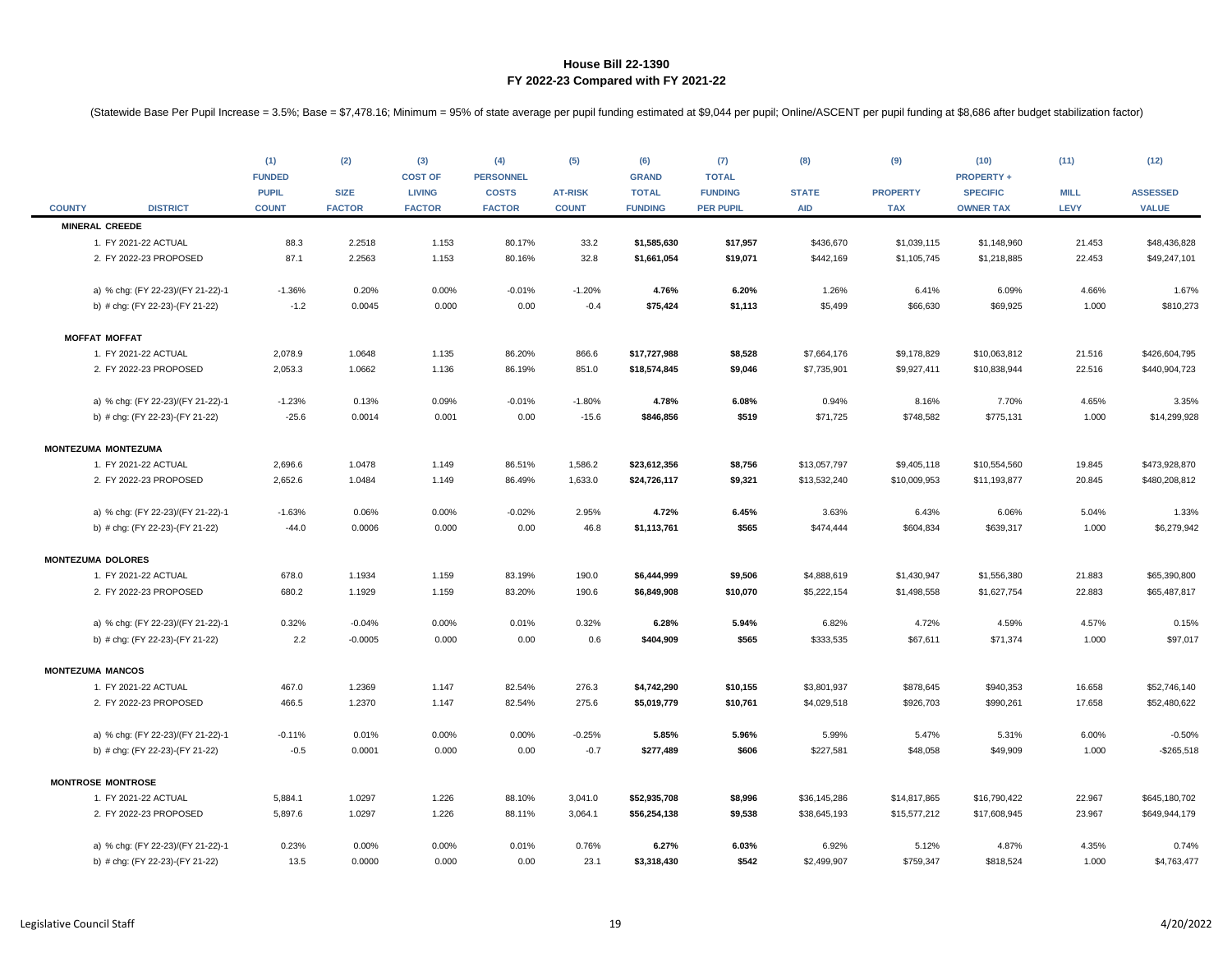|               |                                   | (1)<br><b>FUNDED</b>         | (2)<br><b>SIZE</b> | (3)<br><b>COST OF</b>          | (4)<br><b>PERSONNEL</b>       | (5)                            | (6)<br><b>GRAND</b>            | (7)<br><b>TOTAL</b>                | (8)                        | (9)                           | (10)<br><b>PROPERTY +</b>           | (11)<br><b>MILL</b> | (12)<br><b>ASSESSED</b> |
|---------------|-----------------------------------|------------------------------|--------------------|--------------------------------|-------------------------------|--------------------------------|--------------------------------|------------------------------------|----------------------------|-------------------------------|-------------------------------------|---------------------|-------------------------|
| <b>COUNTY</b> | <b>DISTRICT</b>                   | <b>PUPIL</b><br><b>COUNT</b> | <b>FACTOR</b>      | <b>LIVING</b><br><b>FACTOR</b> | <b>COSTS</b><br><b>FACTOR</b> | <b>AT-RISK</b><br><b>COUNT</b> | <b>TOTAL</b><br><b>FUNDING</b> | <b>FUNDING</b><br><b>PER PUPIL</b> | <b>STATE</b><br><b>AID</b> | <b>PROPERTY</b><br><b>TAX</b> | <b>SPECIFIC</b><br><b>OWNER TAX</b> | <b>LEVY</b>         | <b>VALUE</b>            |
|               | <b>MONTROSE WEST END</b>          |                              |                    |                                |                               |                                |                                |                                    |                            |                               |                                     |                     |                         |
|               | 1. FY 2021-22 ACTUAL              | 257.5                        | 1.7093             | 1.203                          | 81.25%                        | 132.4                          | \$3,699,966                    | \$14,369                           | \$3,050,229                | \$540,546                     | \$649,737                           | 20.899              | \$25,864,700            |
|               | 2. FY 2022-23 PROPOSED            | 249.3                        | 1.7402             | 1.203                          | 81.20%                        | 131.8                          | \$3,871,072                    | \$15,528                           | \$3,239,383                | \$519,223                     | \$631,689                           | 21.899              | \$23,709,881            |
|               | a) % chg: (FY 22-23)/(FY 21-22)-1 | $-3.18%$                     | 1.81%              | 0.00%                          | $-0.06%$                      | $-0.45%$                       | 4.62%                          | 8.07%                              | 6.20%                      | $-3.94%$                      | $-2.78%$                            | 4.78%               | $-8.33%$                |
|               | b) # chg: (FY 22-23)-(FY 21-22)   | $-8.2$                       | 0.0309             | 0.000                          | 0.00                          | $-0.6$                         | \$171,106                      | \$1,159                            | \$189,154                  | $-$21,324$                    | $-$18,048$                          | 1.000               | $-$2,154,819$           |
|               | <b>MORGAN BRUSH</b>               |                              |                    |                                |                               |                                |                                |                                    |                            |                               |                                     |                     |                         |
|               | 1. FY 2021-22 ACTUAL              | 1,411.9                      | 1.1008             | 1.188                          | 85.47%                        | 659.8                          | \$13,060,876                   | \$9,251                            | \$5,196,642                | \$7,209,324                   | \$7,864,234                         | 27.000              | \$267,011,983           |
|               | 2. FY 2022-23 PROPOSED            | 1,453.5                      | 1.0985             | 1.188                          | 85.60%                        | 705.7                          | \$14,253,586                   | \$9,806                            | \$6,284,647                | \$7,294,381                   | \$7,968,939                         | 27.000              | \$270,162,258           |
|               | a) % chg: (FY 22-23)/(FY 21-22)-1 | 2.95%                        | $-0.21%$           | 0.00%                          | 0.15%                         | 6.96%                          | 9.13%                          | 6.01%                              | 20.94%                     | 1.18%                         | 1.33%                               | 0.00%               | 1.18%                   |
|               | b) # chg: (FY 22-23)-(FY 21-22)   | 41.6                         | $-0.0023$          | 0.000                          | 0.00                          | 45.9                           | \$1,192,710                    | \$556                              | \$1,088,005                | \$85,057                      | \$104,705                           | 0.000               | \$3,150,275             |
|               | <b>MORGAN FT MORGAN</b>           |                              |                    |                                |                               |                                |                                |                                    |                            |                               |                                     |                     |                         |
|               | 1. FY 2021-22 ACTUAL              | 3,282.5                      | 1.0398             | 1.195                          | 86.80%                        | 1,479.7                        | \$28,992,435                   | \$8,832                            | \$19,902,900               | \$8,378,070                   | \$9,089,535                         | 27.000              | \$310,298,880           |
|               | 2. FY 2022-23 PROPOSED            | 3,343.0                      | 1.0389             | 1.195                          | 86.83%                        | 1,507.8                        | \$31,262,975                   | \$9,352                            | \$22,236,010               | \$8,294,156                   | \$9,026,965                         | 27.000              | \$307,190,954           |
|               | a) % chg: (FY 22-23)/(FY 21-22)-1 | 1.84%                        | $-0.09%$           | 0.00%                          | 0.03%                         | 1.90%                          | 7.83%                          | 5.88%                              | 11.72%                     | $-1.00%$                      | $-0.69%$                            | 0.00%               | $-1.00%$                |
|               | b) # chg: (FY 22-23)-(FY 21-22)   | 60.5                         | $-0.0009$          | 0.000                          | 0.00                          | 28.1                           | \$2,270,540                    | \$519                              | \$2,333,110                | $-$ \$83,914                  | $-$62,570$                          | 0.000               | $-$3,107,926$           |
|               | <b>MORGAN WELDON</b>              |                              |                    |                                |                               |                                |                                |                                    |                            |                               |                                     |                     |                         |
|               | 1. FY 2021-22 ACTUAL              | 210.5                        | 1.7921             | 1.175                          | 80.95%                        | 69.1                           | \$3,042,488                    | \$14,454                           | \$2,127,670                | \$850,098                     | \$914,818                           | 27.000              | \$31,485,110            |
|               | 2. FY 2022-23 PROPOSED            | 213.0                        | 1.7827             | 1.175                          | 80.96%                        | 70.0                           | \$3,245,874                    | \$15,239                           | \$2,327,147                | \$852,065                     | \$918,727                           | 27.000              | \$31,557,961            |
|               | a) % chg: (FY 22-23)/(FY 21-22)-1 | 1.19%                        | $-0.52%$           | 0.00%                          | 0.01%                         | 1.30%                          | 6.68%                          | 5.43%                              | 9.38%                      | 0.23%                         | 0.43%                               | 0.00%               | 0.23%                   |
|               | b) # chg: (FY 22-23)-(FY 21-22)   | 2.5                          | $-0.0094$          | 0.000                          | 0.00                          | 0.9                            | \$203,386                      | \$785                              | \$199,478                  | \$1,967                       | \$3,909                             | 0.000               | \$72,851                |
|               | <b>MORGAN WIGGINS</b>             |                              |                    |                                |                               |                                |                                |                                    |                            |                               |                                     |                     |                         |
|               | 1. FY 2021-22 ACTUAL              | 798.5                        | 1.1686             | 1.171                          | 83.57%                        | 255.1                          | \$7,564,875                    | \$9,474                            | \$1,510,902                | \$5,652,297                   | \$6,053,973                         | 24.545              | \$230,283,030           |
|               | 2. FY 2022-23 PROPOSED            | 877.5                        | 1.1523             | 1.171                          | 83.81%                        | 281.8                          | \$8,688,560                    | \$9,901                            | \$1,723,981                | \$6,550,852                   | \$6,964,579                         | 24.545              | \$266,891,513           |
|               | a) % chg: (FY 22-23)/(FY 21-22)-1 | 9.89%                        | $-1.39%$           | 0.00%                          | 0.29%                         | 10.47%                         | 14.85%                         | 4.51%                              | NA                         | 15.90%                        | 15.04%                              | 0.00%               | 15.90%                  |
|               | b) # chg: (FY 22-23)-(FY 21-22)   | 79.0                         | $-0.0163$          | 0.000                          | 0.00                          | 26.7                           | \$1,123,684                    | \$428                              | \$213,079                  | \$898,555                     | \$910,606                           | 0.000               | \$36,608,483            |
|               | OTERO EAST OTERO                  |                              |                    |                                |                               |                                |                                |                                    |                            |                               |                                     |                     |                         |
|               | 1. FY 2021-22 ACTUAL              | 1,450.2                      | 1.0987             | 1.144                          | 85.59%                        | 1,035.5                        | \$13,710,026                   | \$9,454                            | \$11,303,982               | \$2,034,715                   | \$2,406,044                         | 25.417              | \$80,053,315            |
|               | 2. FY 2022-23 PROPOSED            | 1,436.1                      | 1.0995             | 1.144                          | 85.54%                        | 1,040.9                        | \$14,425,538                   | \$10,045                           | \$11,891,025               | \$2,152,044                   | \$2,534,513                         | 26.417              | \$81,464,368            |
|               | a) % chg: (FY 22-23)/(FY 21-22)-1 | $-0.97%$                     | 0.07%              | 0.00%                          | $-0.06%$                      | 0.52%                          | 5.22%                          | 6.25%                              | 5.19%                      | 5.77%                         | 5.34%                               | 3.93%               | 1.76%                   |
|               | b) # chg: (FY 22-23)-(FY 21-22)   | $-14.1$                      | 0.0008             | 0.000                          | 0.00                          | 5.4                            | \$715,512                      | \$591                              | \$587,043                  | \$117,329                     | \$128,469                           | 1.000               | \$1,411,053             |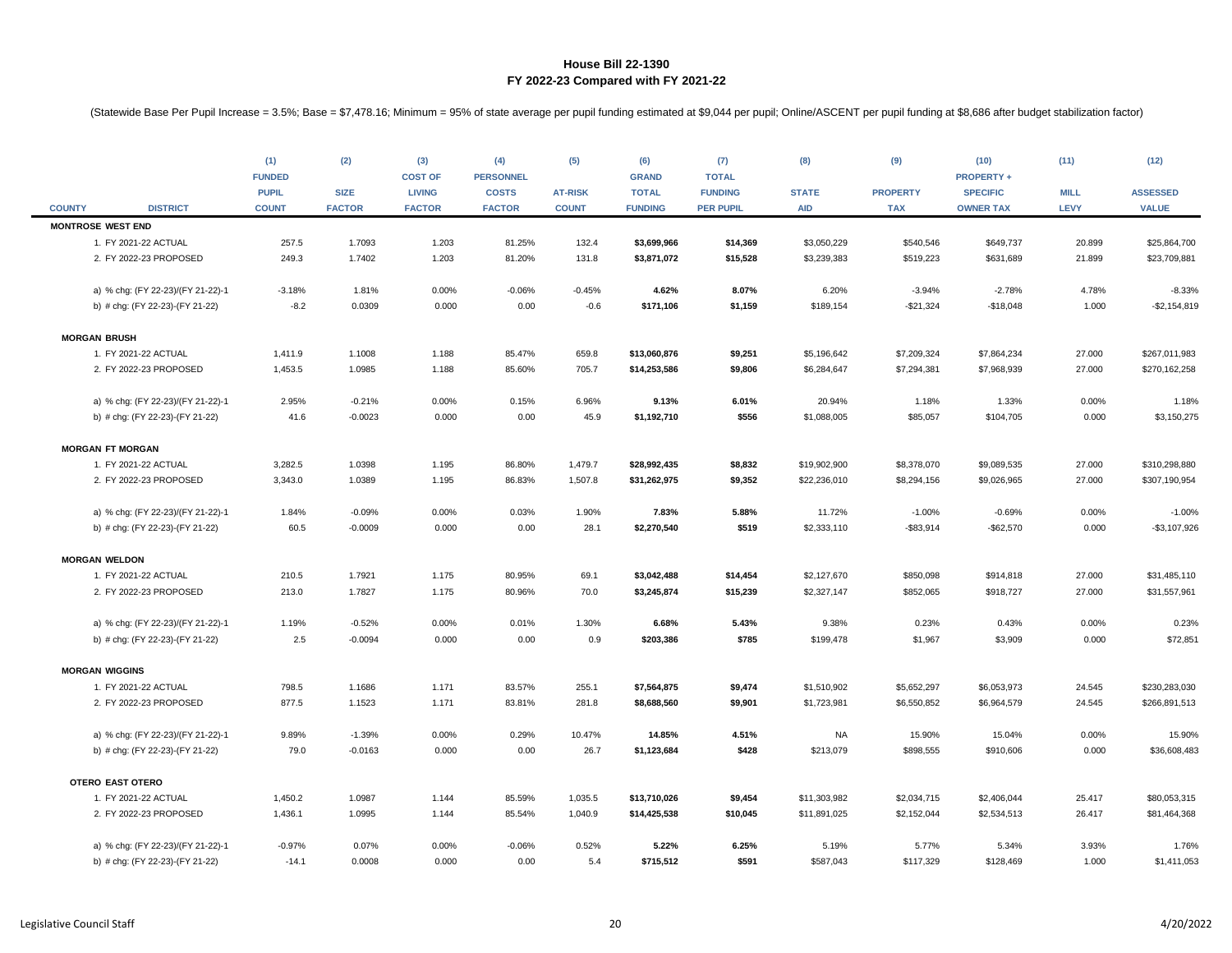| <b>COUNTY</b> | <b>DISTRICT</b>                   | (1)<br><b>FUNDED</b><br><b>PUPIL</b><br><b>COUNT</b> | (2)<br><b>SIZE</b><br><b>FACTOR</b> | (3)<br><b>COST OF</b><br><b>LIVING</b><br><b>FACTOR</b> | (4)<br><b>PERSONNEL</b><br><b>COSTS</b><br><b>FACTOR</b> | (5)<br><b>AT-RISK</b><br><b>COUNT</b> | (6)<br><b>GRAND</b><br><b>TOTAL</b><br><b>FUNDING</b> | (7)<br><b>TOTAL</b><br><b>FUNDING</b><br><b>PER PUPIL</b> | (8)<br><b>STATE</b><br><b>AID</b> | (9)<br><b>PROPERTY</b><br><b>TAX</b> | (10)<br><b>PROPERTY +</b><br><b>SPECIFIC</b><br><b>OWNER TAX</b> | (11)<br><b>MILL</b><br><b>LEVY</b> | (12)<br><b>ASSESSED</b><br><b>VALUE</b> |
|---------------|-----------------------------------|------------------------------------------------------|-------------------------------------|---------------------------------------------------------|----------------------------------------------------------|---------------------------------------|-------------------------------------------------------|-----------------------------------------------------------|-----------------------------------|--------------------------------------|------------------------------------------------------------------|------------------------------------|-----------------------------------------|
|               | <b>OTERO ROCKY FORD</b>           |                                                      |                                     |                                                         |                                                          |                                       |                                                       |                                                           |                                   |                                      |                                                                  |                                    |                                         |
|               | 1. FY 2021-22 ACTUAL              | 782.6                                                | 1.1718                              | 1.133                                                   | 83.52%                                                   | 557.3                                 | \$7,878,596                                           | \$10,067                                                  | \$6,608,960                       | \$1,065,761                          | \$1,269,637                                                      | 26.924                             | \$39,584,034                            |
|               | 2. FY 2022-23 PROPOSED            | 755.8                                                | 1.1774                              | 1.133                                                   | 83.43%                                                   | 547.1                                 | \$8,119,594                                           | \$10,743                                                  | \$6,853,440                       | \$1,056,161                          | \$1,266,154                                                      | 27.000                             | \$39,117,076                            |
|               | a) % chg: (FY 22-23)/(FY 21-22)-1 | $-3.42%$                                             | 0.48%                               | 0.00%                                                   | $-0.11%$                                                 | $-1.83%$                              | 3.06%                                                 | 6.71%                                                     | 3.70%                             | $-0.90%$                             | $-0.27%$                                                         | 0.28%                              | $-1.18%$                                |
|               | b) # chg: (FY 22-23)-(FY 21-22)   | $-26.8$                                              | 0.0056                              | 0.000                                                   | 0.00                                                     | $-10.2$                               | \$240,998                                             | \$676                                                     | \$244,481                         | $-$9,599$                            | $-$3,483$                                                        | 0.076                              | $-$466,958$                             |
|               | OTERO MANZANOLA                   |                                                      |                                     |                                                         |                                                          |                                       |                                                       |                                                           |                                   |                                      |                                                                  |                                    |                                         |
|               | 1. FY 2021-22 ACTUAL              | 160.7                                                | 1.9794                              | 1.132                                                   | 80.63%                                                   | 121.4                                 | \$2,613,668                                           | \$16,264                                                  | \$2,306,606                       | \$256,787                            | \$307,061                                                        | 22.729                             | \$11,297,769                            |
|               | 2. FY 2022-23 PROPOSED            | 159.1                                                | 1.9854                              | 1.133                                                   | 80.62%                                                   | 125.0                                 | \$2,761,922                                           | \$17,360                                                  | \$2,441,678                       | \$268,462                            | \$320,244                                                        | 23.729                             | \$11,313,661                            |
|               | a) % chg: (FY 22-23)/(FY 21-22)-1 | $-1.00%$                                             | 0.30%                               | 0.09%                                                   | $-0.01%$                                                 | 2.97%                                 | 5.67%                                                 | 6.73%                                                     | 5.86%                             | 4.55%                                | 4.29%                                                            | 4.40%                              | 0.14%                                   |
|               | b) # chg: (FY 22-23)-(FY 21-22)   | $-1.6$                                               | 0.0060                              | 0.001                                                   | 0.00                                                     | 3.6                                   | \$148,254                                             | \$1,095                                                   | \$135,071                         | \$11,675                             | \$13,183                                                         | 1.000                              | \$15,892                                |
|               | <b>OTERO FOWLER</b>               |                                                      |                                     |                                                         |                                                          |                                       |                                                       |                                                           |                                   |                                      |                                                                  |                                    |                                         |
|               | 1. FY 2021-22 ACTUAL              | 382.4                                                | 1.3671                              | 1.124                                                   | 82.05%                                                   | 211.0                                 | \$4,175,515                                           | \$10,919                                                  | \$3,306,579                       | \$747,719                            | \$868,936                                                        | 27.000                             | \$27,693,299                            |
|               | 2. FY 2022-23 PROPOSED            | 383.0                                                | 1.3661                              | 1.125                                                   | 82.05%                                                   | 214.5                                 | \$4,436,436                                           | \$11,583                                                  | \$3,595,652                       | \$715,931                            | \$840,784                                                        | 27.000                             | \$26,515,946                            |
|               | a) % chg: (FY 22-23)/(FY 21-22)-1 | 0.16%                                                | $-0.07%$                            | 0.09%                                                   | 0.00%                                                    | 1.66%                                 | 6.25%                                                 | 6.08%                                                     | 8.74%                             | $-4.25%$                             | $-3.24%$                                                         | 0.00%                              | $-4.25%$                                |
|               | b) # chg: (FY 22-23)-(FY 21-22)   | 0.6                                                  | $-0.0010$                           | 0.001                                                   | 0.00                                                     | 3.5                                   | \$260,921                                             | \$664                                                     | \$289,073                         | $- $31,789$                          | $-$28,152$                                                       | 0.000                              | $-$1,177,353$                           |
|               | <b>OTERO CHERAW</b>               |                                                      |                                     |                                                         |                                                          |                                       |                                                       |                                                           |                                   |                                      |                                                                  |                                    |                                         |
|               | 1. FY 2021-22 ACTUAL              | 224.0                                                | 1.7413                              | 1.122                                                   | 81.03%                                                   | 90.7                                  | \$3,055,719                                           | \$13,642                                                  | \$2,776,694                       | \$231,852                            | \$279,025                                                        | 27.000                             | \$8,587,116                             |
|               | 2. FY 2022-23 PROPOSED            | 223.0                                                | 1.7451                              | 1.122                                                   | 81.03%                                                   | 89.9                                  | \$3,230,454                                           | \$14,486                                                  | \$2,951,472                       | \$230,394                            | \$278,982                                                        | 27.000                             | \$8,533,106                             |
|               | a) % chg: (FY 22-23)/(FY 21-22)-1 | $-0.45%$                                             | 0.22%                               | 0.00%                                                   | 0.00%                                                    | $-0.88%$                              | 5.72%                                                 | 6.19%                                                     | 6.29%                             | $-0.63%$                             | $-0.02%$                                                         | 0.00%                              | $-0.63%$                                |
|               | b) # chg: (FY 22-23)-(FY 21-22)   | $-1.0$                                               | 0.0038                              | 0.000                                                   | 0.00                                                     | $-0.8$                                | \$174,735                                             | \$845                                                     | \$174,778                         | $-$1,458$                            | $-$43$                                                           | 0.000                              | $-$54,010$                              |
|               | <b>OTERO SWINK</b>                |                                                      |                                     |                                                         |                                                          |                                       |                                                       |                                                           |                                   |                                      |                                                                  |                                    |                                         |
|               | 1. FY 2021-22 ACTUAL              | 331.8                                                | 1.4520                              | 1.132                                                   | 81.72%                                                   | 144.9                                 | \$3,817,792                                           | \$11,506                                                  | \$3,272,739                       | \$446,445                            | \$545,053                                                        | 22.997                             | \$19,413,177                            |
|               | 2. FY 2022-23 PROPOSED            | 321.3                                                | 1.4697                              | 1.132                                                   | 81.66%                                                   | 148.4                                 | \$3,977,004                                           | \$12,378                                                  | \$3,396,561                       | \$478,876                            | \$580,443                                                        | 23.997                             | \$19,955,648                            |
|               | a) % chg: (FY 22-23)/(FY 21-22)-1 | $-3.16%$                                             | 1.22%                               | 0.00%                                                   | $-0.07%$                                                 | 2.42%                                 | 4.17%                                                 | 7.57%                                                     | 3.78%                             | 7.26%                                | 6.49%                                                            | 4.35%                              | 2.79%                                   |
|               | b) # chg: (FY 22-23)-(FY 21-22)   | $-10.5$                                              | 0.0177                              | 0.000                                                   | 0.00                                                     | 3.5                                   | \$159,212                                             | \$872                                                     | \$123,823                         | \$32,431                             | \$35,389                                                         | 1.000                              | \$542,471                               |
|               | <b>OURAY OURAY</b>                |                                                      |                                     |                                                         |                                                          |                                       |                                                       |                                                           |                                   |                                      |                                                                  |                                    |                                         |
|               | 1. FY 2021-22 ACTUAL              | 178.0                                                | 1.9143                              | 1.308                                                   | 80.74%                                                   | 49.8                                  | \$3,005,852                                           | \$16,887                                                  | \$1,461,862                       | \$1,413,040                          | \$1,543,989                                                      | 19.931                             | \$70,896,580                            |
|               | 2. FY 2022-23 PROPOSED            | 177.2                                                | 1.9173                              | 1.309                                                   | 80.73%                                                   | 49.2                                  | \$3,177,605                                           | \$17,932                                                  | \$1,559,453                       | \$1,483,273                          | \$1,618,152                                                      | 20.931                             | \$70,864,911                            |
|               | a) % chg: (FY 22-23)/(FY 21-22)-1 | $-0.45%$                                             | 0.16%                               | 0.08%                                                   | $-0.01%$                                                 | $-1.20%$                              | 5.71%                                                 | 6.19%                                                     | 6.68%                             | 4.97%                                | 4.80%                                                            | 5.02%                              | $-0.04%$                                |
|               | b) # chg: (FY 22-23)-(FY 21-22)   | $-0.8$                                               | 0.0030                              | 0.001                                                   | 0.00                                                     | $-0.6$                                | \$171,753                                             | \$1,045                                                   | \$97,591                          | \$70,234                             | \$74,162                                                         | 1.000                              | -\$31,669                               |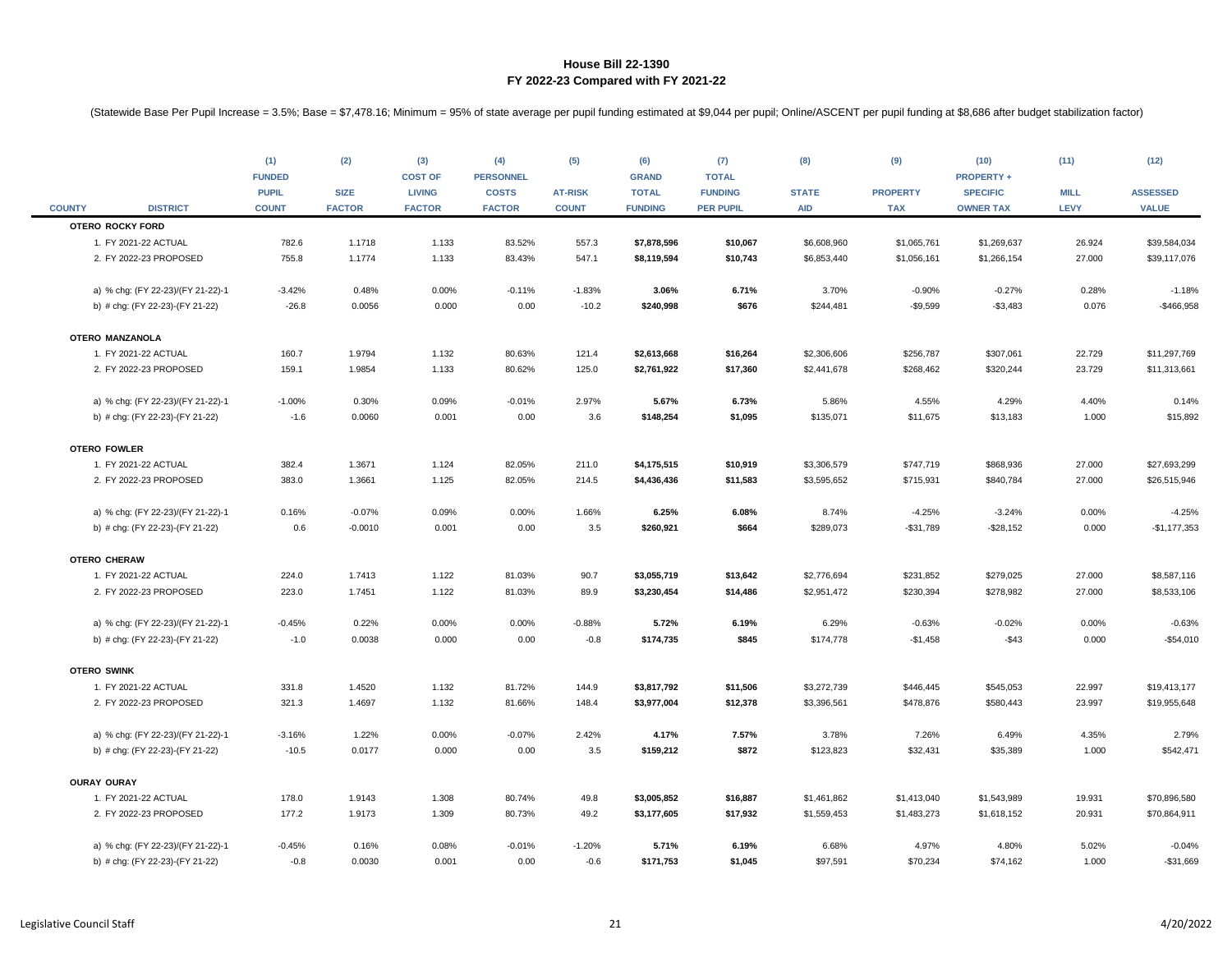|                  |                                              | (1)<br><b>FUNDED</b><br><b>PUPIL</b> | (2)<br><b>SIZE</b> | (3)<br><b>COST OF</b><br><b>LIVING</b> | (4)<br><b>PERSONNEL</b><br><b>COSTS</b> | (5)<br><b>AT-RISK</b> | (6)<br><b>GRAND</b><br><b>TOTAL</b> | (7)<br><b>TOTAL</b><br><b>FUNDING</b> | (8)<br><b>STATE</b> | (9)<br><b>PROPERTY</b> | (10)<br><b>PROPERTY +</b><br><b>SPECIFIC</b> | (11)<br><b>MILL</b><br><b>LEVY</b> | (12)<br><b>ASSESSED</b><br><b>VALUE</b> |
|------------------|----------------------------------------------|--------------------------------------|--------------------|----------------------------------------|-----------------------------------------|-----------------------|-------------------------------------|---------------------------------------|---------------------|------------------------|----------------------------------------------|------------------------------------|-----------------------------------------|
| <b>COUNTY</b>    | <b>DISTRICT</b>                              | <b>COUNT</b>                         | <b>FACTOR</b>      | <b>FACTOR</b>                          | <b>FACTOR</b>                           | <b>COUNT</b>          | <b>FUNDING</b>                      | <b>PER PUPIL</b>                      | <b>AID</b>          | <b>TAX</b>             | <b>OWNER TAX</b>                             |                                    |                                         |
|                  | <b>OURAY RIDGWAY</b><br>1. FY 2021-22 ACTUAL | 325.7                                | 1.4623             | 1.285                                  | 81.68%                                  | 48.0                  | \$4,063,151                         | \$12,475                              | \$2,269,979         | \$1,771,135            | \$1,793,172                                  | 13.928                             | \$127,163,600                           |
|                  | 2. FY 2022-23 PROPOSED                       | 321.5                                | 1.4693             | 1.286                                  | 81.66%                                  | 47.1                  | \$4,273,264                         | \$13,292                              | \$2,357,654         | \$1,892,911            | \$1,915,610                                  | 14.928                             | \$126,802,731                           |
|                  |                                              |                                      |                    |                                        |                                         |                       |                                     |                                       |                     |                        |                                              |                                    |                                         |
|                  | a) % chg: (FY 22-23)/(FY 21-22)-1            | $-1.29%$                             | 0.48%              | 0.08%                                  | $-0.02%$                                | $-1.87%$              | 5.17%                               | 6.55%                                 | 3.86%               | 6.88%                  | 6.83%                                        | 7.18%                              | $-0.28%$                                |
|                  | b) # chg: (FY 22-23)-(FY 21-22)              | $-4.2$                               | 0.0070             | 0.001                                  | 0.00                                    | $-0.9$                | \$210,112                           | \$817                                 | \$87,675            | \$121,777              | \$122,438                                    | 1.000                              | -\$360,869                              |
|                  | PARK PLATTE CANYON                           |                                      |                    |                                        |                                         |                       |                                     |                                       |                     |                        |                                              |                                    |                                         |
|                  | 1. FY 2021-22 ACTUAL                         | 817.0                                | 1.1648             | 1.237                                  | 83.62%                                  | 125.1                 | \$7,892,466                         | \$9,660                               | \$4,127,147         | \$3,387,155            | \$3,765,319                                  | 18.662                             | \$181,500,102                           |
|                  | 2. FY 2022-23 PROPOSED                       | 801.7                                | 1.1679             | 1.238                                  | 83.58%                                  | 127.7                 | \$8,240,877                         | \$10,279                              | \$4,340,006         | \$3,511,363            | \$3,900,871                                  | 19.662                             | \$178,586,239                           |
|                  |                                              |                                      |                    |                                        |                                         |                       |                                     |                                       |                     |                        |                                              |                                    |                                         |
|                  | a) % chg: (FY 22-23)/(FY 21-22)-1            | $-1.87%$                             | 0.27%              | 0.08%                                  | $-0.05%$                                | 2.08%                 | 4.41%                               | 6.41%                                 | 5.16%               | 3.67%                  | 3.60%                                        | 5.36%                              | $-1.61%$                                |
|                  | b) # chg: (FY 22-23)-(FY 21-22)              | $-15.3$                              | 0.0031             | 0.001                                  | 0.00                                    | 2.6                   | \$348,411                           | \$619                                 | \$212,859           | \$124,208              | \$135,553                                    | 1.000                              | $-$2,913,863$                           |
| <b>PARK PARK</b> |                                              |                                      |                    |                                        |                                         |                       |                                     |                                       |                     |                        |                                              |                                    |                                         |
|                  | 1. FY 2021-22 ACTUAL                         | 614.3                                | 1.2065             | 1.213                                  | 83.00%                                  | 190.8                 | \$6,153,522                         | \$10,017                              | \$758,026           | \$4,730,253            | \$5,395,496                                  | 12.173                             | \$388,585,649                           |
|                  | 2. FY 2022-23 PROPOSED                       | 589.0                                | 1.2117             | 1.214                                  | 82.92%                                  | 187.9                 | \$6,289,843                         | \$10,679                              | \$876,816           | \$4,727,827            | \$5,413,027                                  | 12.173                             | \$388,386,367                           |
|                  | a) % chg: (FY 22-23)/(FY 21-22)-1            | $-4.12%$                             | 0.43%              | 0.08%                                  | $-0.10%$                                | $-1.52%$              | 2.22%                               | 6.61%                                 | 15.67%              | $-0.05%$               | 0.32%                                        | 0.00%                              | $-0.05%$                                |
|                  | b) # chg: (FY 22-23)-(FY 21-22)              | $-25.3$                              | 0.0052             | 0.001                                  | 0.00                                    | $-2.9$                | \$136,321                           | \$662                                 | \$118,789           | $-$2,426$              | \$17,531                                     | 0.000                              | $-$199,282$                             |
| PHILLIPS HOLYOKE |                                              |                                      |                    |                                        |                                         |                       |                                     |                                       |                     |                        |                                              |                                    |                                         |
|                  | 1. FY 2021-22 ACTUAL                         | 602.8                                | 1.2089             | 1.118                                  | 82.96%                                  | 301.7                 | \$5,850,374                         | \$9,705                               | \$3,448,963         | \$2,165,948            | \$2,401,411                                  | 27.000                             | \$80,220,290                            |
|                  | 2. FY 2022-23 PROPOSED                       | 598.8                                | 1.2097             | 1.118                                  | 82.95%                                  | 297.5                 | \$6,161,232                         | \$10,289                              | \$3,851,889         | \$2,066,816            | \$2,309,343                                  | 27.000                             | \$76,548,743                            |
|                  | a) % chg: (FY 22-23)/(FY 21-22)-1            | $-0.66%$                             | 0.07%              | 0.00%                                  | $-0.01%$                                | $-1.39%$              | 5.31%                               | 6.02%                                 | 11.68%              | $-4.58%$               | $-3.83%$                                     | 0.00%                              | $-4.58%$                                |
|                  | b) # chg: (FY 22-23)-(FY 21-22)              | $-4.0$                               | 0.0008             | 0.000                                  | 0.00                                    | $-4.2$                | \$310,858                           | \$584                                 | \$402,926           | $-$99,132$             | $-$92,068$                                   | 0.000                              | $-$3,671,547$                           |
| PHILLIPS HAXTUN  |                                              |                                      |                    |                                        |                                         |                       |                                     |                                       |                     |                        |                                              |                                    |                                         |
|                  | 1. FY 2021-22 ACTUAL                         | 320.3                                | 1.4713             | 1.075                                  | 81.65%                                  | 112.5                 | \$3,544,947                         | \$11,068                              | \$2,458,305         | \$968,715              | \$1,086,642                                  | 27.000                             | \$35,878,350                            |
|                  | 2. FY 2022-23 PROPOSED                       | 330.0                                | 1.4551             | 1.075                                  | 81.71%                                  | 116.5                 | \$3,829,052                         | \$11,603                              | \$2,777,411         | \$930,177              | \$1,051,641                                  | 27.000                             | \$34,450,996                            |
|                  | a) % chg: (FY 22-23)/(FY 21-22)-1            | 3.03%                                | $-1.10%$           | 0.00%                                  | 0.07%                                   | 3.56%                 | 8.01%                               | 4.84%                                 | 12.98%              | $-3.98%$               | $-3.22%$                                     | 0.00%                              | $-3.98%$                                |
|                  | b) # chg: (FY 22-23)-(FY 21-22)              | 9.7                                  | $-0.0162$          | 0.000                                  | 0.00                                    | 4.0                   | \$284,106                           | \$536                                 | \$319,107           | $-$38,539$             | $-$35,001$                                   | 0.000                              | $-$1,427,354$                           |
| PITKIN ASPEN     |                                              |                                      |                    |                                        |                                         |                       |                                     |                                       |                     |                        |                                              |                                    |                                         |
|                  | 1. FY 2021-22 ACTUAL                         | 1,653.0                              | 1.0878             | 1.650                                  | 85.99%                                  | 61.0                  | \$19,184,613                        | \$11,606                              | \$4,576,675         | \$14,149,117           | \$14,607,938                                 | 4.412                              | \$3,206,962,050                         |
|                  | 2. FY 2022-23 PROPOSED                       | 1,655.0                              | 1.0877             | 1.650                                  | 85.99%                                  | 61.1                  | \$20,355,030                        | \$12,299                              | \$4,532,150         | \$15,350,294           | \$15,822,880                                 | 4.412                              | \$3,479,214,351                         |
|                  | a) % chg: (FY 22-23)/(FY 21-22)-1            | 0.12%                                | $-0.01%$           | 0.00%                                  | 0.00%                                   | 0.16%                 | 6.10%                               | 5.97%                                 | $-0.97%$            | 8.49%                  | 8.32%                                        | 0.00%                              | 8.49%                                   |
|                  | b) # chg: (FY 22-23)-(FY 21-22)              | 2.0                                  | $-0.0001$          | 0.000                                  | 0.00                                    | 0.1                   | \$1,170,417                         | \$693                                 | $-$44,525$          | \$1,201,177            | \$1,214,942                                  | 0.000                              | \$272,252,301                           |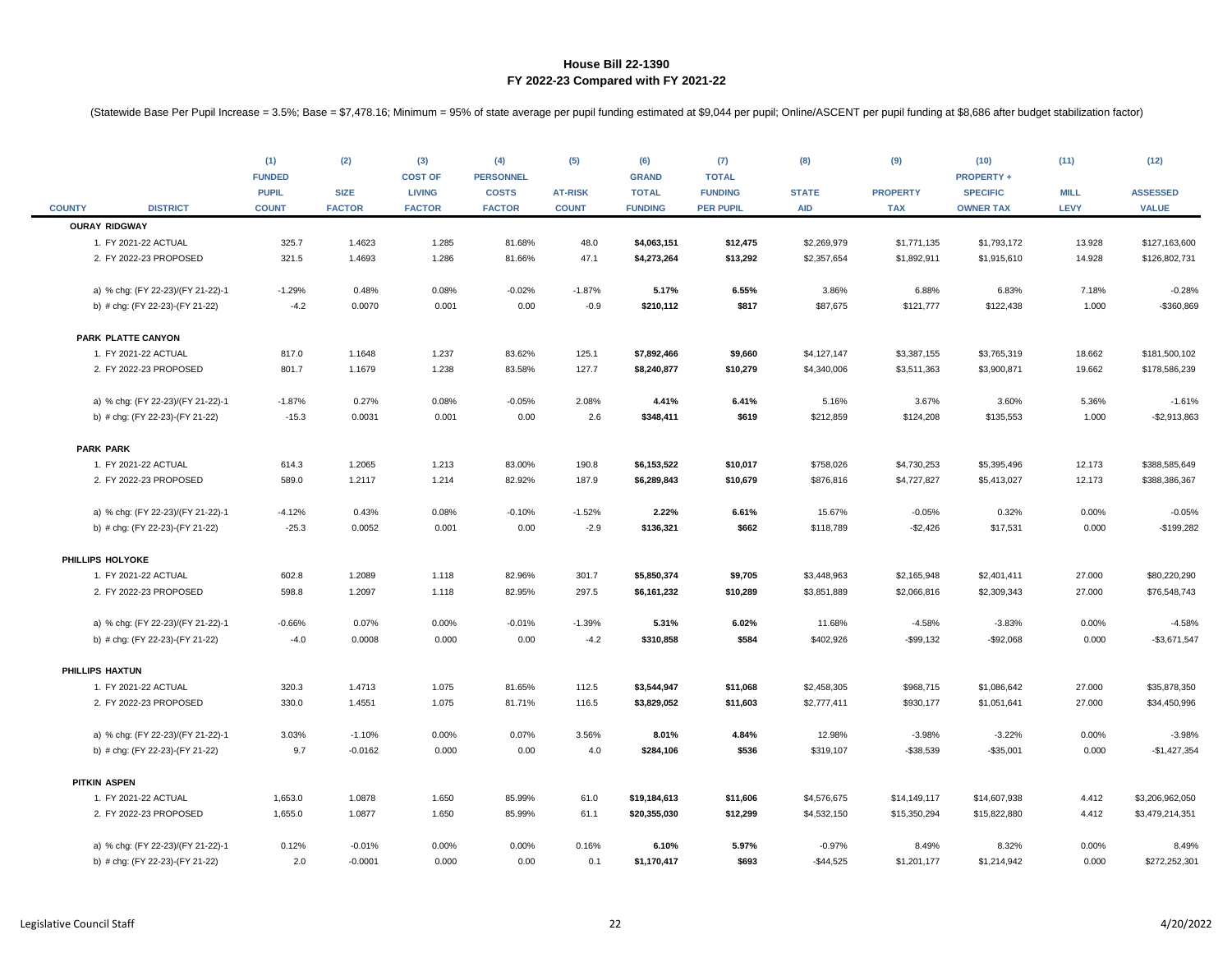|               |                                                | (1)<br><b>FUNDED</b><br><b>PUPIL</b> | (2)<br><b>SIZE</b> | (3)<br><b>COST OF</b><br><b>LIVING</b> | (4)<br><b>PERSONNEL</b><br><b>COSTS</b> | (5)<br><b>AT-RISK</b> | (6)<br><b>GRAND</b><br><b>TOTAL</b> | (7)<br><b>TOTAL</b><br><b>FUNDING</b> | (8)<br><b>STATE</b>        | (9)<br><b>PROPERTY</b> | (10)<br><b>PROPERTY +</b><br><b>SPECIFIC</b> | (11)<br><b>MILL</b> | (12)<br><b>ASSESSED</b>      |
|---------------|------------------------------------------------|--------------------------------------|--------------------|----------------------------------------|-----------------------------------------|-----------------------|-------------------------------------|---------------------------------------|----------------------------|------------------------|----------------------------------------------|---------------------|------------------------------|
| <b>COUNTY</b> | <b>DISTRICT</b>                                | <b>COUNT</b>                         | <b>FACTOR</b>      | <b>FACTOR</b>                          | <b>FACTOR</b>                           | <b>COUNT</b>          | <b>FUNDING</b>                      | <b>PER PUPIL</b>                      | <b>AID</b>                 | <b>TAX</b>             | <b>OWNER TAX</b>                             | LEVY                | <b>VALUE</b>                 |
|               | <b>PROWERS GRANADA</b>                         |                                      |                    |                                        |                                         |                       |                                     |                                       |                            |                        |                                              |                     |                              |
|               | 1. FY 2021-22 ACTUAL<br>2. FY 2022-23 PROPOSED | 186.8<br>188.7                       | 1.8812<br>1.8741   | 1.074<br>1.074                         | 80.80%<br>80.81%                        | 122.4<br>124.9        | \$2,747,593<br>\$2,932,472          | \$14,709<br>\$15,540                  | \$2,227,660<br>\$2,426,684 | \$450,463<br>\$434,234 | \$519,933<br>\$505,788                       | 27.000<br>27.000    | \$16,683,816<br>\$16,082,754 |
|               |                                                |                                      |                    |                                        |                                         |                       |                                     |                                       |                            |                        |                                              |                     |                              |
|               | a) % chg: (FY 22-23)/(FY 21-22)-1              | 1.02%                                | $-0.38%$           | 0.00%                                  | 0.01%                                   | 2.04%                 | 6.73%                               | 5.65%                                 | 8.93%                      | $-3.60%$               | $-2.72%$                                     | 0.00%               | $-3.60%$                     |
|               | b) # chg: (FY 22-23)-(FY 21-22)                | 1.9                                  | $-0.0071$          | 0.000                                  | 0.00                                    | 2.5                   | \$184,879                           | \$832                                 | \$199,023                  | $-$16,229$             | $-$14,145$                                   | 0.000               | $-$601,062$                  |
|               | <b>PROWERS LAMAR</b>                           |                                      |                    |                                        |                                         |                       |                                     |                                       |                            |                        |                                              |                     |                              |
|               | 1. FY 2021-22 ACTUAL                           | 1,517.0                              | 1.0951             | 1.133                                  | 85.79%                                  | 1,017.5               | \$13,978,372                        | \$9,214                               | \$11,745,290               | \$1,951,703            | \$2,233,083                                  | 20.595              | \$94,765,848                 |
|               | 2. FY 2022-23 PROPOSED                         | 1,511.6                              | 1.0954             | 1.133                                  | 85.78%                                  | 1,003.8               | \$14,753,399                        | \$9,760                               | \$12,422,752               | \$2,040,825            | \$2,330,647                                  | 21.595              | \$94,504,525                 |
|               | a) % chg: (FY 22-23)/(FY 21-22)-1              | $-0.36%$                             | 0.03%              | 0.00%                                  | $-0.01%$                                | $-1.35%$              | 5.54%                               | 5.92%                                 | 5.77%                      | 4.57%                  | 4.37%                                        | 4.86%               | $-0.28%$                     |
|               | b) # chg: (FY 22-23)-(FY 21-22)                | $-5.4$                               | 0.0003             | 0.000                                  | 0.00                                    | $-13.7$               | \$775,026                           | \$546                                 | \$677,462                  | \$89,123               | \$97,564                                     | 1.000               | $-$261,323$                  |
|               |                                                |                                      |                    |                                        |                                         |                       |                                     |                                       |                            |                        |                                              |                     |                              |
|               | <b>PROWERS HOLLY</b>                           |                                      |                    |                                        |                                         |                       |                                     |                                       |                            |                        |                                              |                     |                              |
|               | 1. FY 2021-22 ACTUAL                           | 285.0                                | 1.5306             | 1.043                                  | 81.42%                                  | 160.7                 | \$3,302,998                         | \$11,589                              | \$2,441,514                | \$751,707              | \$861,484                                    | 27.000              | \$27,841,009                 |
|               | 2. FY 2022-23 PROPOSED                         | 278.0                                | 1.5423             | 1.043                                  | 81.38%                                  | 162.7                 | \$3,449,569                         | \$12,409                              | \$2,576,163                | \$760,336              | \$873,406                                    | 27.000              | \$28,160,578                 |
|               | a) % chg: (FY 22-23)/(FY 21-22)-1              | $-2.46%$                             | 0.76%              | 0.00%                                  | $-0.05%$                                | 1.24%                 | 4.44%                               | 7.07%                                 | 5.52%                      | 1.15%                  | 1.38%                                        | 0.00%               | 1.15%                        |
|               | b) # chg: (FY 22-23)-(FY 21-22)                | $-7.0$                               | 0.0117             | 0.000                                  | 0.00                                    | 2.0                   | \$146,571                           | \$819                                 | \$134,650                  | \$8,628                | \$11,922                                     | 0.000               | \$319,569                    |
|               | <b>PROWERS WILEY</b>                           |                                      |                    |                                        |                                         |                       |                                     |                                       |                            |                        |                                              |                     |                              |
|               | 1. FY 2021-22 ACTUAL                           | 257.6                                | 1.6149             | 1.073                                  | 81.25%                                  | 102.6                 | \$3,136,691                         | \$12,177                              | \$2,722,950                | \$367,275              | \$413,741                                    | 26.053              | \$14,097,211                 |
|               | 2. FY 2022-23 PROPOSED                         | 258.6                                | 1.6112             | 1.073                                  | 81.25%                                  | 104.1                 | \$3,331,253                         | \$12,882                              | \$2,924,969                | \$358,423              | \$406,284                                    | 27.000              | \$13,274,943                 |
|               | a) % chg: (FY 22-23)/(FY 21-22)-1              | 0.39%                                | $-0.23%$           | 0.00%                                  | 0.00%                                   | 1.46%                 | 6.20%                               | 5.79%                                 | 7.42%                      | $-2.41%$               | $-1.80%$                                     | 3.63%               | $-5.83%$                     |
|               | b) # chg: (FY 22-23)-(FY 21-22)                | 1.0                                  | $-0.0037$          | 0.000                                  | 0.00                                    | 1.5                   | \$194,562                           | \$705                                 | \$202,019                  | $-$8,851$              | $-$7,457$                                    | 0.947               | $-$ \$822,268                |
|               | PUEBLO PUEBLO CITY                             |                                      |                    |                                        |                                         |                       |                                     |                                       |                            |                        |                                              |                     |                              |
|               | 1. FY 2021-22 ACTUAL                           | 15,772.0                             | 1.0297             | 1.176                                  | 89.22%                                  | 11,131.7              | \$143,984,340                       | \$9,129                               | \$109,782,108              | \$32,530,726           | \$34,202,232                                 | 27.000              | \$1,204,841,694              |
|               | 2. FY 2022-23 PROPOSED                         | 15,406.2                             | 1.0297             | 1.177                                  | 89.19%                                  | 10,973.3              | \$149,352,165                       | \$9,694                               | \$113,774,109              | \$33,856,404           | \$35,578,056                                 | 27.000              | \$1,253,940,893              |
|               | a) % chg: (FY 22-23)/(FY 21-22)-1              | $-2.32%$                             | 0.00%              | 0.09%                                  | $-0.03%$                                | $-1.42%$              | 3.73%                               | 6.19%                                 | 3.64%                      | 4.08%                  | 4.02%                                        | 0.00%               | 4.08%                        |
|               | b) # chg: (FY 22-23)-(FY 21-22)                | $-365.8$                             | 0.0000             | 0.001                                  | 0.00                                    | $-158.4$              | \$5,367,825                         | \$565                                 | \$3,992,001                | \$1,325,678            | \$1,375,824                                  | 0.000               | \$49,099,199                 |
|               | PUEBLO PUEBLO RURAL                            |                                      |                    |                                        |                                         |                       |                                     |                                       |                            |                        |                                              |                     |                              |
|               | 1. FY 2021-22 ACTUAL                           | 10,124.0                             | 1.0297             | 1.164                                  | 88.71%                                  | 4,782.3               | \$86,258,782                        | \$8,520                               | \$61,450,664               | \$22,812,712           | \$24,808,118                                 | 27.000              | \$844,915,263                |
|               | 2. FY 2022-23 PROPOSED                         | 10,111.7                             | 1.0297             | 1.165                                  | 88.71%                                  | 4,796.6               | \$91,366,628                        | \$9,036                               | \$65,875,034               | \$23,436,325           | \$25,491,593                                 | 27.000              | \$868,012,031                |
|               | a) % chg: (FY 22-23)/(FY 21-22)-1              | $-0.12%$                             | 0.00%              | 0.09%                                  | 0.00%                                   | 0.30%                 | 5.92%                               | 6.05%                                 | 7.20%                      | 2.73%                  | 2.76%                                        | 0.00%               | 2.73%                        |
|               | b) # chg: (FY 22-23)-(FY 21-22)                | $-12.3$                              | 0.0000             | 0.001                                  | 0.00                                    | 14.3                  | \$5,107,846                         | \$516                                 | \$4,424,371                | \$623,613              | \$683,475                                    | 0.000               | \$23,096,768                 |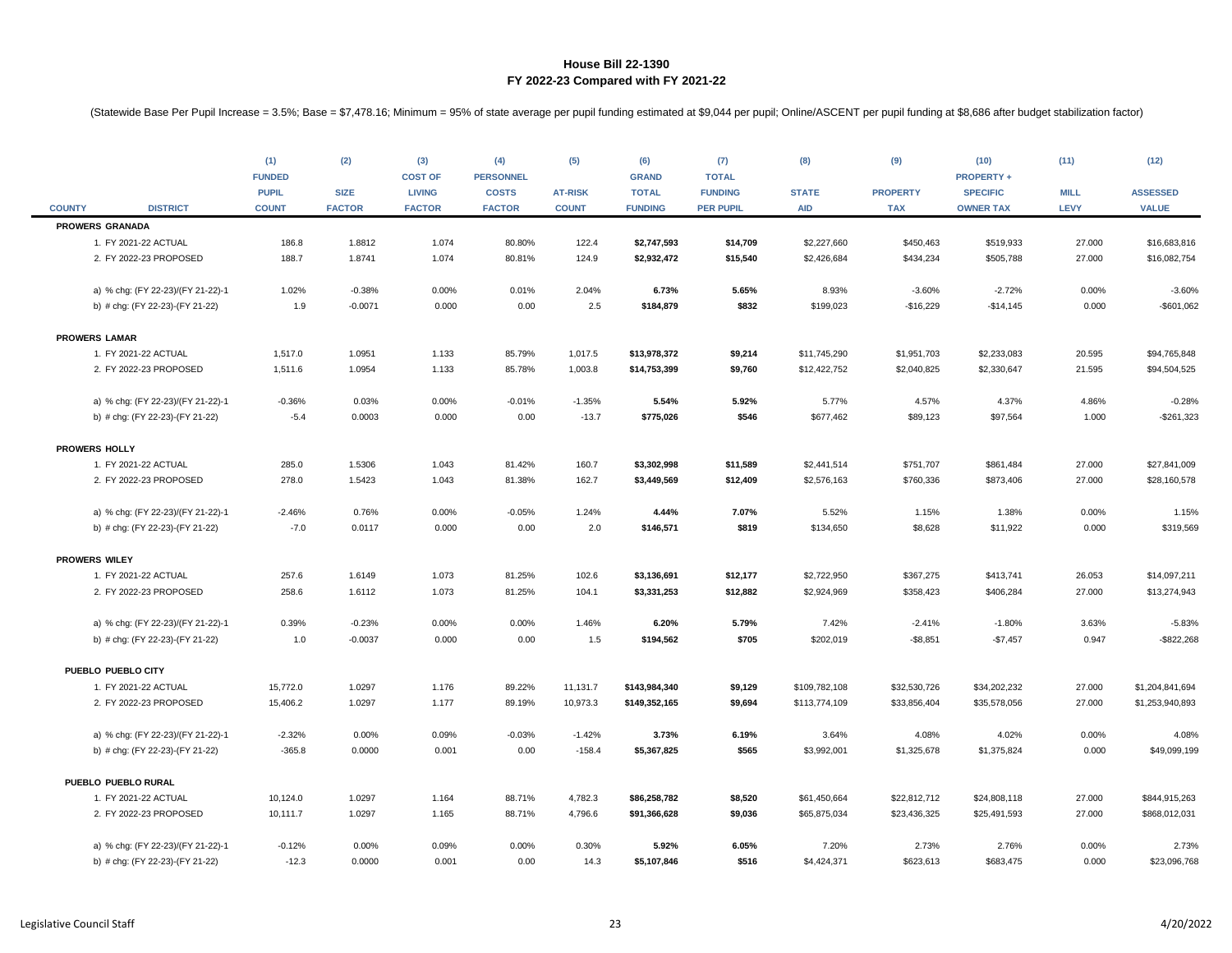|               |                                   | (1)<br><b>FUNDED</b><br><b>PUPIL</b> | (2)<br><b>SIZE</b> | (3)<br><b>COST OF</b><br><b>LIVING</b> | (4)<br><b>PERSONNEL</b><br><b>COSTS</b> | (5)<br><b>AT-RISK</b> | (6)<br><b>GRAND</b><br><b>TOTAL</b> | (7)<br><b>TOTAL</b><br><b>FUNDING</b> | (8)<br><b>STATE</b> | (9)<br><b>PROPERTY</b> | (10)<br><b>PROPERTY +</b><br><b>SPECIFIC</b> | (11)<br><b>MILL</b> | (12)<br><b>ASSESSED</b> |
|---------------|-----------------------------------|--------------------------------------|--------------------|----------------------------------------|-----------------------------------------|-----------------------|-------------------------------------|---------------------------------------|---------------------|------------------------|----------------------------------------------|---------------------|-------------------------|
| <b>COUNTY</b> | <b>DISTRICT</b>                   | <b>COUNT</b>                         | <b>FACTOR</b>      | <b>FACTOR</b>                          | <b>FACTOR</b>                           | <b>COUNT</b>          | <b>FUNDING</b>                      | <b>PER PUPIL</b>                      | <b>AID</b>          | <b>TAX</b>             | <b>OWNER TAX</b>                             | LEVY                | <b>VALUE</b>            |
|               | <b>RIO BLANCO MEEKER</b>          |                                      |                    |                                        |                                         |                       |                                     |                                       |                     |                        |                                              |                     |                         |
|               | 1. FY 2021-22 ACTUAL              | 699.4                                | 1.1890             | 1.127                                  | 83.26%                                  | 244.8                 | \$6,520,759                         | \$9,323                               | \$3,654,269         | \$2,749,192            | \$2,866,489                                  | 5.767               | \$476,710,960           |
|               | 2. FY 2022-23 PROPOSED            | 694.1                                | 1.1901             | 1.127                                  | 83.24%                                  | 239.7                 | \$6,861,055                         | \$9,885                               | \$3,849,401         | \$2,890,839            | \$3,011,655                                  | 5.767               | \$501,272,565           |
|               | a) % chg: (FY 22-23)/(FY 21-22)-1 | $-0.76%$                             | 0.09%              | 0.00%                                  | $-0.02%$                                | $-2.08%$              | 5.22%                               | 6.02%                                 | 5.34%               | 5.15%                  | 5.06%                                        | 0.00%               | 5.15%                   |
|               | b) # chg: (FY 22-23)-(FY 21-22)   | $-5.3$                               | 0.0011             | 0.000                                  | 0.00                                    | $-5.1$                | \$340,297                           | \$561                                 | \$195,131           | \$141,647              | \$145,166                                    | 0.000               | \$24,561,605            |
|               | RIO BLANCO RANGELY                |                                      |                    |                                        |                                         |                       |                                     |                                       |                     |                        |                                              |                     |                         |
|               | 1. FY 2021-22 ACTUAL              | 477.1                                | 1.2348             | 1.105                                  | 82.57%                                  | 192.4                 | \$4,563,410                         | \$9,565                               | \$3,779,849         | \$708,015              | \$783,560                                    | 3.116               | \$227,219,160           |
|               | 2. FY 2022-23 PROPOSED            | 473.3                                | 1.2356             | 1.105                                  | 82.56%                                  | 190.3                 | \$4,800,349                         | \$10,142                              | \$3,709,338         | \$1,013,199            | \$1,091,010                                  | 4.116               | \$246,160,967           |
|               | a) % chg: (FY 22-23)/(FY 21-22)-1 | $-0.80%$                             | 0.06%              | 0.00%                                  | $-0.01%$                                | $-1.09%$              | 5.19%                               | 6.04%                                 | $-1.87%$            | 43.10%                 | 39.24%                                       | 32.09%              | 8.34%                   |
|               | b) # chg: (FY 22-23)-(FY 21-22)   | $-3.8$                               | 0.0008             | 0.000                                  | 0.00                                    | $-2.1$                | \$236,939                           | \$577                                 | $-$70,511$          | \$305,184              | \$307,450                                    | 1.000               | \$18,941,807            |
|               | RIO GRANDE DEL NORTE              |                                      |                    |                                        |                                         |                       |                                     |                                       |                     |                        |                                              |                     |                         |
|               | 1. FY 2021-22 ACTUAL              | 427.7                                | 1.2910             | 1.122                                  | 82.34%                                  | 172.7                 | \$4,330,052                         | \$10,124                              | \$2,414,755         | \$1,709,361            | \$1,915,297                                  | 17.308              | \$98,761,316            |
|               | 2. FY 2022-23 PROPOSED            | 428.0                                | 1.2905             | 1.122                                  | 82.34%                                  | 174.0                 | \$4,591,987                         | \$10,729                              | \$2,580,307         | \$1,799,566            | \$2,011,680                                  | 18.308              | \$98,293,955            |
|               | a) % chg: (FY 22-23)/(FY 21-22)-1 | 0.07%                                | $-0.04%$           | 0.00%                                  | 0.00%                                   | 0.75%                 | 6.05%                               | 5.97%                                 | 6.86%               | 5.28%                  | 5.03%                                        | 5.78%               | $-0.47%$                |
|               | b) # chg: (FY 22-23)-(FY 21-22)   | 0.3                                  | $-0.0005$          | 0.000                                  | 0.00                                    | 1.3                   | \$261,934                           | \$605                                 | \$165,551           | \$90,205               | \$96,383                                     | 1.000               | $-$467,361$             |
|               | RIO GRANDE MONTE VISTA            |                                      |                    |                                        |                                         |                       |                                     |                                       |                     |                        |                                              |                     |                         |
|               | 1. FY 2021-22 ACTUAL              | 1,092.0                              | 1.1180             | 1.123                                  | 84.48%                                  | 698.8                 | \$10,089,437                        | \$9,239                               | \$8,068,481         | \$1,772,891            | \$2,020,955                                  | 27.000              | \$65,662,622            |
|               | 2. FY 2022-23 PROPOSED            | 1,082.9                              | 1.1185             | 1.123                                  | 84.45%                                  | 702.0                 | \$10,622,366                        | \$9,809                               | \$8,612,865         | \$1,753,995            | \$2,009,501                                  | 27.000              | \$64,962,773            |
|               | a) % chg: (FY 22-23)/(FY 21-22)-1 | $-0.83%$                             | 0.04%              | 0.00%                                  | $-0.04%$                                | 0.46%                 | 5.28%                               | 6.17%                                 | 6.75%               | $-1.07%$               | $-0.57%$                                     | 0.00%               | $-1.07%$                |
|               | b) # chg: (FY 22-23)-(FY 21-22)   | $-9.1$                               | 0.0005             | 0.000                                  | 0.00                                    | 3.2                   | \$532,929                           | \$570                                 | \$544,383           | $-$18,896$             | $-$11,454$                                   | 0.000               | $-$699,849$             |
|               | <b>RIO GRANDE SARGENT</b>         |                                      |                    |                                        |                                         |                       |                                     |                                       |                     |                        |                                              |                     |                         |
|               | 1. FY 2021-22 ACTUAL              | 360.6                                | 1.4037             | 1.113                                  | 81.91%                                  | 109.0                 | \$3,895,078                         | \$10,802                              | \$2,514,463         | \$1,252,270            | \$1,380,616                                  | 27.000              | \$46,380,379            |
|               | 2. FY 2022-23 PROPOSED            | 350.9                                | 1.4200             | 1.113                                  | 81.84%                                  | 107.0                 | \$4,064,658                         | \$11,584                              | \$2,688,108         | \$1,244,354            | \$1,376,549                                  | 27.000              | \$46,087,177            |
|               | a) % chg: (FY 22-23)/(FY 21-22)-1 | $-2.69%$                             | 1.16%              | 0.00%                                  | $-0.09%$                                | $-1.83%$              | 4.35%                               | 7.24%                                 | 6.91%               | $-0.63%$               | $-0.29%$                                     | 0.00%               | $-0.63%$                |
|               | b) # chg: (FY 22-23)-(FY 21-22)   | $-9.7$                               | 0.0163             | 0.000                                  | 0.00                                    | $-2.0$                | \$169,579                           | \$782                                 | \$173,645           | $-$7,916$              | $-$4,066$                                    | 0.000               | $-$293,202$             |
|               | <b>ROUTT HAYDEN</b>               |                                      |                    |                                        |                                         |                       |                                     |                                       |                     |                        |                                              |                     |                         |
|               | 1. FY 2021-22 ACTUAL              | 406.0                                | 1.3275             | 1.248                                  | 82.20%                                  | 80.1                  | \$4,518,688                         | \$11,130                              | \$1,489,479         | \$2,864,874            | \$3,029,208                                  | 21.586              | \$132,719,100           |
|               | 2. FY 2022-23 PROPOSED            | 417.5                                | 1.3082             | 1.248                                  | 82.27%                                  | 82.4                  | \$4,853,682                         | \$11,626                              | \$1,564,038         | \$3,120,380            | \$3,289,644                                  | 22.586              | \$138,155,485           |
|               | a) % chg: (FY 22-23)/(FY 21-22)-1 | 2.83%                                | $-1.45%$           | 0.00%                                  | 0.09%                                   | 2.87%                 | 7.41%                               | 4.45%                                 | 5.01%               | 8.92%                  | 8.60%                                        | 4.63%               | 4.10%                   |
|               | b) # chg: (FY 22-23)-(FY 21-22)   | 11.5                                 | $-0.0193$          | 0.000                                  | 0.00                                    | 2.3                   | \$334,994                           | \$496                                 | \$74,559            | \$255,505              | \$260,435                                    | 1.000               | \$5,436,385             |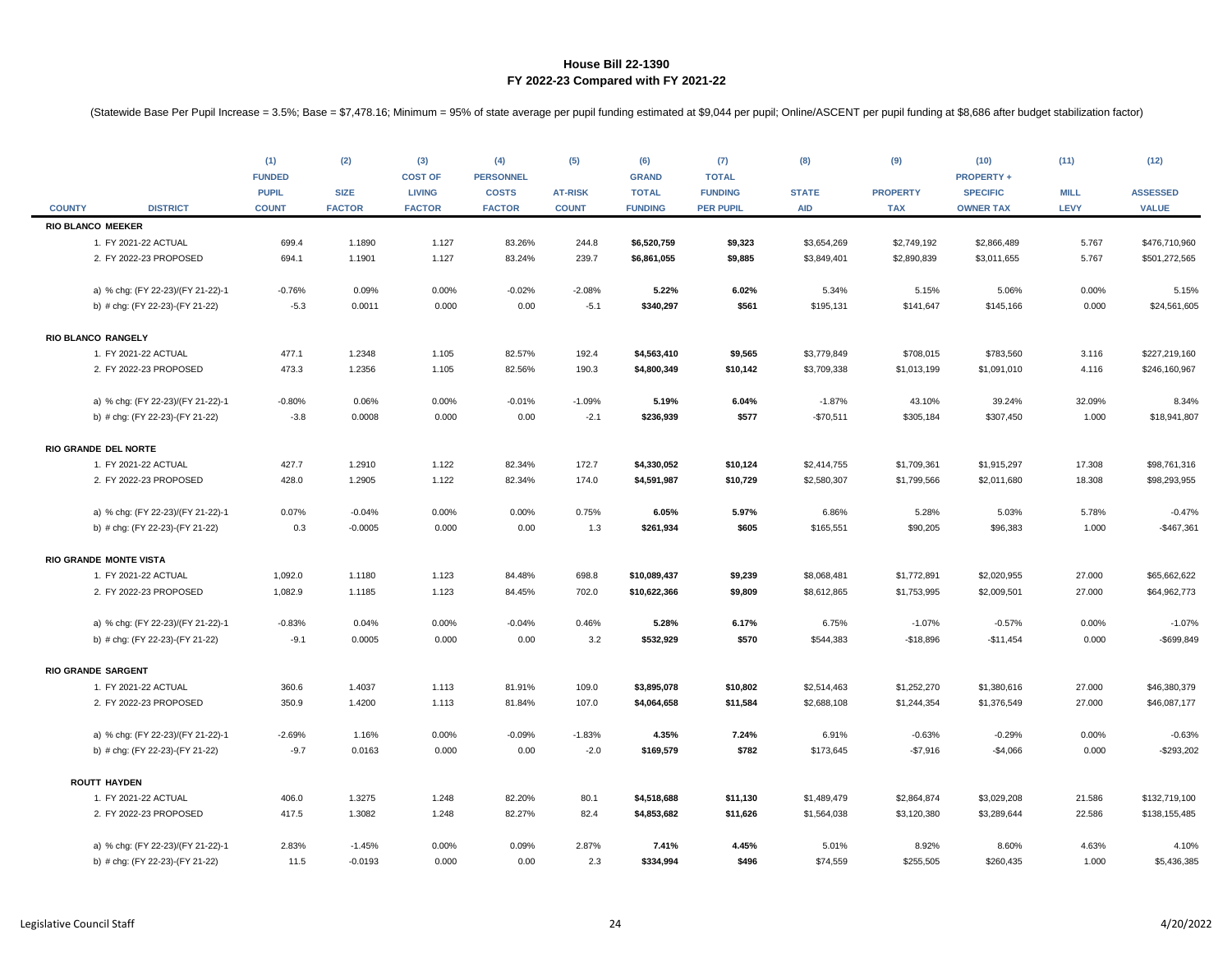|               |                                                | (1)<br><b>FUNDED</b><br><b>PUPIL</b> | (2)<br><b>SIZE</b> | (3)<br><b>COST OF</b><br><b>LIVING</b> | (4)<br><b>PERSONNEL</b><br><b>COSTS</b> | (5)<br><b>AT-RISK</b> | (6)<br><b>GRAND</b><br><b>TOTAL</b> | (7)<br><b>TOTAL</b><br><b>FUNDING</b> | (8)<br><b>STATE</b>        | (9)<br><b>PROPERTY</b> | (10)<br><b>PROPERTY +</b><br><b>SPECIFIC</b> | (11)<br><b>MILL</b> | (12)<br><b>ASSESSED</b>      |
|---------------|------------------------------------------------|--------------------------------------|--------------------|----------------------------------------|-----------------------------------------|-----------------------|-------------------------------------|---------------------------------------|----------------------------|------------------------|----------------------------------------------|---------------------|------------------------------|
| <b>COUNTY</b> | <b>DISTRICT</b>                                | <b>COUNT</b>                         | <b>FACTOR</b>      | <b>FACTOR</b>                          | <b>FACTOR</b>                           | <b>COUNT</b>          | <b>FUNDING</b>                      | <b>PER PUPIL</b>                      | <b>AID</b>                 | <b>TAX</b>             | <b>OWNER TAX</b>                             | <b>LEVY</b>         | <b>VALUE</b>                 |
|               | <b>ROUTT STEAMBOAT SPRINGS</b>                 |                                      |                    |                                        |                                         |                       |                                     |                                       |                            |                        |                                              |                     |                              |
|               | 1. FY 2021-22 ACTUAL                           | 2,758.5                              | 1.0469             | 1.270                                  | 86.54%                                  | 103.0                 | \$24,420,322                        | \$8,853                               | \$14,235,309               | \$9,325,381            | \$10,185,013                                 | 8.246               | \$1,130,897,560              |
|               | 2. FY 2022-23 PROPOSED                         | 2,753.1                              | 1.0470             | 1.270                                  | 86.54%                                  | 103.0                 | \$25,833,487                        | \$9,383                               | \$16,196,379               | \$8,751,687            | \$9,637,108                                  | 8.245               | \$1,061,453,842              |
|               | a) % chg: (FY 22-23)/(FY 21-22)-1              | $-0.20%$                             | 0.01%              | 0.00%                                  | 0.00%                                   | 0.00%                 | 5.79%                               | 5.99%                                 | 13.78%                     | $-6.15%$               | $-5.38%$                                     | $-0.01%$            | $-6.14%$                     |
|               | b) # chg: (FY 22-23)-(FY 21-22)                | $-5.4$                               | 0.0001             | 0.000                                  | 0.00                                    | 0.0                   | \$1,413,165                         | \$531                                 | \$1,961,070                | $-$573,694$            | $-$547,905$                                  | $-0.001$            | -\$69,443,718                |
|               | <b>ROUTT SOUTH ROUTT</b>                       |                                      |                    |                                        |                                         |                       |                                     |                                       |                            |                        |                                              |                     |                              |
|               | 1. FY 2021-22 ACTUAL                           | 312.0                                | 1.4853             | 1.247                                  | 81.60%                                  | 99.3                  | \$3,931,899                         | \$12,602                              | 1,737,309                  | \$2,060,290            | \$2,194,590                                  | 21.283              | \$96,804,510                 |
|               | 2. FY 2022-23 PROPOSED                         | 310.0                                | 1.4886             | 1.247                                  | 81.58%                                  | 98.0                  | \$4,148,414                         | \$13,382                              | \$1,985,776                | \$2,024,310            | \$2,162,639                                  | 21.283              | \$95,113,960                 |
|               | a) % chg: (FY 22-23)/(FY 21-22)-1              | $-0.64%$                             | 0.22%              | 0.00%                                  | $-0.02%$                                | $-1.31%$              | 5.51%                               | 6.19%                                 | 14.30%                     | $-1.75%$               | $-1.46%$                                     | 0.00%               | $-1.75%$                     |
|               | b) # chg: (FY 22-23)-(FY 21-22)                | $-2.0$                               | 0.0033             | 0.000                                  | 0.00                                    | $-1.3$                | \$216,515                           | \$780                                 | \$248,466                  | $-$35,980$             | $-$31,951$                                   | 0.000               | $-$1,690,550$                |
|               |                                                |                                      |                    |                                        |                                         |                       |                                     |                                       |                            |                        |                                              |                     |                              |
|               | SAGUACHE MOUNTAIN VALLEY                       |                                      |                    |                                        |                                         |                       |                                     |                                       |                            |                        |                                              |                     |                              |
|               | 1. FY 2021-22 ACTUAL<br>2. FY 2022-23 PROPOSED | 161.3<br>160.6                       | 1.9772<br>1.9798   | 1.081<br>1.082                         | 80.63%<br>80.63%                        | 99.0<br>98.0          | \$2,481,549<br>\$2,622,991          | \$15,385<br>\$16,332                  | \$1,782,886<br>\$1,906,702 | \$618,433<br>\$633,653 | \$698,663<br>\$716,290                       | 24.558<br>25.558    | \$25,182,567<br>\$24,792,734 |
|               |                                                |                                      |                    |                                        |                                         |                       |                                     |                                       |                            |                        |                                              |                     |                              |
|               | a) % chg: (FY 22-23)/(FY 21-22)-1              | $-0.43%$                             | 0.13%              | 0.09%                                  | 0.00%                                   | $-1.01%$              | 5.70%                               | 6.16%                                 | 6.94%                      | 2.46%                  | 2.52%                                        | 4.07%               | $-1.55%$                     |
|               | b) # chg: (FY 22-23)-(FY 21-22)                | $-0.7$                               | 0.0026             | 0.001                                  | 0.00                                    | $-1.0$                | \$141,442                           | \$948                                 | \$123,816                  | \$15,219               | \$17,626                                     | 1.000               | -\$389,833                   |
|               | <b>SAGUACHE MOFFAT</b>                         |                                      |                    |                                        |                                         |                       |                                     |                                       |                            |                        |                                              |                     |                              |
|               | 1. FY 2021-22 ACTUAL                           | 227.1                                | 1.9328             | 1.105                                  | 81.05%                                  | 166.0                 | \$3,523,452                         | \$15,515                              | \$2,549,309                | \$865,550              | \$974,144                                    | 27.000              | \$32,057,390                 |
|               | 2. FY 2022-23 PROPOSED                         | 224.5                                | 1.9425             | 1.106                                  | 81.04%                                  | 167.6                 | \$3,719,161                         | \$16,566                              | \$2,726,048                | \$881,261              | \$993,112                                    | 27.000              | \$32,639,278                 |
|               | a) % chg: (FY 22-23)/(FY 21-22)-1              | $-1.14%$                             | 0.50%              | 0.09%                                  | $-0.01%$                                | 0.96%                 | 5.55%                               | 6.78%                                 | 6.93%                      | 1.82%                  | 1.95%                                        | 0.00%               | 1.82%                        |
|               | b) # chg: (FY 22-23)-(FY 21-22)                | $-2.6$                               | 0.0097             | 0.001                                  | 0.00                                    | 1.6                   | \$195,708                           | \$1,051                               | \$176,739                  | \$15,711               | \$18,969                                     | 0.000               | \$581,888                    |
|               |                                                |                                      |                    |                                        |                                         |                       |                                     |                                       |                            |                        |                                              |                     |                              |
|               | <b>SAGUACHE CENTER</b>                         |                                      |                    |                                        |                                         |                       |                                     |                                       |                            |                        |                                              |                     |                              |
|               | 1. FY 2021-22 ACTUAL                           | 622.4                                | 1.2048             | 1.092                                  | 83.02%                                  | 520.9                 | \$6,478,536                         | \$10,409                              | \$5,245,947                | \$1,062,058            | \$1,232,588                                  | 27.000              | \$39,335,477                 |
|               | 2. FY 2022-23 PROPOSED                         | 621.0                                | 1.2051             | 1.092                                  | 83.02%                                  | 524.5                 | \$6,856,468                         | \$11,041                              | \$5,623,585                | \$1,057,236            | \$1,232,883                                  | 27.000              | \$39,156,904                 |
|               | a) % chg: (FY 22-23)/(FY 21-22)-1              | $-0.22%$                             | 0.02%              | 0.00%                                  | 0.00%                                   | 0.69%                 | 5.83%                               | 6.07%                                 | 7.20%                      | $-0.45%$               | 0.02%                                        | 0.00%               | $-0.45%$                     |
|               | b) # chg: (FY 22-23)-(FY 21-22)                | $-1.4$                               | 0.0003             | 0.000                                  | 0.00                                    | 3.6                   | \$377,932                           | \$632                                 | \$377,638                  | $-$4,821$              | \$294                                        | 0.000               | $-$178,573$                  |
|               | <b>SAN JUAN SILVERTON</b>                      |                                      |                    |                                        |                                         |                       |                                     |                                       |                            |                        |                                              |                     |                              |
|               | 1. FY 2021-22 ACTUAL                           | 86.0                                 | 2.2604             | 1.179                                  | 80.15%                                  | 51.0                  | \$1,585,500                         | \$18,436                              | \$904,146                  | \$644,101              | \$681,353                                    | 11.965              | \$53,832,082                 |
|               | 2. FY 2022-23 PROPOSED                         | 88.0                                 | 2.2529             | 1.179                                  | 80.16%                                  | 52.3                  | \$1,714,955                         | \$19,488                              | \$979,341                  | \$697,244              | \$735,614                                    | 12.965              | \$53,778,927                 |
|               | a) % chg: (FY 22-23)/(FY 21-22)-1              | 2.33%                                | $-0.33%$           | 0.00%                                  | 0.01%                                   | 2.55%                 | 8.16%                               | 5.71%                                 | 8.32%                      | 8.25%                  | 7.96%                                        | 8.36%               | $-0.10%$                     |
|               | b) # chg: (FY 22-23)-(FY 21-22)                | 2.0                                  | $-0.0075$          | 0.000                                  | 0.00                                    | 1.3                   | \$129,455                           | \$1,052                               | \$75,195                   | \$53,143               | \$54,261                                     | 1.000               | $-$53,155$                   |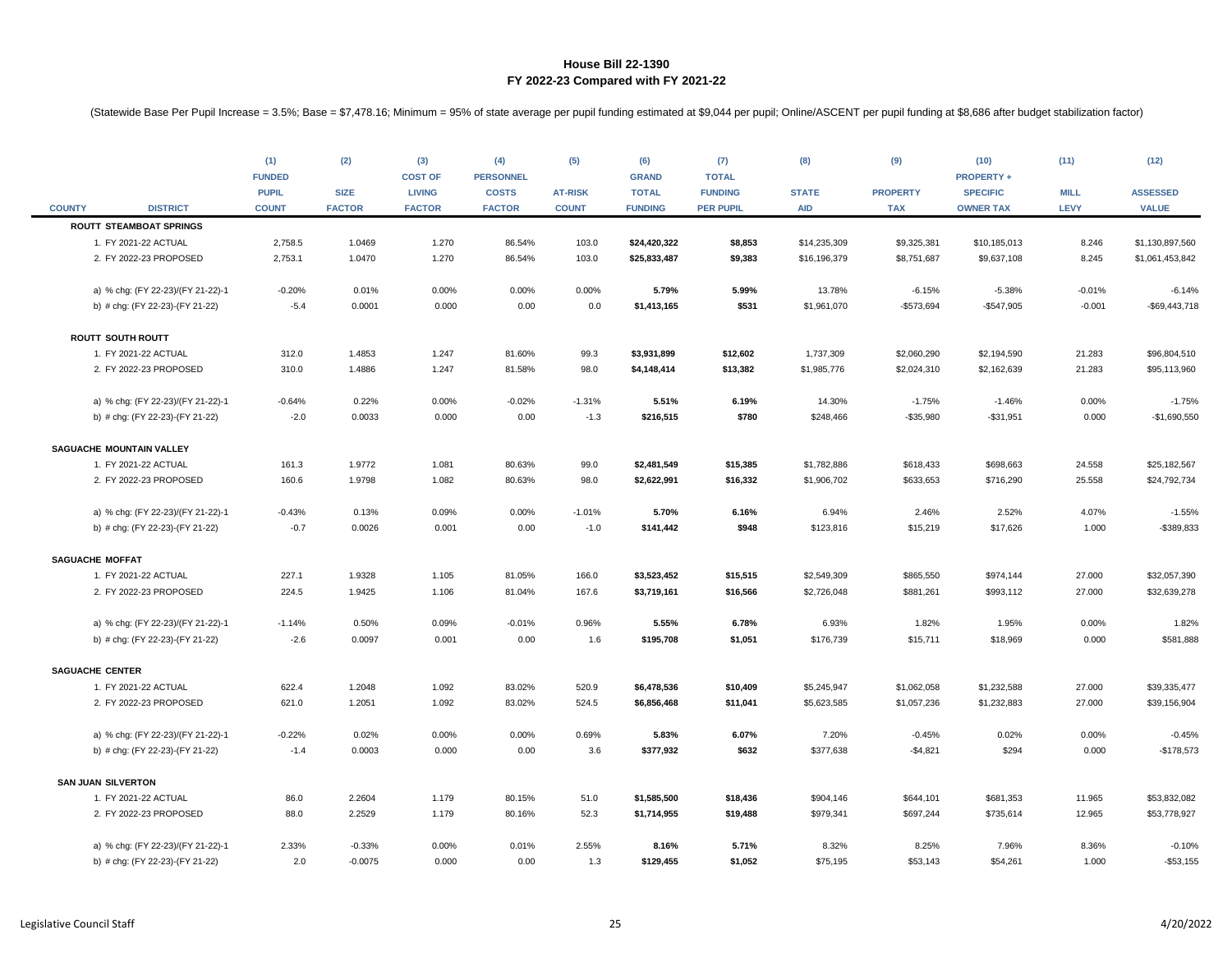|               |                                   | (1)<br><b>FUNDED</b><br><b>PUPIL</b> | (2)<br><b>SIZE</b> | (3)<br><b>COST OF</b><br><b>LIVING</b> | (4)<br><b>PERSONNEL</b><br><b>COSTS</b> | (5)<br><b>AT-RISK</b> | (6)<br><b>GRAND</b><br><b>TOTAL</b> | (7)<br><b>TOTAL</b><br><b>FUNDING</b> | (8)<br><b>STATE</b> | (9)<br><b>PROPERTY</b> | (10)<br><b>PROPERTY +</b><br><b>SPECIFIC</b> | (11)<br><b>MILL</b> | (12)<br><b>ASSESSED</b> |
|---------------|-----------------------------------|--------------------------------------|--------------------|----------------------------------------|-----------------------------------------|-----------------------|-------------------------------------|---------------------------------------|---------------------|------------------------|----------------------------------------------|---------------------|-------------------------|
| <b>COUNTY</b> | <b>DISTRICT</b>                   | <b>COUNT</b>                         | <b>FACTOR</b>      | <b>FACTOR</b>                          | <b>FACTOR</b>                           | <b>COUNT</b>          | <b>FUNDING</b>                      | <b>PER PUPIL</b>                      | <b>AID</b>          | <b>TAX</b>             | <b>OWNER TAX</b>                             | <b>LEVY</b>         | <b>VALUE</b>            |
|               | <b>SAN MIGUEL TELLURIDE</b>       |                                      |                    |                                        |                                         |                       |                                     |                                       |                     |                        |                                              |                     |                         |
|               | 1. FY 2021-22 ACTUAL              | 905.3                                | 1.1466             | 1.594                                  | 83.90%                                  | 192.9                 | \$10,911,448                        | \$12,053                              | \$4,298,006         | \$6,423,156            | \$6,613,442                                  | 7.053               | \$910,698,463           |
|               | 2. FY 2022-23 PROPOSED            | 893.5                                | 1.1490             | 1.594                                  | 83.86%                                  | 185.9                 | \$11,429,860                        | \$12,792                              | \$4,610,649         | \$6,623,217            | \$6,819,211                                  | 7.281               | \$909,657,630           |
|               | a) % chg: (FY 22-23)/(FY 21-22)-1 | $-1.30%$                             | 0.21%              | 0.00%                                  | $-0.05%$                                | $-3.63%$              | 4.75%                               | 6.13%                                 | 7.27%               | 3.11%                  | 3.11%                                        | 3.23%               | $-0.11%$                |
|               | b) # chg: (FY 22-23)-(FY 21-22)   | $-11.8$                              | 0.0024             | 0.000                                  | 0.00                                    | $-7.0$                | \$518,412                           | \$739                                 | \$312,643           | \$200,061              | \$205,770                                    | 0.228               | $-$1,040,833$           |
|               | <b>SAN MIGUEL NORWOOD</b>         |                                      |                    |                                        |                                         |                       |                                     |                                       |                     |                        |                                              |                     |                         |
|               | 1. FY 2021-22 ACTUAL              | 191.3                                | 1.8643             | 1.231                                  | 80.82%                                  | 59.1                  | \$2,983,157                         | \$15,594                              | \$2,713,561         | \$257,200              | \$269,597                                    | 4.910               | \$52,382,888            |
|               | 2. FY 2022-23 PROPOSED            | 193.5                                | 1.8560             | 1.232                                  | 80.84%                                  | 62.5                  | \$3,191,221                         | \$16,492                              | \$2,864,443         | \$314,009              | \$326,778                                    | 5.910               | \$53,131,878            |
|               | a) % chg: (FY 22-23)/(FY 21-22)-1 | 1.15%                                | $-0.45%$           | 0.08%                                  | 0.02%                                   | 5.75%                 | 6.97%                               | 5.76%                                 | 5.56%               | 22.09%                 | 21.21%                                       | 20.37%              | 1.43%                   |
|               | b) # chg: (FY 22-23)-(FY 21-22)   | 2.2                                  | $-0.0083$          | 0.001                                  | 0.00                                    | 3.4                   | \$208,063                           | \$898                                 | \$150,882           | \$56,809               | \$57,181                                     | 1.000               | \$748,990               |
|               | <b>SEDGWICK JULESBURG</b>         |                                      |                    |                                        |                                         |                       |                                     |                                       |                     |                        |                                              |                     |                         |
|               | 1. FY 2021-22 ACTUAL              | 789.2                                | 1.1705             | 1.116                                  | 83.54%                                  | 374.2                 | \$6,950,163                         | \$8,807                               | \$5,968,758         | \$870,054              | \$981,405                                    | 27.000              | \$32,224,220            |
|               | 2. FY 2022-23 PROPOSED            | 780.8                                | 1.1722             | 1.117                                  | 83.51%                                  | 372.5                 | \$7,276,597                         | \$9,319                               | \$6,334,969         | \$826,936              | \$941,627                                    | 27.000              | \$30,627,252            |
|               | a) % chg: (FY 22-23)/(FY 21-22)-1 | $-1.06%$                             | 0.15%              | 0.09%                                  | $-0.04%$                                | $-0.45%$              | 4.70%                               | 5.82%                                 | 6.14%               | $-4.96%$               | $-4.05%$                                     | 0.00%               | $-4.96%$                |
|               | b) # chg: (FY 22-23)-(FY 21-22)   | $-8.4$                               | 0.0017             | 0.001                                  | 0.00                                    | $-1.7$                | \$326,434                           | \$513                                 | \$366,212           | $-$43,118$             | $-$39,778$                                   | 0.000               | -\$1,596,968            |
|               | SEDGWICK PLATTE VALLEY            |                                      |                    |                                        |                                         |                       |                                     |                                       |                     |                        |                                              |                     |                         |
|               | 1. FY 2021-22 ACTUAL              | 142.6                                | 2.0475             | 1.104                                  | 80.51%                                  | 62.5                  | \$2,263,723                         | \$15,875                              | \$1,520,574         | \$658,687              | \$743,149                                    | 23.942              | \$27,511,790            |
|               | 2. FY 2022-23 PROPOSED            | 141.5                                | 2.0516             | 1.104                                  | 80.51%                                  | 60.2                  | \$2,381,916                         | \$16,833                              | \$1,621,797         | \$673,123              | \$760,119                                    | 24.942              | \$26,987,540            |
|               | a) % chg: (FY 22-23)/(FY 21-22)-1 | $-0.77%$                             | 0.20%              | 0.00%                                  | 0.00%                                   | $-3.68%$              | 5.22%                               | 6.04%                                 | 6.66%               | 2.19%                  | 2.28%                                        | 4.18%               | $-1.91%$                |
|               | b) # chg: (FY 22-23)-(FY 21-22)   | $-1.1$                               | 0.0041             | 0.000                                  | 0.00                                    | $-2.3$                | \$118,193                           | \$959                                 | \$101,223           | \$14,436               | \$16,970                                     | 1.000               | $-$524,250$             |
|               | <b>SUMMIT SUMMIT</b>              |                                      |                    |                                        |                                         |                       |                                     |                                       |                     |                        |                                              |                     |                         |
|               | 1. FY 2021-22 ACTUAL              | 3,541.0                              | 1.0366             | 1.319                                  | 86.93%                                  | 1,027.6               | \$33,391,739                        | \$9,430                               | 5,797,870           | \$26,041,759           | \$27,593,869                                 | 10.666              | \$2,441,567,490         |
|               | 2. FY 2022-23 PROPOSED            | 3,548.0                              | 1.0366             | 1.319                                  | 86.93%                                  | 1,029.7               | \$35,458,551                        | \$9,994                               | \$7,846,764         | \$26,013,114           | \$27,611,787                                 | 10.666              | \$2,438,881,859         |
|               | a) % chg: (FY 22-23)/(FY 21-22)-1 | 0.20%                                | 0.00%              | 0.00%                                  | 0.00%                                   | 0.20%                 | 6.19%                               | 5.98%                                 | 35.34%              | $-0.11%$               | 0.06%                                        | 0.00%               | $-0.11%$                |
|               | b) # chg: (FY 22-23)-(FY 21-22)   | 7.0                                  | 0.0000             | 0.000                                  | 0.00                                    | 2.1                   | \$2,066,812                         | \$564                                 | \$2,048,894         | $-$ \$28,645           | \$17,918                                     | 0.000               | $-$ \$2,685,631         |
|               | TELLER CRIPPLE CREEK              |                                      |                    |                                        |                                         |                       |                                     |                                       |                     |                        |                                              |                     |                         |
|               | 1. FY 2021-22 ACTUAL              | 347.0                                | 1.4265             | 1.144                                  | 81.82%                                  | 151.3                 | \$3,986,190                         | \$11,488                              | \$0                 | \$3,598,247            | \$3,986,190                                  | 9.624               | \$373,882,690           |
|               | 2. FY 2022-23 PROPOSED            | 355.0                                | 1.4131             | 1.145                                  | 81.87%                                  | 154.9                 | \$4,254,174                         | \$11,984                              | \$274,340           | \$3,580,253            | \$3,979,834                                  | 9.624               | \$372,012,969           |
|               | a) % chg: (FY 22-23)/(FY 21-22)-1 | 2.31%                                | $-0.94%$           | 0.09%                                  | 0.06%                                   | 2.38%                 | 6.72%                               | 4.32%                                 | N/A                 | $-0.50%$               | $-0.16%$                                     | 0.00%               | $-0.50%$                |
|               | b) # chg: (FY 22-23)-(FY 21-22)   | 8.0                                  | $-0.0134$          | 0.001                                  | 0.00                                    | 3.6                   | \$267,984                           | \$496                                 | \$274,340           | $-$17,994$             | $-$6,356$                                    | 0.000               | $-$1,869,721$           |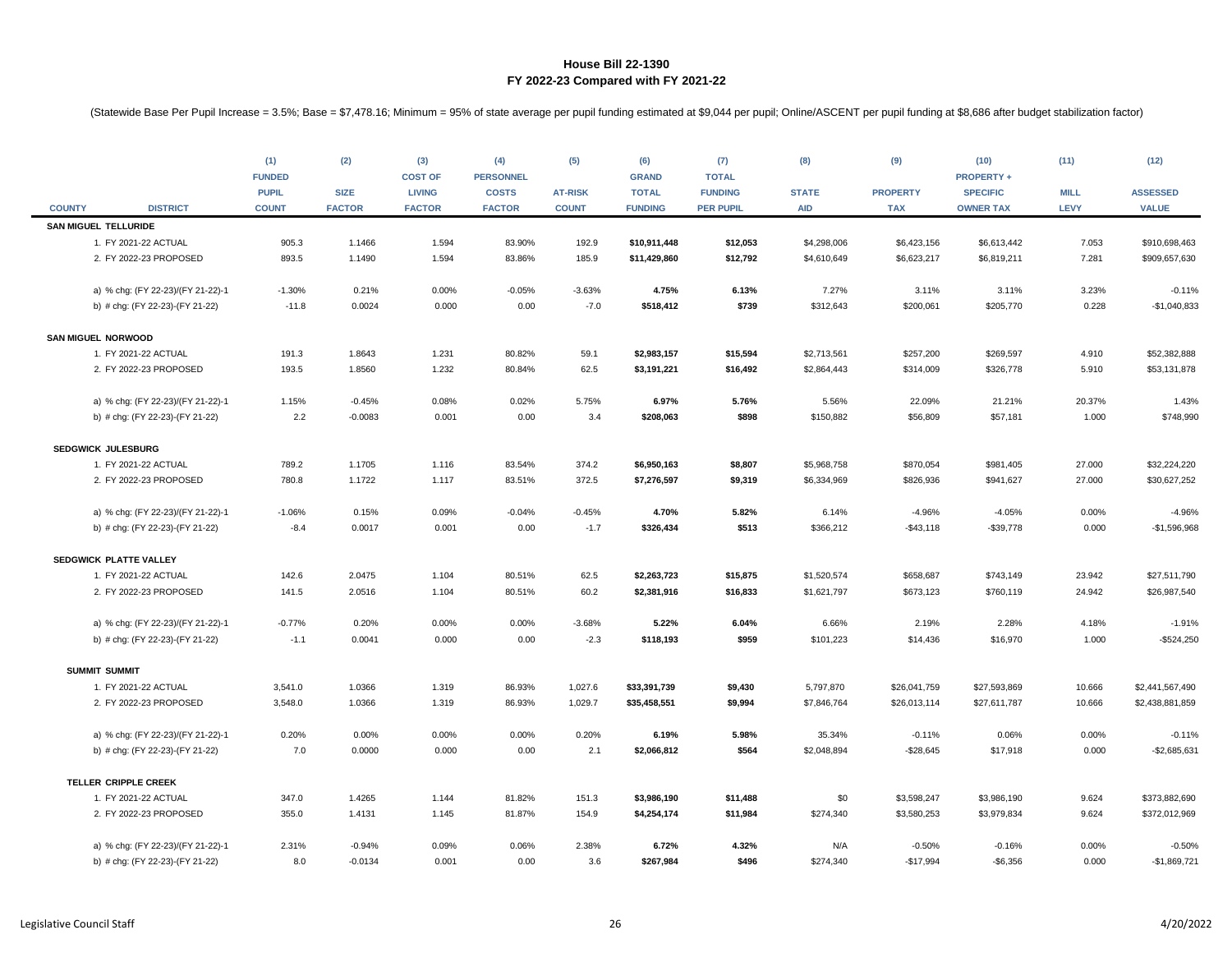|                        |                                   | (1)                          | (2)                          | (3)                            | (4)                           | (5)                            | (6)                            | (7)                                | (8)                        | (9)                           | (10)                                | (11)                | (12)                            |
|------------------------|-----------------------------------|------------------------------|------------------------------|--------------------------------|-------------------------------|--------------------------------|--------------------------------|------------------------------------|----------------------------|-------------------------------|-------------------------------------|---------------------|---------------------------------|
|                        |                                   | <b>FUNDED</b>                |                              | <b>COST OF</b>                 | <b>PERSONNEL</b>              |                                | <b>GRAND</b>                   | <b>TOTAL</b>                       |                            |                               | <b>PROPERTY +</b>                   |                     |                                 |
| <b>COUNTY</b>          | <b>DISTRICT</b>                   | <b>PUPIL</b><br><b>COUNT</b> | <b>SIZE</b><br><b>FACTOR</b> | <b>LIVING</b><br><b>FACTOR</b> | <b>COSTS</b><br><b>FACTOR</b> | <b>AT-RISK</b><br><b>COUNT</b> | <b>TOTAL</b><br><b>FUNDING</b> | <b>FUNDING</b><br><b>PER PUPIL</b> | <b>STATE</b><br><b>AID</b> | <b>PROPERTY</b><br><b>TAX</b> | <b>SPECIFIC</b><br><b>OWNER TAX</b> | <b>MILL</b><br>LEVY | <b>ASSESSED</b><br><b>VALUE</b> |
|                        | TELLER WOODLAND PARK              |                              |                              |                                |                               |                                |                                |                                    |                            |                               |                                     |                     |                                 |
|                        | 1. FY 2021-22 ACTUAL              | 2,106.3                      | 1.0634                       | 1.194                          | 86.21%                        | 470.3                          | \$18,268,163                   | \$8,673                            | \$9,600,043                | \$7,866,513                   | \$8,668,119                         | 23.550              | \$334,034,501                   |
|                        | 2. FY 2022-23 PROPOSED            | 1,965.7                      | 1.0709                       | 1.195                          | 86.14%                        | 455.3                          | \$18,226,595                   | \$9,272                            | \$9,279,855                | \$8,121,086                   | \$8,946,741                         | 24.550              | \$330,797,784                   |
|                        |                                   |                              |                              |                                |                               |                                |                                |                                    |                            |                               |                                     |                     |                                 |
|                        | a) % chg: (FY 22-23)/(FY 21-22)-1 | $-6.68%$                     | 0.71%                        | 0.08%                          | $-0.08%$                      | $-3.19%$                       | $-0.23%$                       | 6.91%                              | $-3.34%$                   | 3.24%                         | 3.21%                               | 4.25%               | $-0.97%$                        |
|                        | b) # chg: (FY 22-23)-(FY 21-22)   | $-140.6$                     | 0.0075                       | 0.001                          | 0.00                          | $-15.0$                        | $-$41,567$                     | \$599                              | $-$320,189$                | \$254,573                     | \$278,621                           | 1.000               | $-$3,236,717$                   |
|                        |                                   |                              |                              |                                |                               |                                |                                |                                    |                            |                               |                                     |                     |                                 |
|                        | <b>WASHINGTON AKRON</b>           |                              |                              |                                |                               |                                |                                |                                    |                            |                               |                                     |                     |                                 |
|                        | 1. FY 2021-22 ACTUAL              | 416.0                        | 1.3107                       | 1.145                          | 82.26%                        | 196.7                          | \$4,388,073                    | \$10,548                           | \$3,044,642                | \$1,211,027                   | \$1,343,432                         | 25.438              | \$47,607,006                    |
|                        | 2. FY 2022-23 PROPOSED            | 413.3                        | 1.3152                       | 1.145                          | 82.24%                        | 194.0                          | \$4,634,368                    | \$11,213                           | \$3,229,798                | \$1,268,194                   | \$1,404,571                         | 26.438              | \$47,968,601                    |
|                        |                                   |                              |                              |                                |                               |                                |                                |                                    |                            |                               |                                     |                     |                                 |
|                        | a) % chg: (FY 22-23)/(FY 21-22)-1 | $-0.65%$<br>$-2.7$           | 0.34%<br>0.0045              | 0.00%<br>0.000                 | $-0.02%$<br>0.00              | $-1.37%$<br>$-2.7$             | 5.61%<br>\$246,295             | 6.30%<br>\$665                     | 6.08%                      | 4.72%<br>\$57,167             | 4.55%                               | 3.93%<br>1.000      | 0.76%<br>\$361,595              |
|                        | b) # chg: (FY 22-23)-(FY 21-22)   |                              |                              |                                |                               |                                |                                |                                    | \$185,156                  |                               | \$61,139                            |                     |                                 |
|                        | <b>WASHINGTON ARICKAREE</b>       |                              |                              |                                |                               |                                |                                |                                    |                            |                               |                                     |                     |                                 |
|                        | 1. FY 2021-22 ACTUAL              | 101.3                        | 2.2028                       | 1.116                          | 80.25%                        | 45.7                           | \$1,754,116                    | \$17,316                           | \$1,211,858                | \$464,897                     | \$542,258                           | 15.181              | \$30,623,578                    |
|                        | 2. FY 2022-23 PROPOSED            | 100.8                        | 2.2047                       | 1.116                          | 80.25%                        | 48.2                           | \$1,857,187                    | \$18,424                           | \$1,278,752                | \$498,752                     | \$578,435                           | 16.181              | \$30,823,335                    |
|                        |                                   |                              |                              |                                |                               |                                |                                |                                    |                            |                               |                                     |                     |                                 |
|                        | a) % chg: (FY 22-23)/(FY 21-22)-1 | $-0.49%$                     | 0.09%                        | 0.00%                          | 0.00%                         | 5.47%                          | 5.88%                          | 6.40%                              | 5.52%                      | 7.28%                         | 6.67%                               | 6.59%               | 0.65%                           |
|                        | b) # chg: (FY 22-23)-(FY 21-22)   | $-0.5$                       | 0.0019                       | 0.000                          | 0.00                          | 2.5                            | \$103,071                      | \$1,108                            | \$66,894                   | \$33,856                      | \$36,177                            | 1.000               | \$199,757                       |
|                        |                                   |                              |                              |                                |                               |                                |                                |                                    |                            |                               |                                     |                     |                                 |
| <b>WASHINGTON OTIS</b> |                                   |                              |                              |                                |                               |                                |                                |                                    |                            |                               |                                     |                     |                                 |
|                        | 1. FY 2021-22 ACTUAL              | 217.7                        | 1.7650                       | 1.134                          | 80.99%                        | 102.8                          | \$3,059,032                    | \$14,052                           | \$2,461,859                | \$542,925                     | \$597,173                           | 27.000              | \$20,108,346                    |
|                        | 2. FY 2022-23 PROPOSED            | 212.9                        | 1.7831                       | 1.134                          | 80.96%                        | 104.3                          | \$3,209,388                    | \$15,075                           | \$2,613,741                | \$539,771                     | \$595,647                           | 27.000              | \$19,991,523                    |
|                        | a) % chg: (FY 22-23)/(FY 21-22)-1 | $-2.20%$                     | 1.03%                        | 0.00%                          | $-0.04%$                      | 1.46%                          | 4.92%                          | 7.28%                              | 6.17%                      | $-0.58%$                      | $-0.26%$                            | 0.00%               | $-0.58%$                        |
|                        | b) # chg: (FY 22-23)-(FY 21-22)   | $-4.8$                       | 0.0181                       | 0.000                          | 0.00                          | 1.5                            | \$150,356                      | \$1,023                            | \$151,882                  | $- $3,154$                    | $-$1,527$                           | 0.000               | $-$116,823$                     |
|                        |                                   |                              |                              |                                |                               |                                |                                |                                    |                            |                               |                                     |                     |                                 |
|                        | <b>WASHINGTON LONE STAR</b>       |                              |                              |                                |                               |                                |                                |                                    |                            |                               |                                     |                     |                                 |
|                        | 1. FY 2021-22 ACTUAL              | 132.0                        | 2.0874                       | 1.144                          | 80.45%                        | 27.0                           | \$2,142,250                    | \$16,229                           | \$1,570,446                | \$522,426                     | \$571,804                           | 27.000              | \$19,349,093                    |
|                        | 2. FY 2022-23 PROPOSED            | 129.7                        | 2.0960                       | 1.144                          | 80.43%                        | 27.0                           | \$2,240,957                    | \$17,278                           | \$1,633,007                | \$557,090                     | \$607,949                           | 27.000              | \$20,632,958                    |
|                        |                                   |                              |                              |                                |                               |                                |                                |                                    |                            |                               |                                     |                     |                                 |
|                        | a) % chg: (FY 22-23)/(FY 21-22)-1 | $-1.74%$                     | 0.41%                        | 0.00%                          | $-0.02%$                      | 0.00%                          | 4.61%                          | 6.46%                              | 3.98%                      | 6.64%                         | 6.32%                               | 0.00%               | 6.64%                           |
|                        | b) # chg: (FY 22-23)-(FY 21-22)   | $-2.3$                       | 0.0086                       | 0.000                          | 0.00                          | 0.0                            | \$98,707                       | \$1,049                            | \$62,561                   | \$34,664                      | \$36,146                            | 0.000               | \$1,283,865                     |
|                        | <b>WASHINGTON WOODLIN</b>         |                              |                              |                                |                               |                                |                                |                                    |                            |                               |                                     |                     |                                 |
|                        | 1. FY 2021-22 ACTUAL              | 84.0                         | 2.2679                       | 1.107                          | 80.14%                        | 26.0                           | \$1,458,038                    | \$17,358                           | \$504,875                  | \$825,322                     | \$953,163                           | 20.772              | \$39,732,434                    |
|                        | 2. FY 2022-23 PROPOSED            | 78.6                         | 2.2882                       | 1.108                          | 80.10%                        | 25.6                           | \$1,462,620                    | \$18,608                           | \$437,987                  | \$892,957                     | \$1,024,633                         | 21.772              | \$41,014,030                    |
|                        |                                   |                              |                              |                                |                               |                                |                                |                                    |                            |                               |                                     |                     |                                 |
|                        | a) % chg: (FY 22-23)/(FY 21-22)-1 | $-6.43%$                     | 0.90%                        | 0.09%                          | $-0.05%$                      | $-1.54%$                       | 0.31%                          | 7.21%                              | $-13.25%$                  | 8.20%                         | 7.50%                               | 4.81%               | 3.23%                           |
|                        | b) # chg: (FY 22-23)-(FY 21-22)   | $-5.4$                       | 0.0203                       | 0.001                          | 0.00                          | $-0.4$                         | \$4,582                        | \$1,251                            | $-$66,889$                 | \$67,635                      | \$71,471                            | 1.000               | \$1,281,596                     |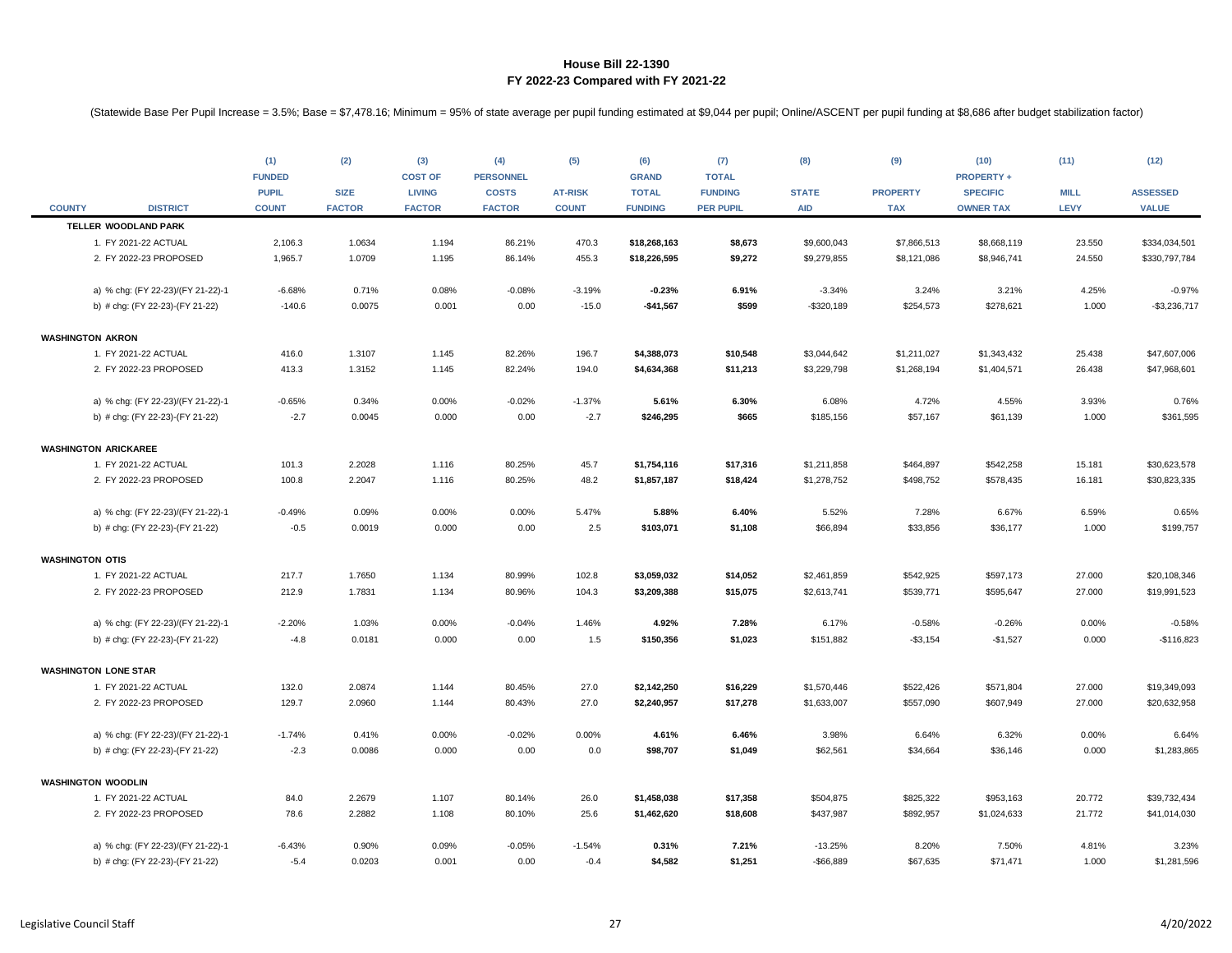| <b>COUNTY</b>     | <b>DISTRICT</b>                   | (1)<br><b>FUNDED</b><br><b>PUPIL</b><br><b>COUNT</b> | (2)<br><b>SIZE</b><br><b>FACTOR</b> | (3)<br><b>COST OF</b><br><b>LIVING</b><br><b>FACTOR</b> | (4)<br><b>PERSONNEL</b><br><b>COSTS</b><br><b>FACTOR</b> | (5)<br><b>AT-RISK</b><br><b>COUNT</b> | (6)<br><b>GRAND</b><br><b>TOTAL</b><br><b>FUNDING</b> | (7)<br><b>TOTAL</b><br><b>FUNDING</b><br><b>PER PUPIL</b> | (8)<br><b>STATE</b><br><b>AID</b> | (9)<br><b>PROPERTY</b><br><b>TAX</b> | (10)<br><b>PROPERTY +</b><br><b>SPECIFIC</b><br><b>OWNER TAX</b> | (11)<br><b>MILL</b><br><b>LEVY</b> | (12)<br><b>ASSESSED</b><br><b>VALUE</b> |
|-------------------|-----------------------------------|------------------------------------------------------|-------------------------------------|---------------------------------------------------------|----------------------------------------------------------|---------------------------------------|-------------------------------------------------------|-----------------------------------------------------------|-----------------------------------|--------------------------------------|------------------------------------------------------------------|------------------------------------|-----------------------------------------|
|                   | <b>WELD GILCREST</b>              |                                                      |                                     |                                                         |                                                          |                                       |                                                       |                                                           |                                   |                                      |                                                                  |                                    |                                         |
|                   | 1. FY 2021-22 ACTUAL              | 1,869.7                                              | 1.0761                              | 1.175                                                   | 86.09%                                                   | 753.5                                 | \$16,616,616                                          | \$8,887                                                   | \$9,016,562                       | \$7,167,358                          | \$7,600,053                                                      | 7.200                              | \$995,466,436                           |
|                   | 2. FY 2022-23 PROPOSED            | 1,854.5                                              | 1.0769                              | 1.176                                                   | 86.09%                                                   | 757.9                                 | \$17,506,296                                          | \$9,440                                                   | \$7,897,363                       | \$9,163,257                          | \$9,608,933                                                      | 8.200                              | \$1,117,470,409                         |
|                   | a) % chg: (FY 22-23)/(FY 21-22)-1 | $-0.81%$                                             | 0.07%                               | 0.09%                                                   | 0.00%                                                    | 0.58%                                 | 5.35%                                                 | 6.22%                                                     | $-12.41%$                         | 27.85%                               | 26.43%                                                           | 13.89%                             | 12.26%                                  |
|                   | b) # chg: (FY 22-23)-(FY 21-22)   | $-15.2$                                              | 0.0008                              | 0.001                                                   | 0.00                                                     | 4.4                                   | \$889,681                                             | \$553                                                     | $-$1,119,199$                     | \$1,995,899                          | \$2,008,880                                                      | 1.000                              | \$122,003,973                           |
| <b>WELD EATON</b> |                                   |                                                      |                                     |                                                         |                                                          |                                       |                                                       |                                                           |                                   |                                      |                                                                  |                                    |                                         |
|                   | 1. FY 2021-22 ACTUAL              | 2,049.5                                              | 1.0664                              | 1.166                                                   | 86.18%                                                   | 582.4                                 | \$17,607,254                                          | \$8,591                                                   | \$5,408,248                       | \$11,065,393                         | \$12,199,006                                                     | 20.438                             | \$541,412,710                           |
|                   | 2. FY 2022-23 PROPOSED            | 2,064.5                                              | 1.0656                              | 1.167                                                   | 86.19%                                                   | 586.8                                 | \$18,797,279                                          | \$9,105                                                   | \$4,256,727                       | \$13,372,930                         | \$14,540,551                                                     | 21.438                             | \$623,795,578                           |
|                   | a) % chg: (FY 22-23)/(FY 21-22)-1 | 0.73%                                                | $-0.08%$                            | 0.09%                                                   | 0.01%                                                    | 0.76%                                 | 6.76%                                                 | 5.98%                                                     | $-21.29%$                         | 20.85%                               | 19.19%                                                           | 4.89%                              | 15.22%                                  |
|                   | b) # chg: (FY 22-23)-(FY 21-22)   | 15.0                                                 | $-0.0008$                           | 0.001                                                   | 0.00                                                     | 4.4                                   | \$1,190,024                                           | \$514                                                     | $-$1,151,521$                     | \$2,307,537                          | \$2,341,545                                                      | 1.000                              | \$82,382,868                            |
|                   | <b>WELD KEENESBURG</b>            |                                                      |                                     |                                                         |                                                          |                                       |                                                       |                                                           |                                   |                                      |                                                                  |                                    |                                         |
|                   | 1. FY 2021-22 ACTUAL              | 2,573.5                                              | 1.0495                              | 1.186                                                   | 86.45%                                                   | 795.3                                 | \$22,259,387                                          | \$8,649                                                   | \$7,436,934                       | \$13,992,814                         | \$14,822,453                                                     | 10.845                             | \$1,290,254,870                         |
|                   | 2. FY 2022-23 PROPOSED            | 2,626.5                                              | 1.0487                              | 1.187                                                   | 86.47%                                                   | 812.0                                 | \$24,074,070                                          | \$9,166                                                   | \$7,563,690                       | \$15,655,852                         | \$16,510,381                                                     | 10.845                             | \$1,443,600,949                         |
|                   | a) % chg: (FY 22-23)/(FY 21-22)-1 | 2.06%                                                | $-0.08%$                            | 0.08%                                                   | 0.02%                                                    | 2.10%                                 | 8.15%                                                 | 5.97%                                                     | <b>NA</b>                         | 11.88%                               | 11.39%                                                           | 0.00%                              | 11.88%                                  |
|                   | b) # chg: (FY 22-23)-(FY 21-22)   | 53.0                                                 | $-0.0008$                           | 0.001                                                   | 0.00                                                     | 16.7                                  | \$1,814,683                                           | \$516                                                     | \$126,756                         | \$1,663,038                          | \$1,687,927                                                      | 0.000                              | \$153,346,079                           |
|                   | <b>WELD WINDSOR</b>               |                                                      |                                     |                                                         |                                                          |                                       |                                                       |                                                           |                                   |                                      |                                                                  |                                    |                                         |
|                   | 1. FY 2021-22 ACTUAL              | 7,929.0                                              | 1.0297                              | 1.174                                                   | 88.51%                                                   | 1,045.8                               | \$67,615,191                                          | \$8,528                                                   | \$33,885,113                      | \$31,884,827                         | \$33,730,077                                                     | 27.000                             | \$1,180,919,506                         |
|                   | 2. FY 2022-23 PROPOSED            | 8,450.5                                              | 1.0297                              | 1.175                                                   | 88.56%                                                   | 1,114.8                               | \$76,422,583                                          | \$9,044                                                   | \$40,423,487                      | \$34,098,488                         | \$35,999,096                                                     | 27.000                             | \$1,262,906,967                         |
|                   | a) % chg: (FY 22-23)/(FY 21-22)-1 | 6.58%                                                | 0.00%                               | 0.09%                                                   | 0.06%                                                    | 6.60%                                 | 13.03%                                                | 6.05%                                                     | 19.30%                            | 6.94%                                | 6.73%                                                            | 0.00%                              | 6.94%                                   |
|                   | b) # chg: (FY 22-23)-(FY 21-22)   | 521.5                                                | 0.0000                              | 0.001                                                   | 0.00                                                     | 69.0                                  | \$8,807,393                                           | \$516                                                     | \$6,538,374                       | \$2,213,661                          | \$2,269,019                                                      | 0.000                              | \$81,987,461                            |
|                   | <b>WELD JOHNSTOWN</b>             |                                                      |                                     |                                                         |                                                          |                                       |                                                       |                                                           |                                   |                                      |                                                                  |                                    |                                         |
|                   | 1. FY 2021-22 ACTUAL              | 3,767.0                                              | 1.0355                              | 1.176                                                   | 87.04%                                                   | 434.5                                 | \$32,123,398                                          | \$8,528                                                   | \$22,498,534                      | \$9,309,257                          | \$9,624,864                                                      | 19.414                             | \$479,512,587                           |
|                   | 2. FY 2022-23 PROPOSED            | 3,874.7                                              | 1.0350                              | 1.177                                                   | 87.10%                                                   | 453.1                                 | \$35,041,073                                          | \$9,044                                                   | \$24,259,022                      | \$10,456,976                         | \$10,782,051                                                     | 20.414                             | \$512,245,306                           |
|                   | a) % chg: (FY 22-23)/(FY 21-22)-1 | 2.86%                                                | $-0.05%$                            | 0.09%                                                   | 0.07%                                                    | 4.28%                                 | 9.08%                                                 | 6.05%                                                     | 7.82%                             | 12.33%                               | 12.02%                                                           | 5.15%                              | 6.83%                                   |
|                   | b) # chg: (FY 22-23)-(FY 21-22)   | 107.7                                                | $-0.0005$                           | 0.001                                                   | 0.00                                                     | 18.6                                  | \$2,917,675                                           | \$516                                                     | \$1,760,488                       | \$1,147,718                          | \$1,157,187                                                      | 1.000                              | \$32,732,719                            |
|                   | <b>WELD GREELEY</b>               |                                                      |                                     |                                                         |                                                          |                                       |                                                       |                                                           |                                   |                                      |                                                                  |                                    |                                         |
|                   | 1. FY 2021-22 ACTUAL              | 22,681.1                                             | 1.0297                              | 1.184                                                   | 89.84%                                                   | 14,506.4                              | \$205,106,026                                         | \$9,043                                                   | \$148,094,253                     | \$53,861,173                         | \$57,011,773                                                     | 27.000                             | \$1,994,858,253                         |
|                   | 2. FY 2022-23 PROPOSED            | 22,602.6                                             | 1.0297                              | 1.185                                                   | 89.83%                                                   | 14,802.4                              | \$217,285,616                                         | \$9,613                                                   | \$156,987,095                     | \$57,053,403                         | \$60,298,521                                                     | 27.000                             | \$2,113,089,011                         |
|                   | a) % chg: (FY 22-23)/(FY 21-22)-1 | $-0.35%$                                             | 0.00%                               | 0.08%                                                   | $-0.01%$                                                 | 2.04%                                 | 5.94%                                                 | 6.31%                                                     | 6.00%                             | 5.93%                                | 5.77%                                                            | 0.00%                              | 5.93%                                   |
|                   | b) # chg: (FY 22-23)-(FY 21-22)   | $-78.5$                                              | 0.0000                              | 0.001                                                   | 0.00                                                     | 296.0                                 | \$12,179,590                                          | \$570                                                     | \$8,892,842                       | \$3,192,230                          | \$3,286,748                                                      | 0.000                              | \$118,230,758                           |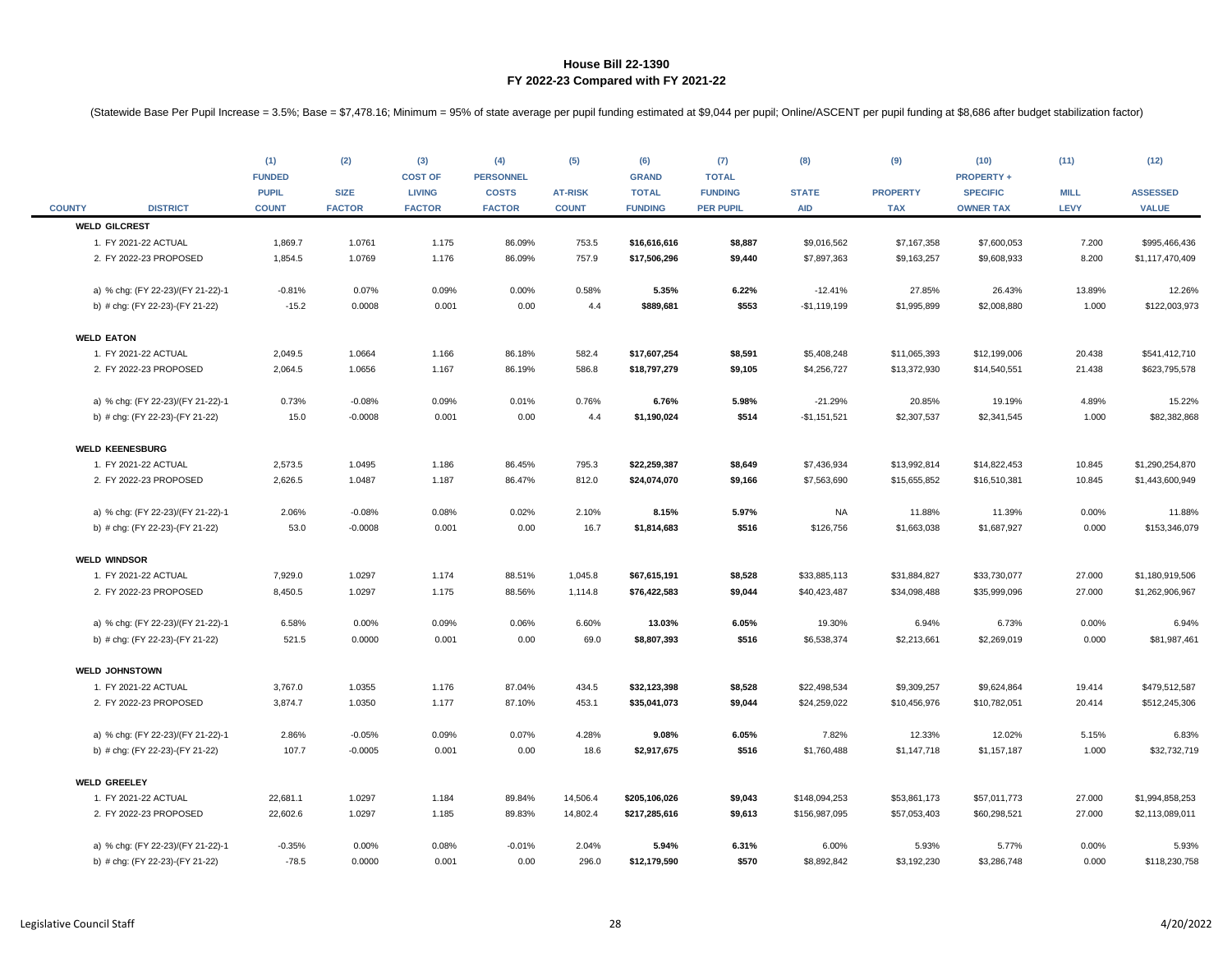| <b>COUNTY</b>      | <b>DISTRICT</b>                   | (1)<br><b>FUNDED</b><br><b>PUPIL</b><br><b>COUNT</b> | (2)<br><b>SIZE</b><br><b>FACTOR</b> | (3)<br><b>COST OF</b><br><b>LIVING</b><br><b>FACTOR</b> | (4)<br><b>PERSONNEL</b><br><b>COSTS</b><br><b>FACTOR</b> | (5)<br><b>AT-RISK</b><br><b>COUNT</b> | (6)<br><b>GRAND</b><br><b>TOTAL</b><br><b>FUNDING</b> | (7)<br><b>TOTAL</b><br><b>FUNDING</b><br><b>PER PUPIL</b> | (8)<br><b>STATE</b><br><b>AID</b> | (9)<br><b>PROPERTY</b><br><b>TAX</b> | (10)<br><b>PROPERTY+</b><br><b>SPECIFIC</b><br><b>OWNER TAX</b> | (11)<br><b>MILL</b><br>LEVY | (12)<br><b>ASSESSED</b><br><b>VALUE</b> |
|--------------------|-----------------------------------|------------------------------------------------------|-------------------------------------|---------------------------------------------------------|----------------------------------------------------------|---------------------------------------|-------------------------------------------------------|-----------------------------------------------------------|-----------------------------------|--------------------------------------|-----------------------------------------------------------------|-----------------------------|-----------------------------------------|
|                    | <b>WELD PLATTE VALLEY</b>         |                                                      |                                     |                                                         |                                                          |                                       |                                                       |                                                           |                                   |                                      |                                                                 |                             |                                         |
|                    | 1. FY 2021-22 ACTUAL              | 1,127.3                                              | 1.1161                              | 1.175                                                   | 84.59%                                                   | 507.6                                 | \$10,393,576                                          | \$9,220                                                   | \$2,002,905                       | \$7,884,365                          | \$8,390,672                                                     | 5.624                       | \$1,401,914,110                         |
|                    | 2. FY 2022-23 PROPOSED            | 1,119.4                                              | 1.1165                              | 1.176                                                   | 84.56%                                                   | 500.7                                 | \$10,946,383                                          | \$9,779                                                   | \$846,220                         | \$9,578,667                          | \$10,100,162                                                    | 5.624                       | \$1,703,176,862                         |
|                    | a) % chg: (FY 22-23)/(FY 21-22)-1 | $-0.70%$                                             | 0.04%                               | 0.09%                                                   | $-0.04%$                                                 | $-1.36%$                              | 5.32%                                                 | 6.06%                                                     | N/A                               | 21.49%                               | 20.37%                                                          | 0.00%                       | 21.49%                                  |
|                    | b) # chg: (FY 22-23)-(FY 21-22)   | $-7.9$                                               | 0.0004                              | 0.001                                                   | 0.00                                                     | $-6.9$                                | \$552,807                                             | \$559                                                     | $-$1,156,684$                     | \$1,694,302                          | \$1,709,491                                                     | 0.000                       | \$301,262,752                           |
|                    | <b>WELD FORT LUPTON</b>           |                                                      |                                     |                                                         |                                                          |                                       |                                                       |                                                           |                                   |                                      |                                                                 |                             |                                         |
|                    | 1. FY 2021-22 ACTUAL              | 2,365.0                                              | 1.0523                              | 1.205                                                   | 86.34%                                                   | 1,240.7                               | \$21,487,625                                          | \$9,086                                                   | \$7,476,538                       | \$13,310,976                         | \$14,011,088                                                    | 12.143                      | \$1,096,185,158                         |
|                    | 2. FY 2022-23 PROPOSED            | 2,426.5                                              | 1.0515                              | 1.206                                                   | 86.37%                                                   | 1,274.0                               | \$23,363,830                                          | \$9,629                                                   | \$7,181,947                       | \$15,460,768                         | \$16,181,883                                                    | 12.143                      | \$1,273,224,771                         |
|                    | a) % chg: (FY 22-23)/(FY 21-22)-1 | 2.60%                                                | $-0.08%$                            | 0.08%                                                   | 0.03%                                                    | 2.68%                                 | 8.73%                                                 | 5.98%                                                     | NA                                | 16.15%                               | 15.49%                                                          | 0.00%                       | 16.15%                                  |
|                    | b) # chg: (FY 22-23)-(FY 21-22)   | 61.5                                                 | $-0.0008$                           | 0.001                                                   | 0.00                                                     | 33.3                                  | \$1,876,205                                           | \$543                                                     | $-$294,591$                       | \$2,149,792                          | \$2,170,795                                                     | 0.000                       | \$177,039,613                           |
|                    | <b>WELD AULT-HIGHLAND</b>         |                                                      |                                     |                                                         |                                                          |                                       |                                                       |                                                           |                                   |                                      |                                                                 |                             |                                         |
|                    | 1. FY 2021-22 ACTUAL              | 1,041.5                                              | 1.1207                              | 1.166                                                   | 84.32%                                                   | 302.0                                 | \$9,396,456                                           | \$9,022                                                   | \$3,399,691                       | \$5,776,877                          | \$5,996,766                                                     | 17.880                      | \$323,091,530                           |
|                    | 2. FY 2022-23 PROPOSED            | 1,029.9                                              | 1.1213                              | 1.167                                                   | 84.28%                                                   | 295.1                                 | \$9,856,203                                           | \$9,570                                                   | \$3,057,358                       | \$6,572,358                          | \$6,798,844                                                     | 18.880                      | \$348,112,208                           |
|                    | a) % chg: (FY 22-23)/(FY 21-22)-1 | $-1.11%$                                             | 0.05%                               | 0.09%                                                   | $-0.05%$                                                 | $-2.28%$                              | 4.89%                                                 | 6.07%                                                     | $-10.07%$                         | 13.77%                               | 13.38%                                                          | 5.59%                       | 7.74%                                   |
|                    | b) # chg: (FY 22-23)-(FY 21-22)   | $-11.6$                                              | 0.0006                              | 0.001                                                   | 0.00                                                     | $-6.9$                                | \$459,746                                             | \$548                                                     | $-$ \$342,332                     | \$795,482                            | \$802,079                                                       | 1.000                       | \$25,020,678                            |
|                    | <b>WELD BRIGGSDALE</b>            |                                                      |                                     |                                                         |                                                          |                                       |                                                       |                                                           |                                   |                                      |                                                                 |                             |                                         |
|                    | 1. FY 2021-22 ACTUAL              | 182.5                                                | 1.8974                              | 1.147                                                   | 80.77%                                                   | 54.7                                  | \$2,727,666                                           | \$14,946                                                  | \$1,000,307                       | \$1,654,598                          | \$1,727,359                                                     | 12.376                      | \$133,694,050                           |
|                    | 2. FY 2022-23 PROPOSED            | 181.2                                                | 1.9023                              | 1.149                                                   | 80.76%                                                   | 53.9                                  | \$2,881,028                                           | \$15,900                                                  | \$836,618                         | \$1,969,466                          | \$2,044,410                                                     | 12.376                      | \$159,135,888                           |
|                    | a) % chg: (FY 22-23)/(FY 21-22)-1 | $-0.71%$                                             | 0.26%                               | 0.17%                                                   | $-0.01%$                                                 | $-1.46%$                              | 5.62%                                                 | 6.38%                                                     | N/A                               | 19.03%                               | 18.35%                                                          | 0.00%                       | 19.03%                                  |
|                    | b) # chg: (FY 22-23)-(FY 21-22)   | $-1.3$                                               | 0.0049                              | 0.002                                                   | 0.00                                                     | $-0.8$                                | \$153,362                                             | \$954                                                     | $-$163,689$                       | \$314,868                            | \$317,051                                                       | 0.000                       | \$25,441,838                            |
| <b>WELD PRAIRE</b> |                                   |                                                      |                                     |                                                         |                                                          |                                       |                                                       |                                                           |                                   |                                      |                                                                 |                             |                                         |
|                    | 1. FY 2021-22 ACTUAL              | 204.0                                                | 1.8165                              | 1.145                                                   | 80.91%                                                   | 36.0                                  | \$2,874,802                                           | \$14,092                                                  | \$1,629,071                       | \$1,141,257                          | \$1,245,731                                                     | 5.068                       | \$225,188,840                           |
|                    | 2. FY 2022-23 PROPOSED            | 202.8                                                | 1.8210                              | 1.145                                                   | 80.90%                                                   | 38.4                                  | \$3,040,927                                           | \$14,995                                                  | \$1,595,938                       | \$1,337,382                          | \$1,444,990                                                     | 5.068                       | \$263,887,434                           |
|                    | a) % chg: (FY 22-23)/(FY 21-22)-1 | $-0.59%$                                             | 0.25%                               | 0.00%                                                   | $-0.01%$                                                 | 6.67%                                 | 5.78%                                                 | 6.40%                                                     | $-2.03%$                          | 17.18%                               | 16.00%                                                          | 0.00%                       | 17.18%                                  |
|                    | b) # chg: (FY 22-23)-(FY 21-22)   | $-1.2$                                               | 0.0045                              | 0.000                                                   | 0.00                                                     | 2.4                                   | \$166,126                                             | \$903                                                     | $- $33,133$                       | \$196,124                            | \$199,259                                                       | 0.000                       | \$38,698,594                            |
|                    | <b>WELD PAWNEE</b>                |                                                      |                                     |                                                         |                                                          |                                       |                                                       |                                                           |                                   |                                      |                                                                 |                             |                                         |
|                    | 1. FY 2021-22 ACTUAL              | 70.3                                                 | 2.3195                              | 1.145                                                   | 80.05%                                                   | 26.0                                  | \$1,373,374                                           | \$19,536                                                  | \$0                               | \$1,303,256                          | \$1,373,374                                                     | 3.670                       | \$355,110,640                           |
|                    | 2. FY 2022-23 PROPOSED            | 66.3                                                 | 2.3345                              | 1.146                                                   | 80.03%                                                   | 25.4                                  | \$1,352,119                                           | \$20,394                                                  | \$0                               | \$1,280,048                          | \$1,352,269                                                     | 3.079                       | \$415,734,831                           |
|                    | a) % chg: (FY 22-23)/(FY 21-22)-1 | $-5.69%$                                             | 0.65%                               | 0.09%                                                   | $-0.02%$                                                 | $-2.31%$                              | $-1.55%$                                              | 4.39%                                                     | N/A                               | $-1.78%$                             | $-1.54%$                                                        | $-16.10%$                   | 17.07%                                  |
|                    | b) # chg: (FY 22-23)-(FY 21-22)   | $-4.0$                                               | 0.0150                              | 0.001                                                   | 0.00                                                     | $-0.6$                                | $-$21,254$                                            | \$858                                                     | \$0                               | $-$23,209$                           | $-$21,105$                                                      | $-0.591$                    | \$60,624,191                            |